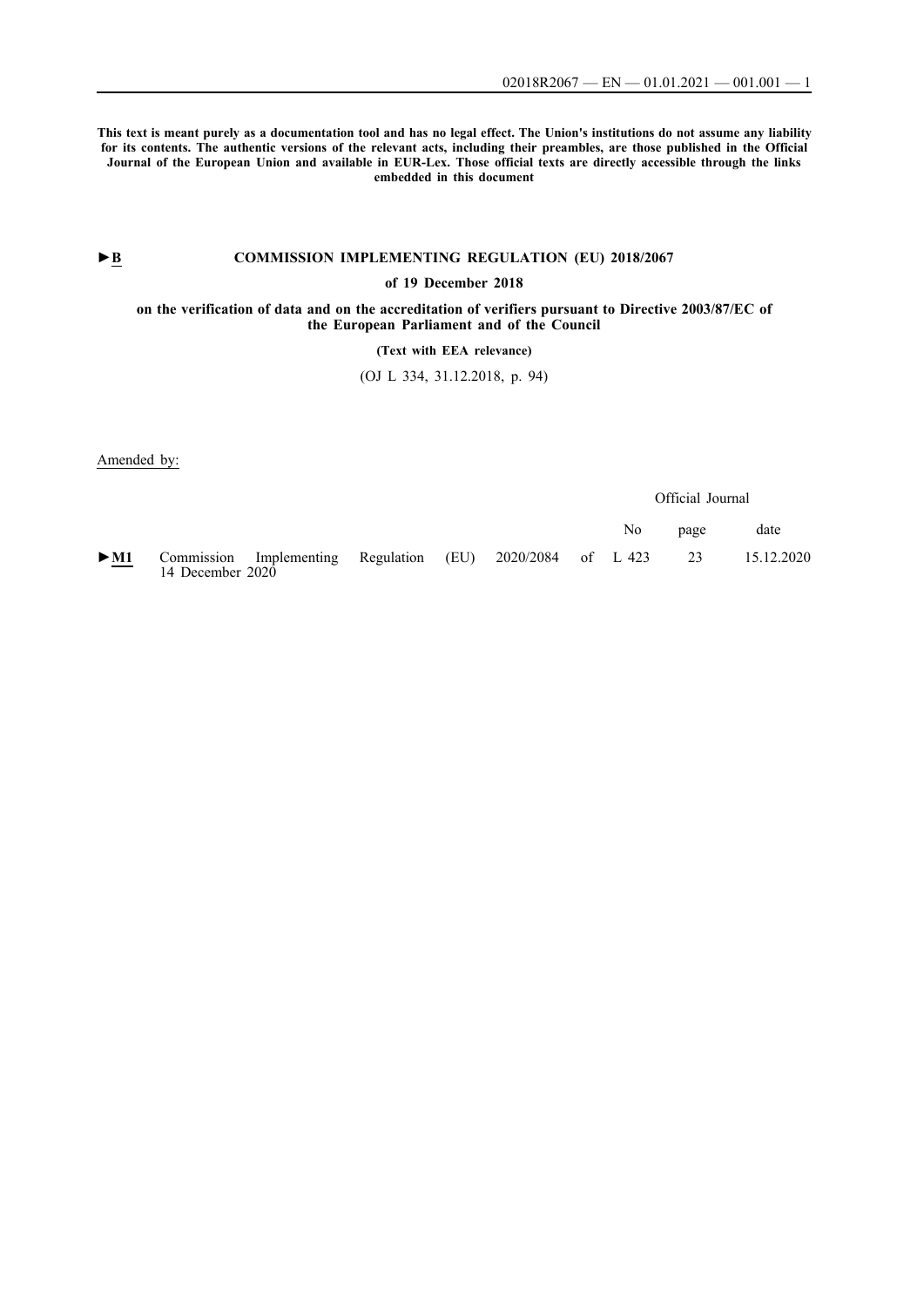## **COMMISSION IMPLEMENTING REGULATION (EU) 2018/2067**

#### **of 19 December 2018**

**on the verification of data and on the accreditation of verifiers pursuant to Directive 2003/87/EC of the European Parliament and of the Council**

**(Text with EEA relevance)**

#### CHAPTER I

### **GENERAL PROVISIONS**

## *Article 1*

### **Subject matter**

This Regulation lays down provisions for the verification of reports submitted pursuant to Directive 2003/87/EC and for the accreditation and supervision of verifiers.

This Regulation also specifies, without prejudice to Regulation (EC) No 765/2008, provisions for the mutual recognition of verifiers and peer evaluation of national accreditation bodies pursuant to Article 15 of Directive 2003/87/EC.

## **▼M1**

#### *Article 2*

## **Scope**

This Regulation shall apply to the verification of greenhouse gas emissions and tonne-kilometre data occurring from 1 January 2019, reported pursuant to Article 14 of Directive 2003/87/EC, and to the verification of data relevant for the update of *ex ante* benchmarks and for the determination of free allocation to installations pursuant to Article 10a of that Directive.

# **▼B**

#### *Article 3*

## **Definitions**

For the purposes of this Regulation, in addition to the definitions laid down in Article 3 of Directive 2003/87/EC and Article 3 of Implementing Regulation (EU) 2018/2066, the following definitions shall apply:

- (1) 'detection risk' means the risk that the verifier does not detect a material misstatement;
- (2) 'accreditation' means attestation by a national accreditation body that a verifier meets the requirements set by harmonised standards, within the meaning of point 9 of Article 2 of Regulation (EC) No 765/2008, and requirements set out in this Regulation to carry out the verification of an operator's or aircraft operator's report pursuant to this Regulation;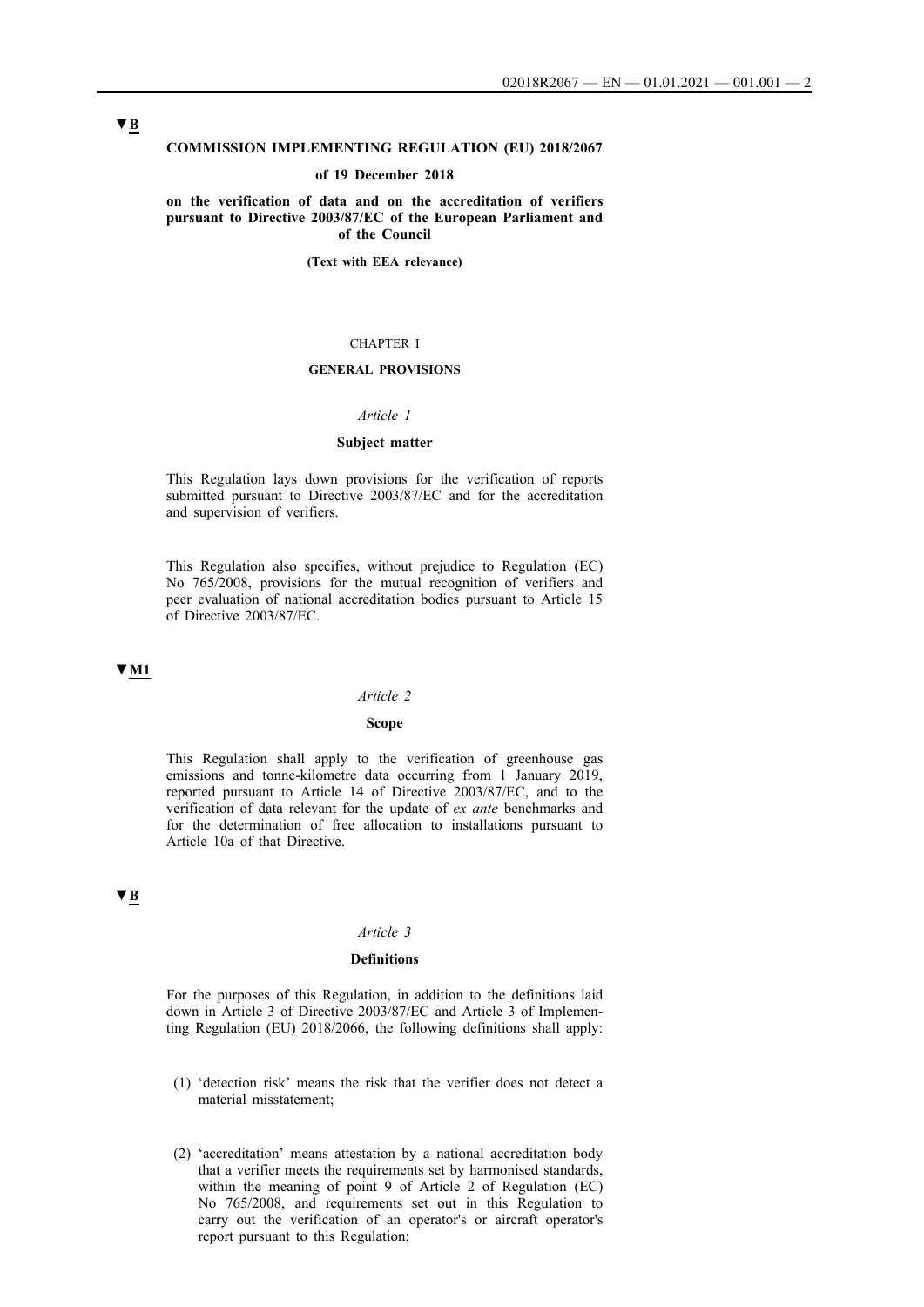(3) 'verifier' means a legal person carrying out verification activities pursuant to this Regulation and accredited by a national accreditation body pursuant to Regulation (EC) No 765/2008 and this Regulation or a natural person otherwise authorised, without prejudice to Article 5(2) of that Regulation, at the time a verification report is issued;

## **▼B**

- (4) 'verification' means the activities carried out by a verifier to issue a verification report pursuant to this Regulation;
- (5) 'misstatement' means an omission, misrepresentation or error in the operator's or aircraft operator's reported data, not considering the uncertainty permissible under Article 12(1)(a) of Implementing Regulation (EU) 2018/2066.
- (6) 'material misstatement' means a misstatement that, in the opinion of the verifier, individually or when aggregated with other misstatements, exceeds the materiality level or could affect the treatment of the operator's or aircraft operator's report by the competent authority;

## **▼M1**

- (6a) 'annual activity level report' means a report submitted by an operator pursuant to Article 3(3) of Commission Implementing Regulation (EU) 2019/1842 (<sup>1</sup>);
- (7) 'operator's or aircraft operator's report' means the annual emission report to be submitted by the operator or aircraft operator pursuant to Article 14(3) of Directive 2003/87/EC, the tonne-kilometre report to be submitted by the aircraft operator for the purposes of applying for the allocation of allowances pursuant to Articles 3e and 3f of that Directive, the baseline data report submitted by the operator pursuant to Article 4(2) of Delegated Regulation (EU) 2019/331, the new entrant data report submitted by the operator pursuant to Article 5(2) of that Regulation or the annual activity level report;

## **▼B**

- (8) 'scope of accreditation' means activities referred to in Annex I for which accreditation is sought or has been granted;
- (9) 'competence' means the ability to apply knowledge and skills to carry out an activity;
- (10) 'materiality level' means the quantitative threshold or cut-off point above which misstatements, individually or when aggregated with other misstatements, are considered material by the verifier;

<sup>(1)</sup> Commission Implementing Regulation (EU) 2019/1842 of 31 October 2019 laying down rules for the application of Directive 2003/87/EC of the European Parliament and of the Council as regards further arrangements for the adjustments to free allocation of emission allowances due to activity level changes (OJ, L 282, 4.11.2019, p. 20).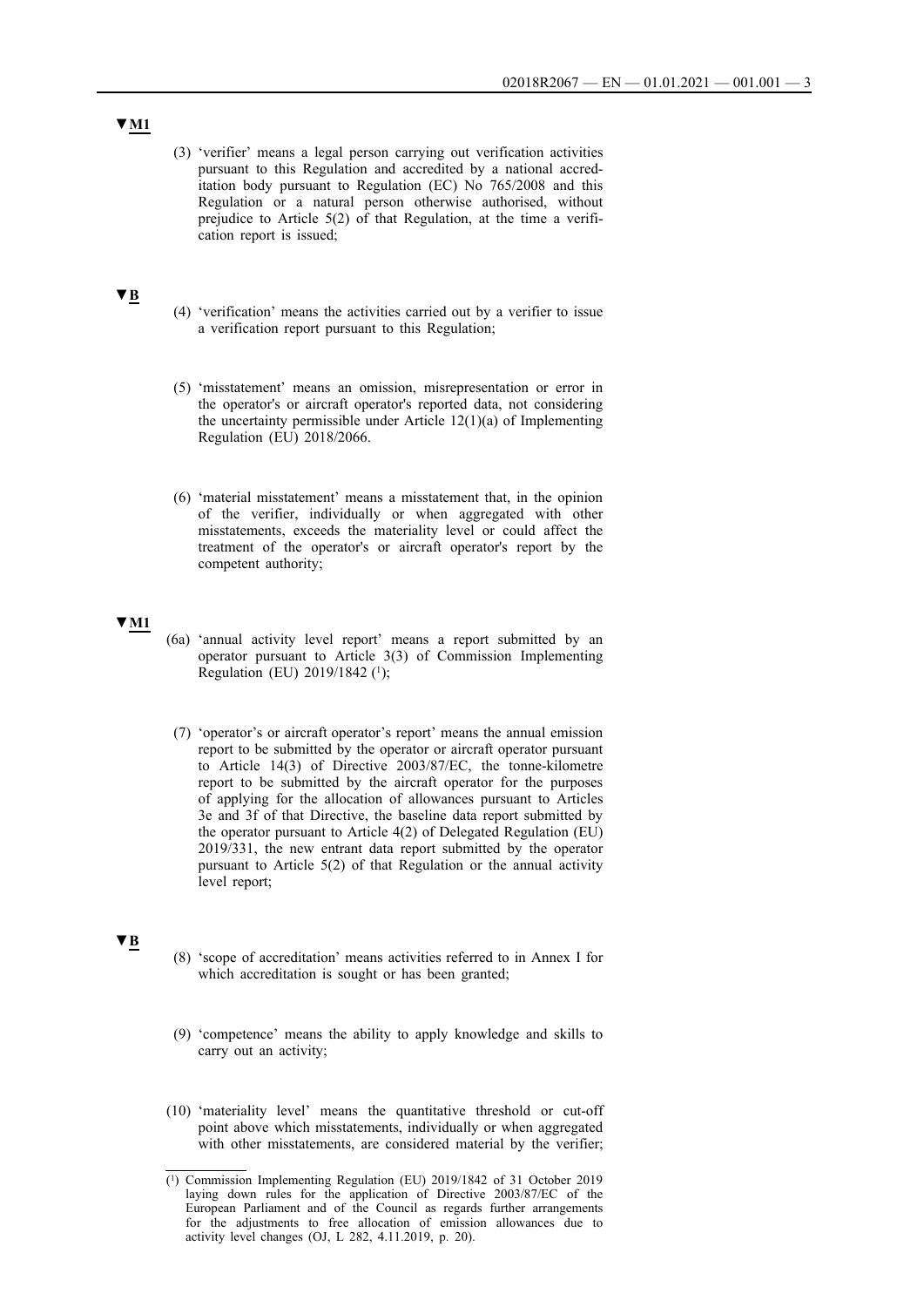- (11) 'control system' means the operator's or aircraft operator's risk assessment and entire set of control activities, including the continuous management thereof, that an operator or aircraft operator has established, documented, implemented and maintained pursuant to Article 59 of Implementing Regulation (EU) 2018/2066 or pursuant to Article 11 of Delegated Regulation (EU) **►M1** 2019/331 ◄, as appropriate;
- (12) 'control activities' means any acts carried out or measures implemented by the operator or aircraft operator to mitigate inherent risks;
- (13) 'non-conformity' means one of the following:
	- (a) for the purposes of verifying an operator's emission report, any act or omission of an act by the operator that is contrary to the greenhouse gas emissions permit and the requirements in the monitoring plan approved by the competent authority;
	- (b) for the purposes of verifying an aircraft operator's emission or tonne-kilometre report, any act or omission of an act by the aircraft operator that is contrary to the requirements in the monitoring plan approved by the competent authority;

## **▼M1**

(c) for the purposes of verifying the baseline data report submitted by the operator pursuant to Article 4(2)(a) of Delegated Regulation (EU) 2019/331, the new entrant data report submitted by the operator pursuant to Article 5(2) of that Regulation or the annual activity level report, any act or omission of an act by the operator that is contrary to the requirements in the monitoring methodology plan;

## **▼B**

- (d) for the purposes of accreditation pursuant to Chapter IV, any act or omission of an act by the verifier that is contrary to the requirements of this Regulation;
- (14) 'site' means, for the purposes of verifying the emission or tonne-kilometre report of an aircraft operator, the locations where the monitoring process is defined and managed, including the locations where relevant data and information are controlled and stored;
- (15) 'control environment' means the environment in which the internal control system functions and the overall actions of an operator's or aircraft operator's management to ensure awareness of this internal control system;
- (16) 'inherent risk' means the susceptibility of a parameter in the operator's or aircraft operator's report to misstatements that could be material, individually or when aggregated with other misstatements, before taking into consideration the effect of any related control activities;
- (17) 'control risk' means the susceptibility of a parameter in the operator's or aircraft operator's report to misstatements that could be material, individually or when aggregated with other misstatements, and that will not be prevented or detected and corrected on a timely basis by the control system;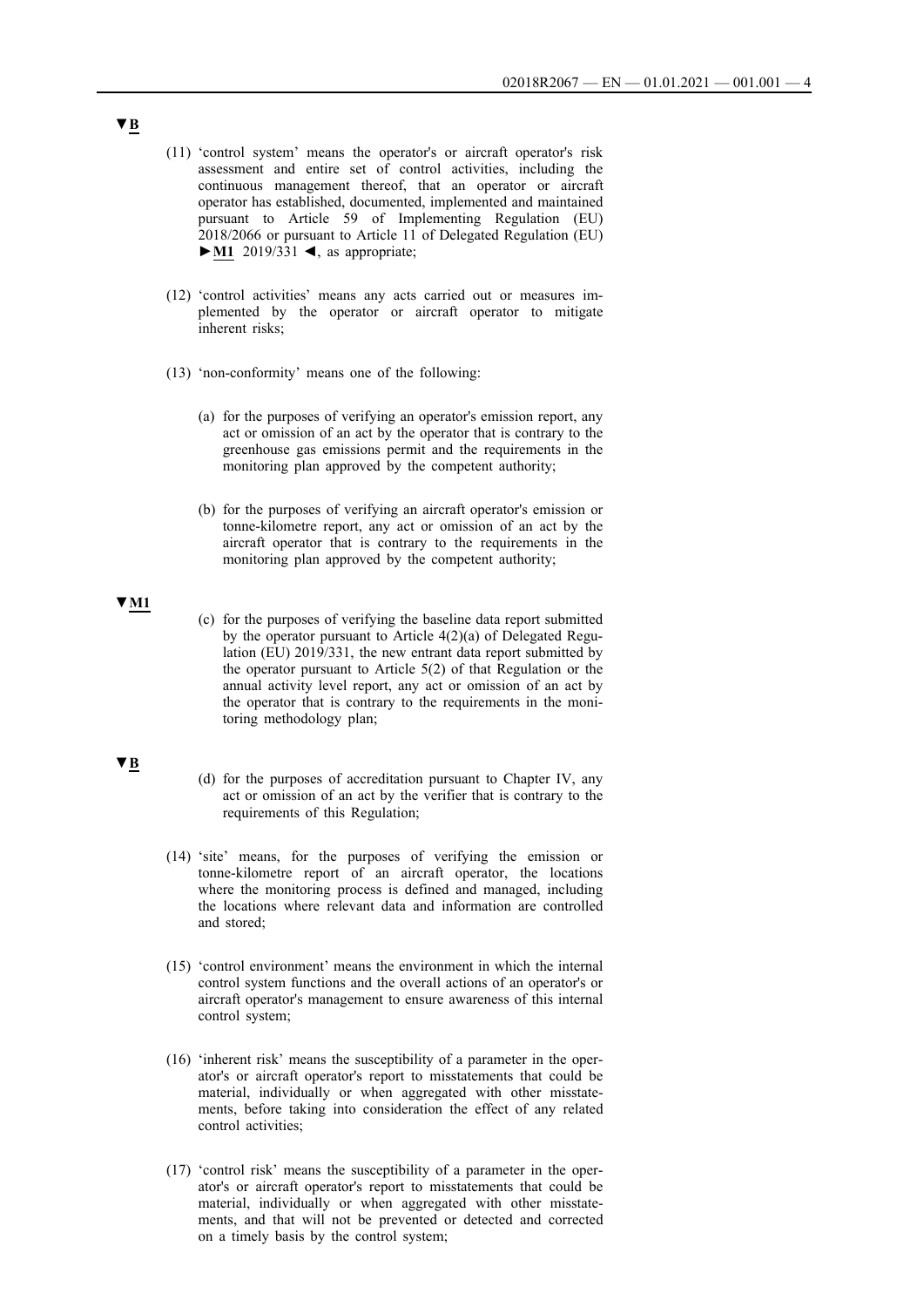- (18) 'verification risk' means the risk, being a function of inherent risk, control risk and detection risk, that the verifier expresses an inappropriate verification opinion when the operator's or aircraft operator's report is not free of material misstatements;
- (19) 'reasonable assurance' means a high but not absolute level of assurance, expressed positively in the verification opinion, as to whether the operator's or aircraft operator's report subject to verification is free from material misstatement;
- (20) 'analytical procedures' means the analysis of fluctuations and trends in the data including an analysis of the relationships that are inconsistent with other relevant information or that deviate from predicted amounts;
- (21) 'internal verification documentation' means all internal documentation that a verifier has compiled to record all documentary evidence and justification of activities that are carried out for the verification of an operator's or aircraft operator's report;
- (22) 'EU ETS lead auditor' means an EU ETS auditor in charge of directing and supervising the verification team, who is responsible for performing and reporting on the verification of an operator's or aircraft operator's report;
- (23) 'EU ETS auditor' means an individual member of a verification team responsible for conducting a verification of an operator's or aircraft operator's report other than the EU ETS lead auditor;
- (24) 'technical expert' means a person who provides detailed knowledge and expertise on a specific subject matter needed for the performance of verification activities for the purposes of Chapter III and for the performance of accreditation activities for the purposes of Chapter V;
- (25) 'level of assurance' means the degree of assurance the verifier provides on the verification report based on the objective of reducing the verification risk according to the circumstances of the verification engagement;
- (26) 'assessor' means a person assigned by a national accreditation body to perform individually or as part of an assessment team an assessment of a verifier pursuant to this Regulation;
- (27) 'lead assessor' means an assessor who is given the overall responsibility for assessing a verifier pursuant to this Regulation;
- (28) 'baseline data report' means a report submitted by an operator pursuant to Article 4(2) of Delegated Regulation (EU) **►M1** 2019/331 ◄;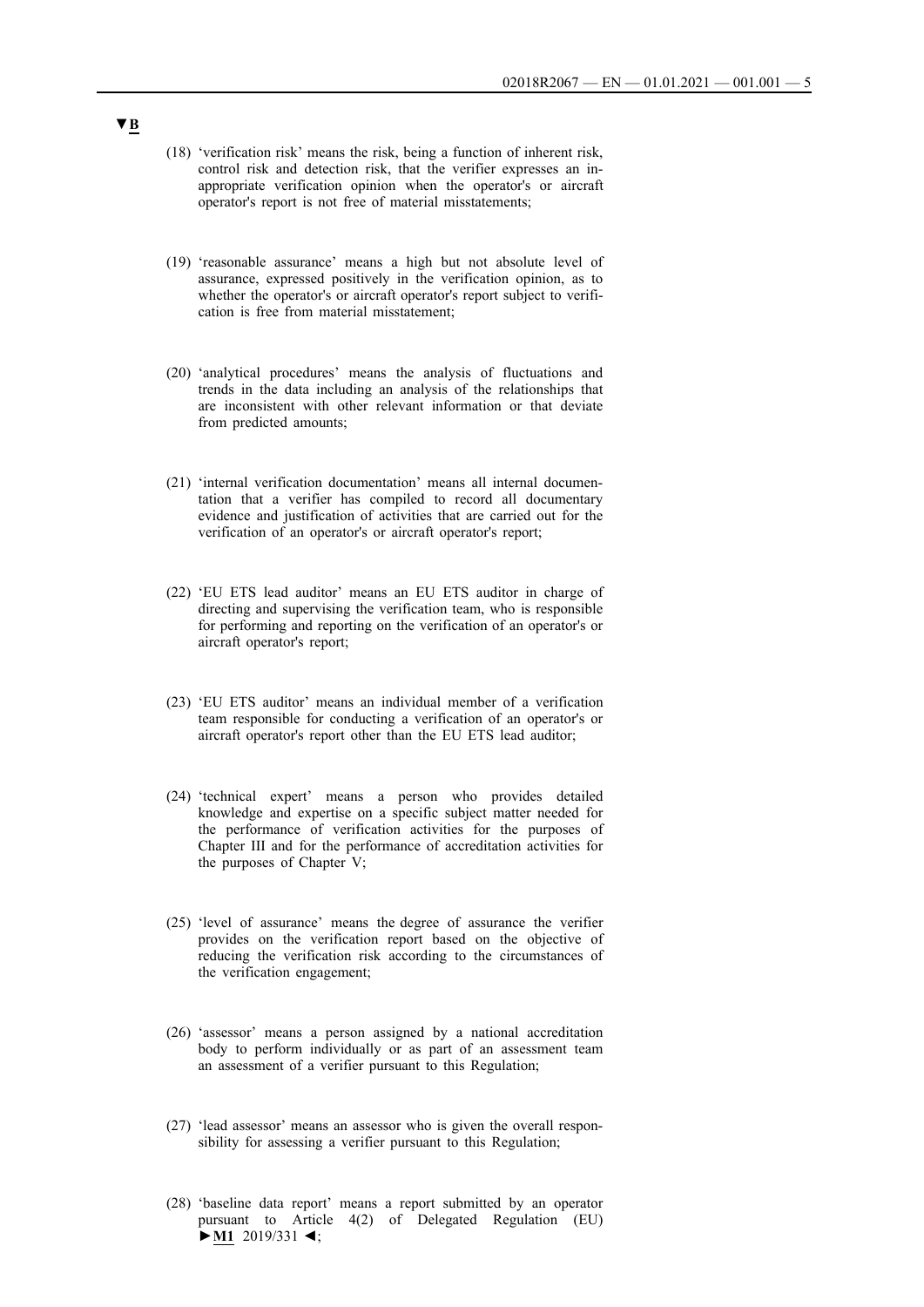(29) 'new entrant data report' means a report submitted by an operator pursuant to Article 5(2) of Delegated Regulation (EU) **►M1** 2019/331 ◄ ;

## **▼M1**

(30) 'activity level reporting period' means the applicable period preceding the submission of the annual activity level report pursuant to Article 3(1) of Implementing Regulation (EU)  $2019/1842$ .

## *Article 4*

## **Presumption of conformity**

Where a verifier demonstrates its conformity with the criteria laid down in the relevant harmonised standards as defined in point (9) of Article 2 of Regulation (EC) No 765/2008, or parts thereof, the references of which have been published in the *Official Journal of the European Union*, it shall, with the exception of Articles 7(1),  $7(4)$ , 22,  $27(1)$ , 28, 31 and 32 of this Regulation, be presumed to comply with the requirements set out in Chapters II and III of this Regulation in so far as the applicable harmonised standards cover those requirements.

**▼B**

## *Article 5*

#### **General framework for accreditation**

Where no specific provisions concerning the composition of the national accreditation bodies or the activities and requirements linked to accreditation are laid down in this Regulation, the relevant provisions of Regulation (EC) No 765/2008 shall apply.

#### CHAPTER II

## **VERIFICATION**

## *Article 6*

## **Reliability of verification**

### **▼M1**

A verified emissions report, tonne-kilometre report, baseline data report, new entrant data report or annual activity level report shall be reliable for users. It shall represent faithfully that, which it either purports to represent or may reasonably be expected to represent.

## **▼B**

The process of verifying operator's or aircraft operator's report shall be an effective and reliable tool in support of quality assurance and quality control procedures, providing information upon which an operator or aircraft operator can act to improve performance in monitoring and reporting emissions or data relevant for free allocation.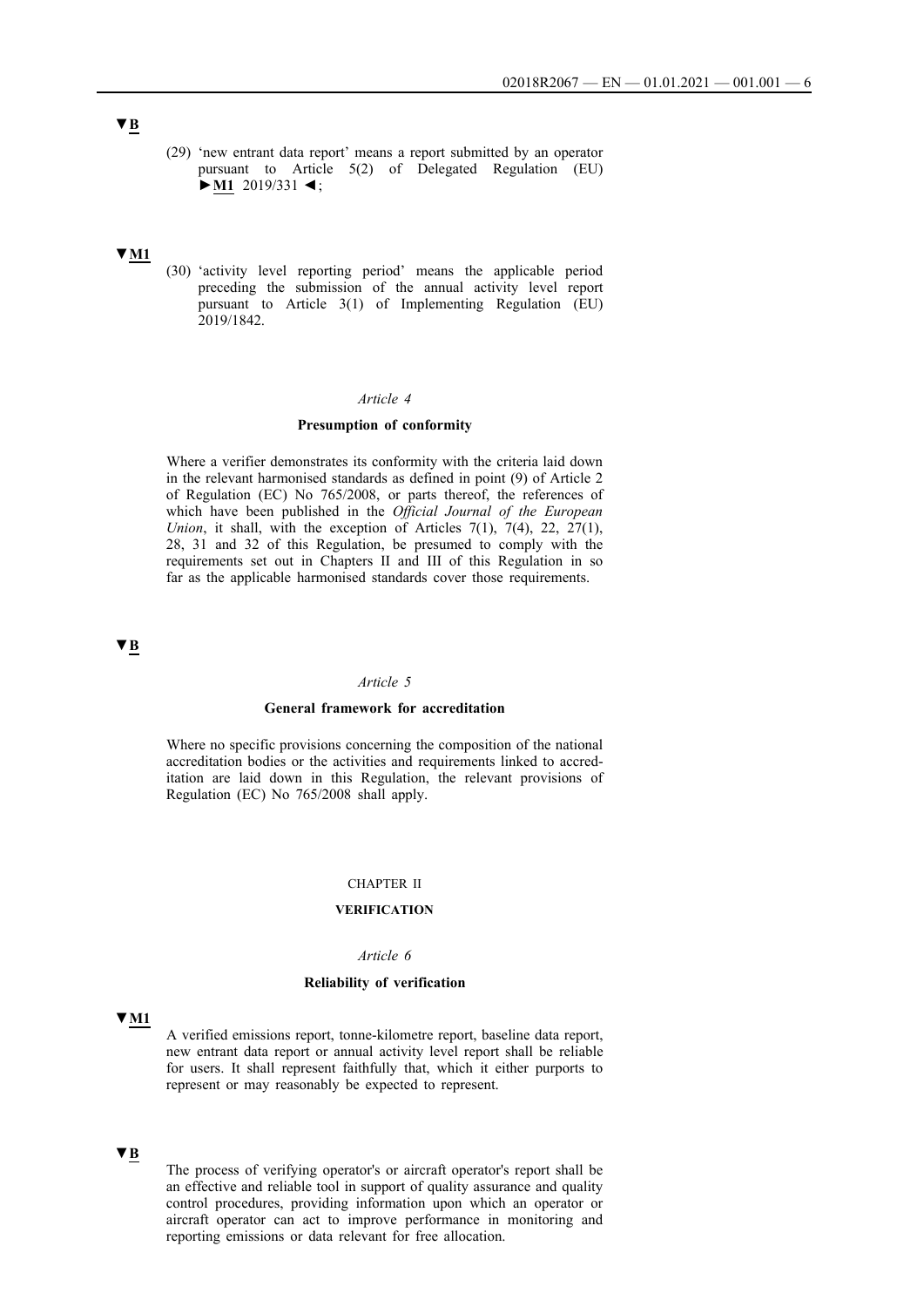### *Article 7*

## **General obligations of the verifier**

1. The verifier shall carry out the verification and the activities required by this Chapter with the aim of providing a verification report that concludes with reasonable assurance that the operator's or aircraft operator's report is free from material misstatements.

2. The verifier shall plan and perform the verification with an attitude of professional scepticism, recognising that circumstances may exist that cause the information in the operator's or aircraft operator's report to contain material misstatements.

3. The verifier must carry out verification in the public interest, and be independent of the operator or aircraft operator and the competent authorities responsible for Directive 2003/87/EC.

4. During the verification, the verifier shall assess whether:

## **▼M1**

(a) the operator's or aircraft operator's report is complete and meets the requirements laid down in Annex X to Implementing Regulation (EU) 2018/2066, in Annex IV to Delegated Regulation (EU) 2019/331 or Article 3(2) of Implementing Regulation (EU) 2019/1842, as appropriate;

# **▼B**

(b) the operator or aircraft operator has acted in compliance with the requirements of the greenhouse gas emissions permit and the monitoring plan approved by the competent authority, where the verification of an operator's emission report is concerned, and with the requirements of the monitoring plan approved by the competent authority, where the verification of an aircraft operator's emission or tonne-kilometre report is concerned;

#### **▼M1**

(c) where the verification of an operator's baseline data report, new entrant data report or annual activity level report is concerned, the operator has acted in conformance with the requirements of the monitoring methodology plan pursuant to Article 8 of Delegated Regulation (EU) 2019/331 approved by the competent authority;

# **▼B**

- (d) the data in the operator's or aircraft operator's report are free from material misstatements;
- (e) information can be provided in support of the operator's or aircraft operator's data flow activities, control system and associated procedures to improve the performance of their monitoring and reporting.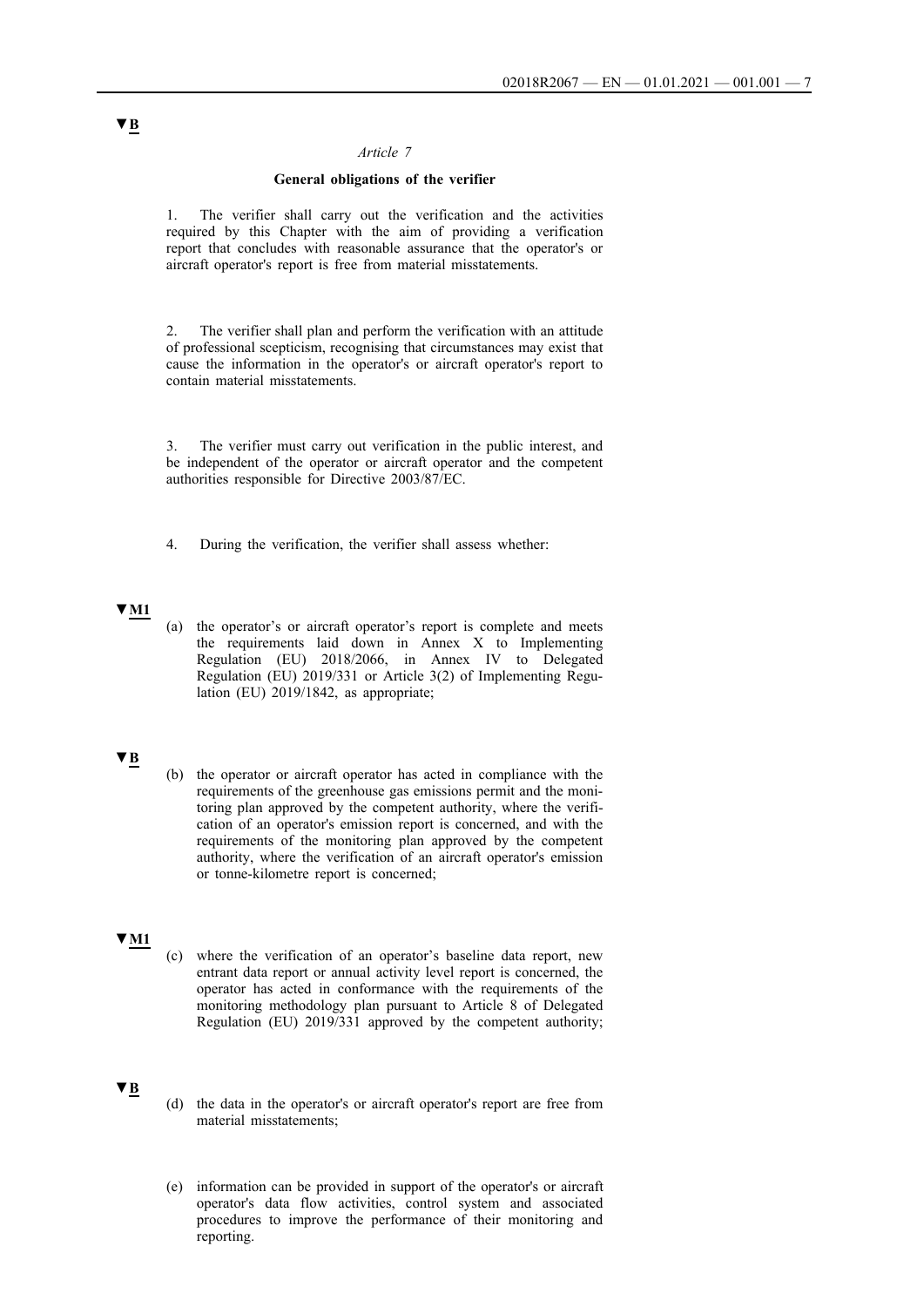By way of derogation from point (c), the verifier shall assess whether the operator's monitoring methodology plan is in compliance with the requirements of Delegated Regulation (EU) **►M1** 2019/331 ◄ where the monitoring methodology plan is not subject to approval of the competent authority prior to submission of the baseline data report. If the verifier discovers that a monitoring methodology plan does not comply with Delegated Regulation (EU) **►M1** 2019/331 ◄, the operator shall modify the monitoring methodology plan so that it complies with that Regulation.

For the purpose of point (d) of this paragraph, the verifier shall obtain clear and objective evidence from the operator or aircraft operator to support the reported aggregated emissions, tonne-kilometres or data relevant for free allocation taking into account all other information provided in the operator's or aircraft operator's report.

## **▼M1**

5. If the verifier discovers that an operator or an aircraft operator is not complying with Implementing Regulation (EU) 2018/2066 or the operator is not complying with, Delegated Regulation (EU) 2019/331 or Implementing Regulation (EU) 2019/1842, that irregularity shall be included in the verification report even if the monitoring plan or monitoring methodology plan concerned, as appropriate, has been approved by the competent authority.

# **▼B**

6. If the monitoring plan has not been approved by the competent authority pursuant to Article 12 of Implementing Regulation (EU) 2018/2066, is incomplete or if significant modifications referred to in Article 15(3) or (4) of that Implementing Regulation have been made during the reporting period which have not been accordingly approved by the competent authority, the verifier shall advise the operator or aircraft operator to obtain the necessary approval from the competent authority.

If the monitoring methodology plan is subject to the approval of the competent authority prior to submission of the baseline data report pursuant to Article 8(4) of Delegated Regulation (EU) **►M1** 2019/331 ◄ and the monitoring methodology plan has not been approved or is incomplete, or where significant modifications referred to in Article 9(5) of that Regulation have been made which have not been approved by the competent authority, the verifier shall advise the operator to obtain the necessary approval from the competent authority.

Following the approval by the competent authority, the verifier shall continue, repeat or adapt the verification activities accordingly.

If the approval has not been obtained before the issue of the verification report, the verifier shall report this in the verification report.

### *Article 8*

### **Pre-contractual obligations**

1. Before accepting a verification engagement, a verifier shall obtain a proper understanding of the operator or aircraft operator and assess whether it can undertake the verification. For this purpose the verifier shall at least: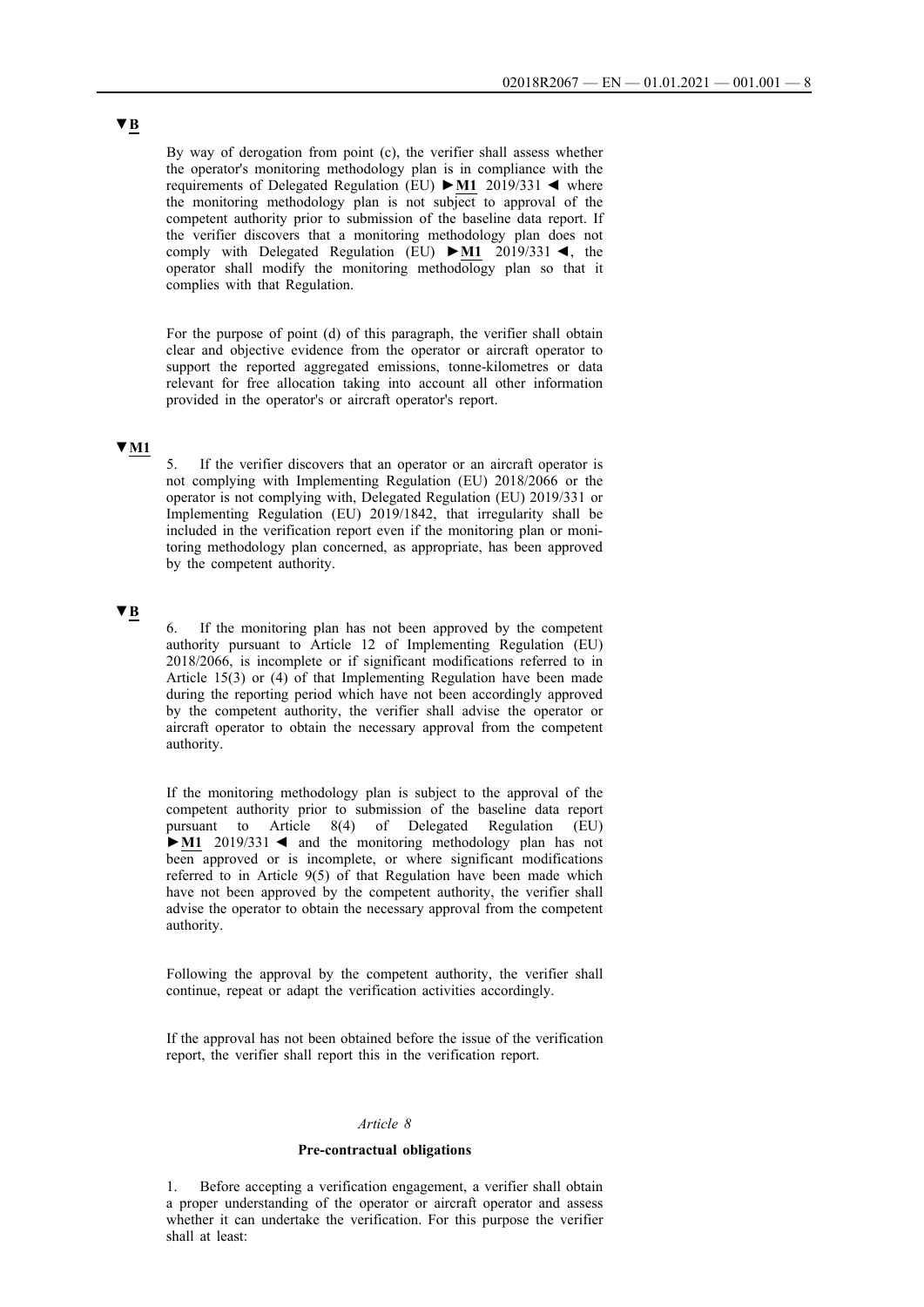- (a) evaluate the risks involved to undertake the verification of the operator's or aircraft operator's report in accordance with this Regulation;
- (b) undertake a review of the information supplied by the operator or aircraft operator to determine the scope of the verification;
- (c) assess whether the engagement falls within the scope of its accreditation;
- (d) assess whether it has the competence, personnel and resources required to select a verification team capable of dealing with the complexity of the installation or the aircraft operator's activities and fleet as well as whether it is capable of successfully completing the verification activities within the timeframe required;
- (e) assess whether it is capable of ensuring that the potential verification team at its disposal holds all the competence, and persons required to carry out verification activities for that specific operator or aircraft operator;
- (f) determine, for each verification engagement requested, the time allocation needed to properly carry out the verification.

2. The operator or aircraft operator shall provide the verifier with all relevant information that enables the verifier to carry out the activities referred to in paragraph 1.

## *Article 9*

#### **Time allocation**

1. When determining the time allocation for a verification engagement referred to in Article 8(1)(f), the verifier shall at least take into account:

- (a) the complexity of the installation or the aircraft operator's activities and fleet;
- (b) the level of information and the complexity of the monitoring plan approved by the competent authority or the monitoring methodology plan, as appropriate;
- (c) the required materiality level;
- (d) the complexity and completeness of the data flow activities and the control system of the operator or aircraft operator;
- (e) the location of information and data related to greenhouse gas emissions, tonne-kilometre data or data relevant for free allocation.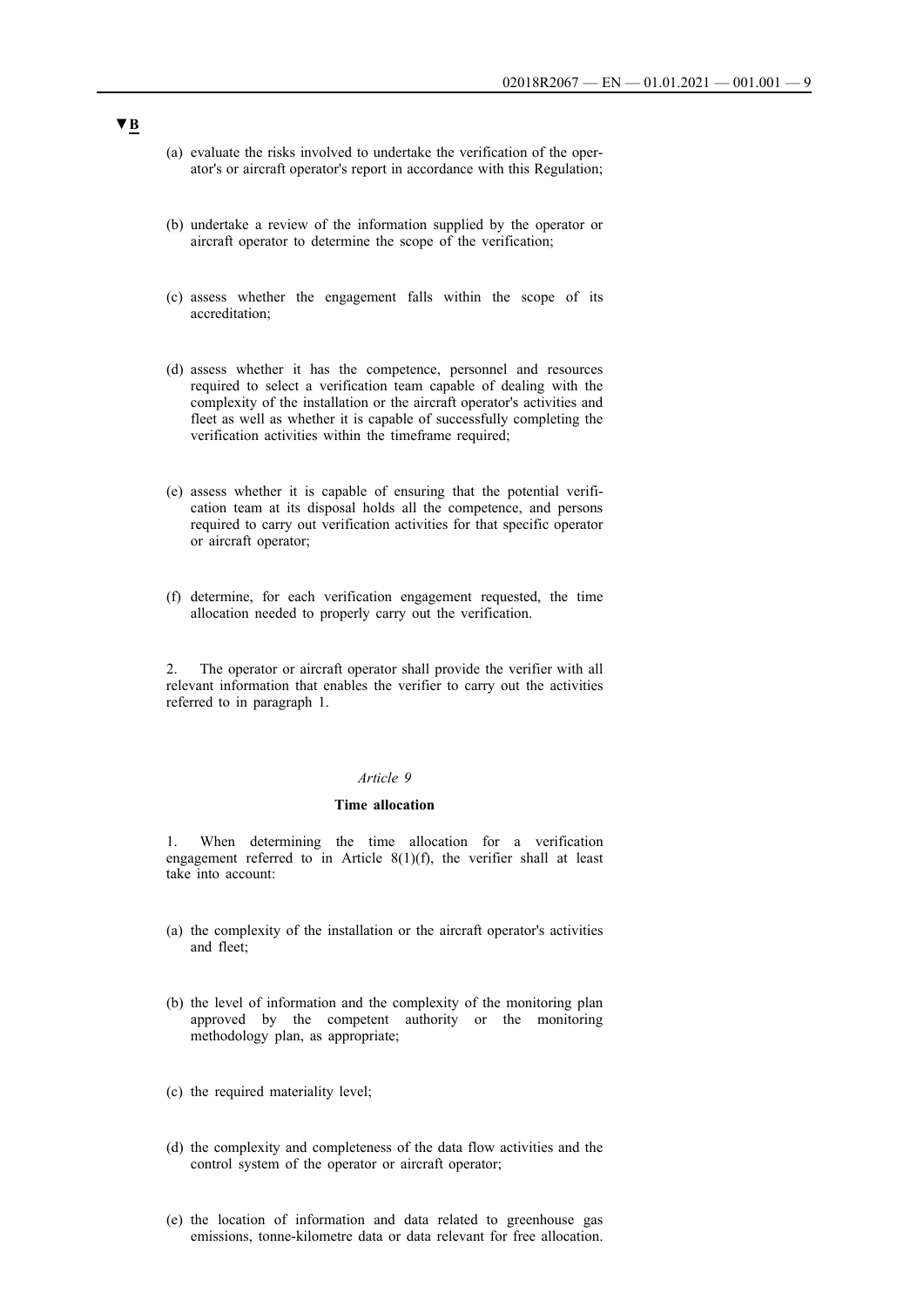2. The verifier shall ensure that the verification contract provides for the possibility for time to be charged in addition to the time agreed in the contract, where such additional time is found to be needed for the strategic analysis, risk analysis or other verification activities. The situations where the additional time may be needed shall include at least the following:

- (a) during the verification where the data flow activities, control activities or logistics of the operator or aircraft operator seem to be more complex than initially anticipated;
- (b) where misstatements, non-conformities, insufficient data or errors in the data sets are identified by the verifier during the verification.

3. The verifier shall record the time allocated in the internal verification documentation.

## *Article 10*

#### **Information from an operator or aircraft operator**

1. Before the strategic analysis and at other points of time during the verification, the operator or aircraft operator shall provide the verifier with all of the following:

- (a) the operator's greenhouse gas emissions permit, if this concerns the verification of an operator's emission report;
- (b) the latest version of the operator's or aircraft operator's monitoring plan as well as any other relevant versions of the monitoring plan approved by the competent authority, including evidence of the approval;
- (c) the latest version of the operator's monitoring methodology plan as well as any other relevant versions of the monitoring methodology plan, including, where applicable, evidence of the approval;
- (d) a description of the operator's or aircraft operator's data flow activities;
- (e) the operator's or aircraft operator's risk assessment referred to in Article 59(2)(a) of Implementing Regulation (EU) 2018/2066 or Article 11(1) of Delegated Regulation (EU) **►M1** 2019/331 ◄, as appropriate, and an outline of the overall control system;
- (f) where applicable, the simplified uncertainty assessment referred to in Article 7(2)(c) of Delegated Regulation (EU) **►M1** 2019/331 ◄;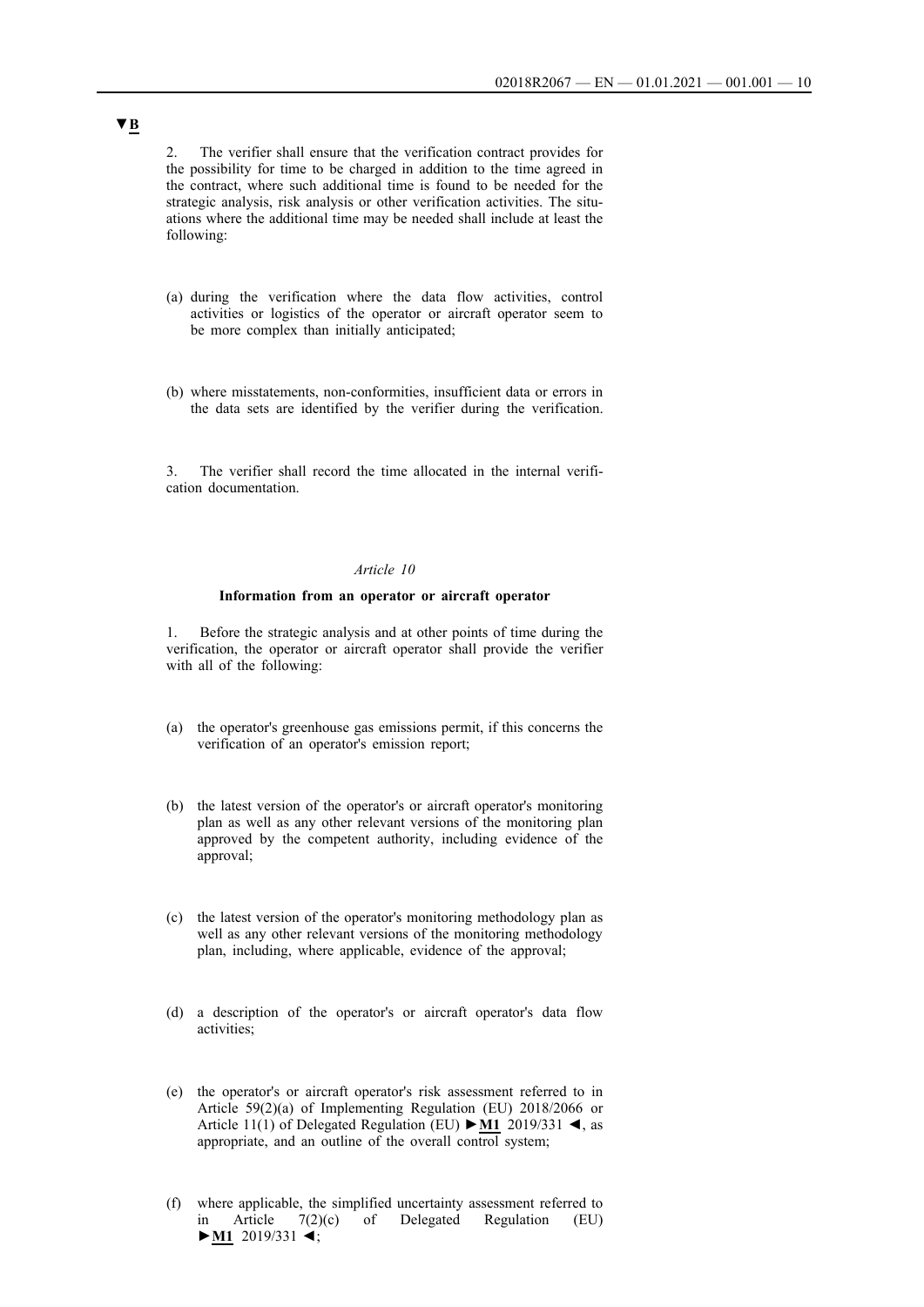(g) the procedures mentioned in the monitoring plan as approved by the competent authority or the monitoring methodology plan, including procedures for data flow activities and control activities;

### **▼M1**

(h) the operator's or aircraft operator's annual emission, tonne-kilometre report, baseline data report, new entrant data report or annual activity level report, as appropriate;

## **▼B**

- (i) the baseline data reports of previous allocation periods for earlier allocation phases and annual activity level reports of the previous years submitted to the competent authority for the purpose of Article 10a(21) of Directive 2003/87/EC, if applicable;
- (j) where applicable, the operator's sampling plan referred to in Article 33 of Implementing Regulation (EU) 2018/2066 as approved by the competent authority;
- (k) if the monitoring plan was modified during the reporting period, a record of all those modifications in accordance with Article 16(3) of Implementing Regulation (EU) 2018/2066;

## **▼M1**

- (ka) if the monitoring methodology plan was modified, a record of all modifications in accordance with Article 9 of Delegated Regulation (EU) 2019/331;
- (l) where applicable, the reports referred to in Article 69(1) and 69(4) of Implementing Regulation (EU) 2018/2066;
- (la) where applicable, information on how the operator has corrected non-conformities or addressed recommendations of improvements that were reported in the verification report concerning an annual activity level report from the previous year or a relevant baseline data report;

#### **▼B**

(m) the verification report from the previous year or the previous baseline period, as appropriate, if the verifier did not carry out the verification for that particular operator or aircraft operator the previous year or baseline period, as appropriate;

## **▼M1**

(n) all relevant correspondence with the competent authority, in particular information related to the notification of modifications of the monitoring plan or monitoring methodology plan as well as corrections of reported data, as appropriate;

## **▼B**

(o) information on databases and data sources used for monitoring and reporting purposes, including those from Eurocontrol or another relevant organisation;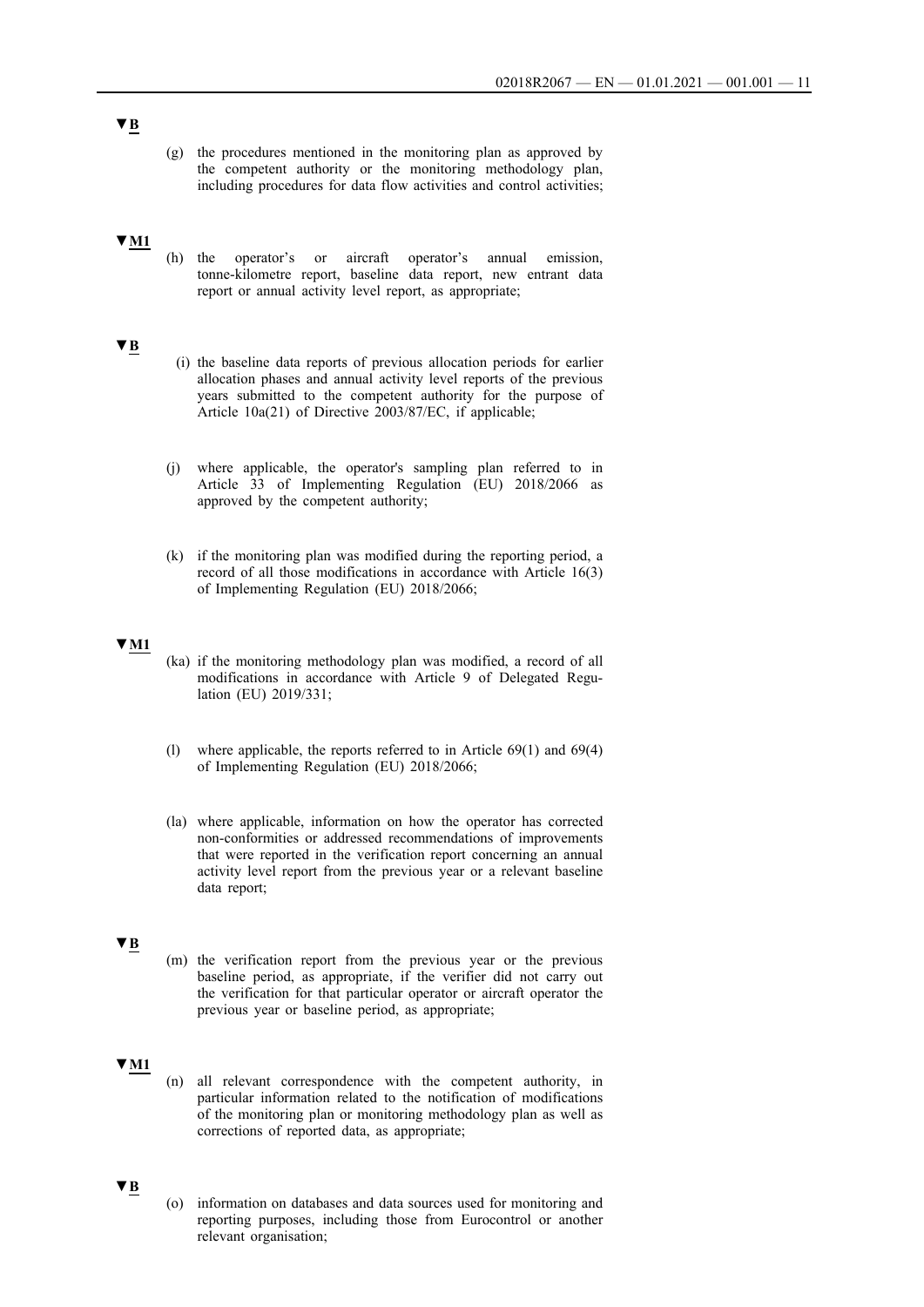- (p) where the verification concerns the emission report of an installation carrying out the geological storage of greenhouse gases in a storage site permitted under Directive 2009/31/EC, the monitoring plan required by that Directive and the reports required by Article 14 of that Directive, covering at least the reporting period of the emissions report to be verified;
- (q) where applicable, the approval of the competent authority for not carrying out site visits for installations pursuant to Article 31(1);
- (r) the operator's evidence demonstrating compliance with the uncertainty thresholds for the tiers laid down in the monitoring plan;
- (s) any other relevant information necessary for planning and carrying out the verification.

2. Before the verifier issues the verification report, the operator or aircraft operator shall provide it with the final authorised and internally validated operator's or aircraft operator's report.

### *Article 11*

## **Strategic analysis**

At the beginning of the verification the verifier shall assess the likely nature, scale and complexity of the verification tasks by carrying out a strategic analysis of all activities relevant to the installation or the aircraft operator.

2. For the purposes of understanding the activities carried out by the installation or the aircraft operator, the verifier shall collect and review the information needed to assess that the verification team is sufficiently competent to carry out the verification, to determine that the time allocation indicated in the contract has been set correctly and to ensure that it is able to conduct the necessary risk analysis. The information shall include at least:

- (a) the information referred to in Article  $10(1)$ ;
- (b) the required materiality level;
- (c) the information obtained from the verification in previous years, if the verifier is carrying out the verification for the same operator or aircraft operator.

3. When reviewing the information referred to in paragraph 2, the verifier shall at least assess the following:

- (a) for the purposes of the verification of the operator's emission report, the category of the installation referred to in Article 19 of Implementing Regulation (EU) 2018/2066 and the activities carried out at that installation;
- (b) for the purposes of the verification of the aircraft operator's emission or tonne- kilometre report, the size and nature of the aircraft operator, the distribution of information in different locations as well as the number and type of flights;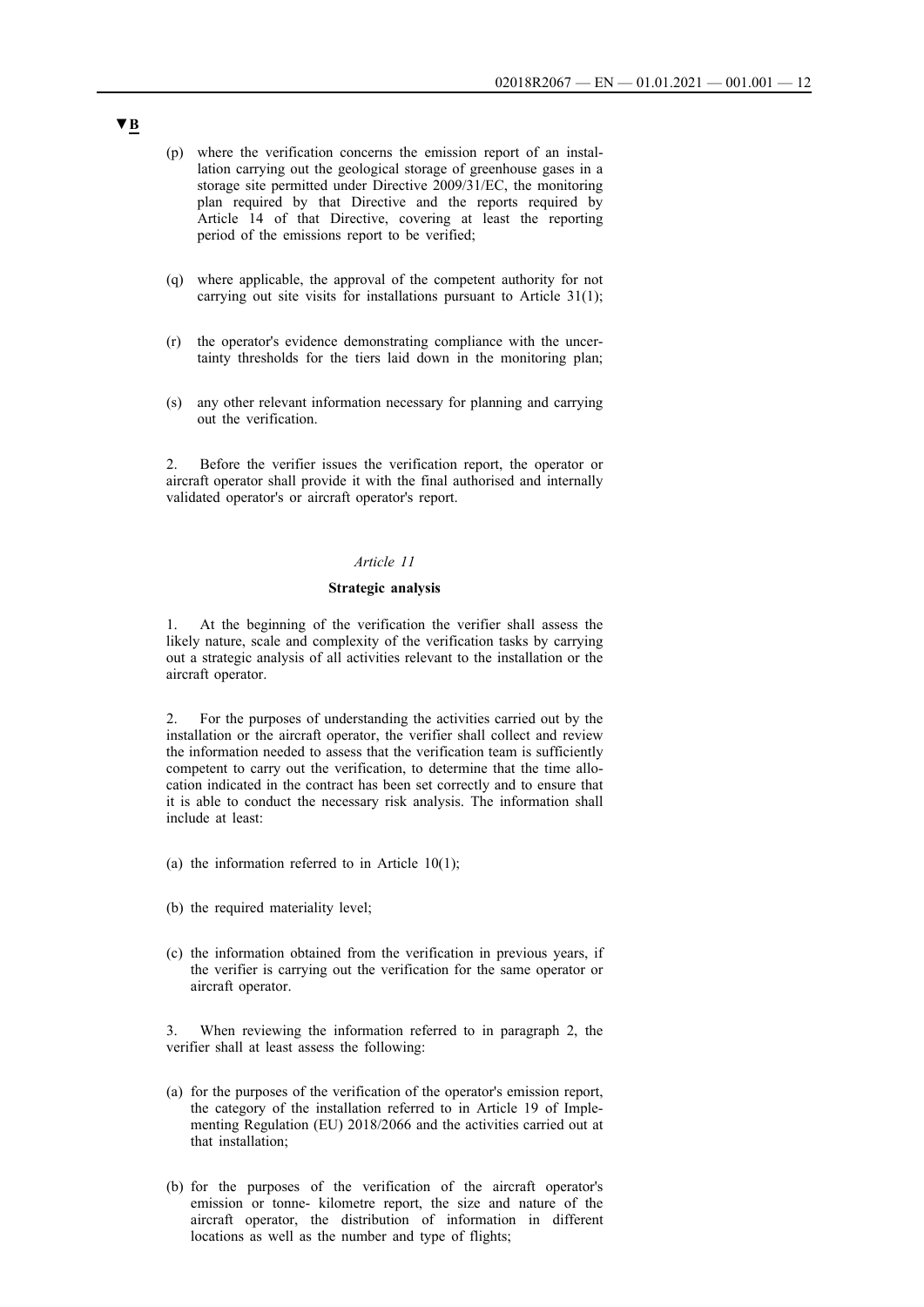- (c) the monitoring plan approved by the competent authority or monitoring methodology plan, as appropriate, as well as the specifics of the monitoring methodology laid down in that monitoring plan or the monitoring methodology plan as appropriate;
- (d) the nature, scale and complexity of emission sources and source streams as well as the equipment and processes that have resulted in emissions, tonne-kilometre data or data relevant for free allocation, including the measurement equipment described in the monitoring plan or monitoring methodology plan as appropriate, the origin and application of calculation factors and other primary data sources;
- (e) the data flow activities, the control system and the control environment.

4. When carrying out the strategic analysis, the verifier shall check the following:

(a) whether the monitoring plan or monitoring methodology plan, as appropriate, presented to it is the most recent version and, where required, approved by the competent authority;

## **▼M1**

- (b) whether there have been any modifications to the monitoring plan during the reporting period;
- (ba) whether there have been any modifications to the monitoring methodology plan during the baseline period or the activity level reporting period, as appropriate;

## **▼B**

(c) where applicable, whether the modifications referred to in point (b) have been notified to the competent authority pursuant to Article 15(1) or Article 23 of Implementing Regulation (EU) 2018/2066 or approved by the competent authority in accordance with Article 15(2) of that Implementing Regulation.

## **▼M1**

(d) where applicable, whether the modifications referred to in point (ba) have been notified to the competent authority pursuant to Article 9(3) of Delegated Regulation (EU) 2019/331 or approved by the competent authority in accordance with Article 9(4) of that Regulation.

# **▼B**

#### *Article 12*

## **Risk analysis**

1. The verifier shall identify and analyse the following elements to design, plan and implement an effective verification:

- (a) the inherent risks;
- (b) the control activities;
- (c) where control activities referred to in point (b) have been implemented, the control risks concerning the effectiveness of those control activities.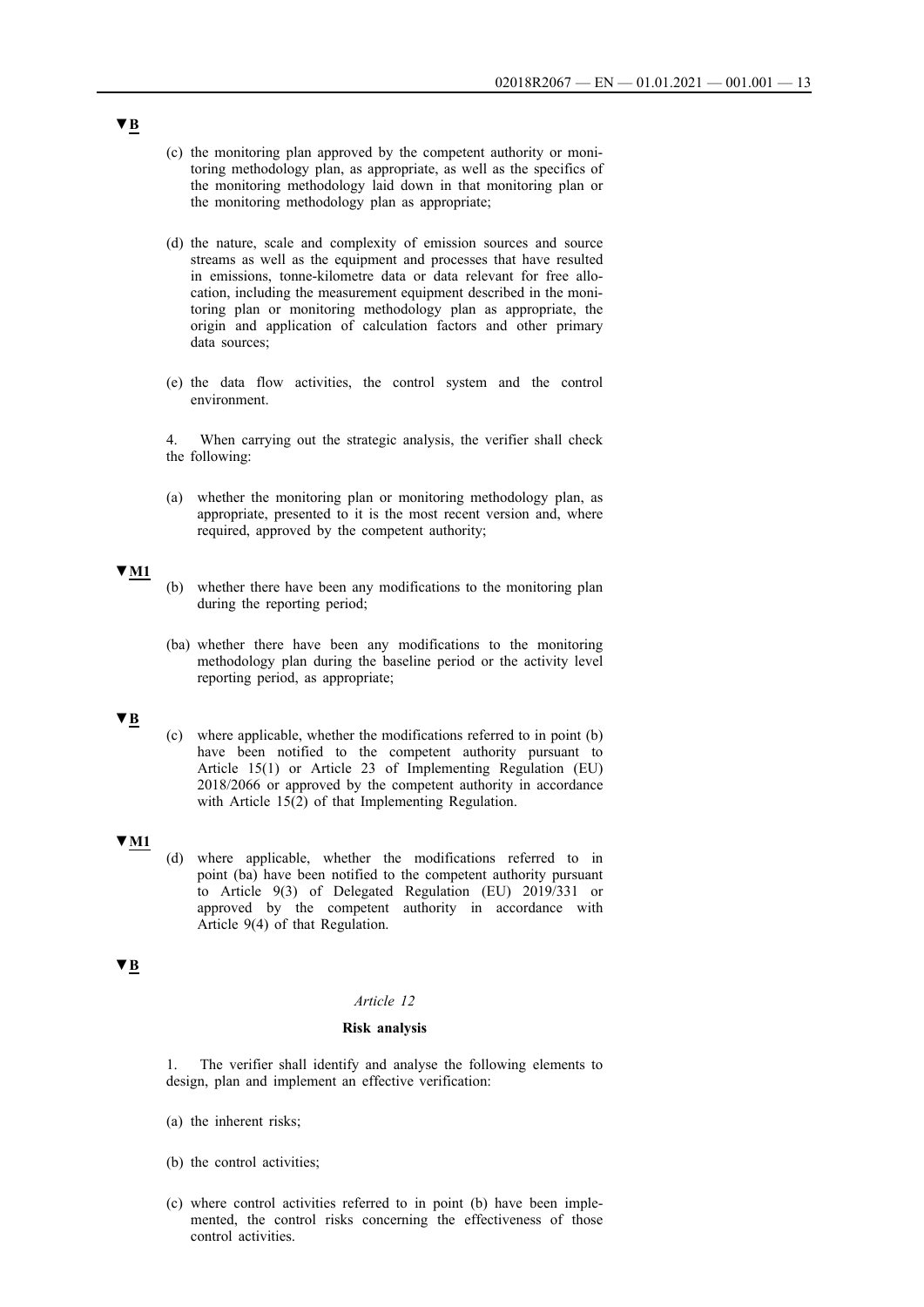2. When identifying and analysing the elements referred to in paragraph 1, the verifier shall at least consider:

(a) the findings from the strategic analysis referred to in Article  $11(1)$ ;

(b) the information referred to in Article  $10(1)$  and Article  $11(2)(c)$ ;

(c) the materiality level referred to in Article  $11(2)(b)$ .

3. If the verifier determines that the operator or aircraft operator has failed to identify the relevant inherent risks and control risks in its risk assessment, the verifier shall inform the operator or aircraft operator thereof.

4. Where appropriate according to the information obtained during the verification, the verifier shall revise the risk analysis and modify or repeat the verification activities to be performed.

# *Article 13*

### **Verification plan**

1. The verifier shall draft a verification plan commensurate with the information obtained and the risks identified during the strategic analysis and the risk analysis, and including at least:

- (a) a verification programme describing the nature and scope of the verification activities as well as the time and manner in which these activities are to be carried out;
- (b) a test plan setting out the scope and methods of testing the control activities as well as the procedures for control activities;

#### **▼M1**

(c) a data sampling plan setting out the scope and methods of data sampling related to data points underlying the aggregated emissions in the operator or aircraft operator's emission report, the aggregated tonne-kilometre data in the aircraft operator's tonne-kilometre report or the aggregated data relevant for free allocation in the operator's baseline data report, new entrant data report or annual activity level report.

# **▼B**

2. The verifier shall set up the test plan referred to in point (b) of paragraph 1 in a manner that allows it to determine the extent to which the relevant control activities may be relied on for the purposes of assessing compliance with the requirements mentioned in Article 7(4)(b), (c), (d) or the second subparagraph of Article 7(4).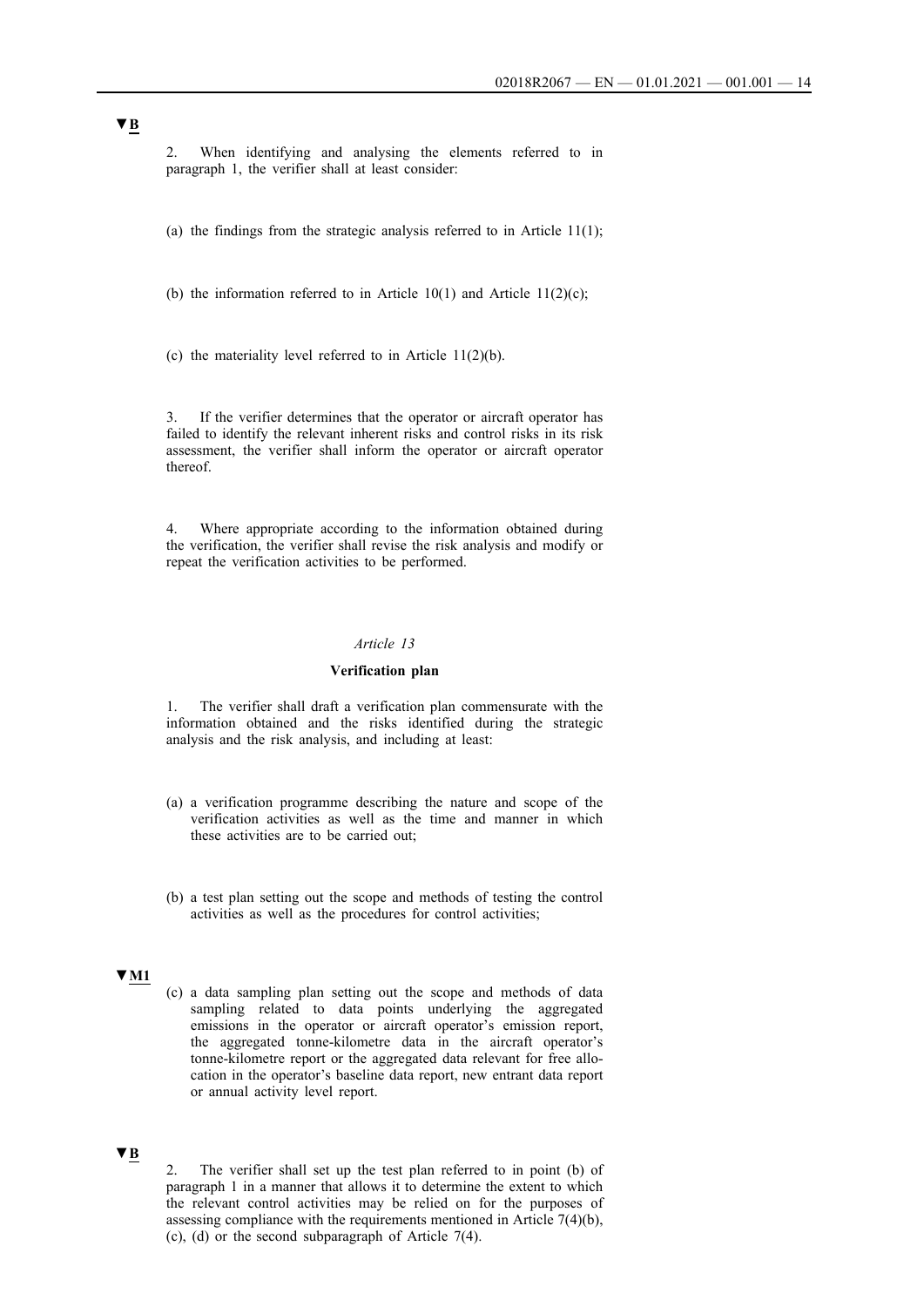When determining the sampling size and sampling activities for testing the control activities, the verifier shall consider the following elements:

- (a) the inherent risks;
- (b) the control environment;
- (c) the relevant control activities;
- (d) the requirement to deliver a verification opinion with reasonable assurance.

3. When determining the sampling size and sampling activities for sampling the data referred to in point (c) of paragraph 1, the verifier shall consider the following elements:

- (a) the inherent risks and control risks;
- (b) the results of the analytical procedures;
- (c) the requirement to deliver a verification opinion with reasonable assurance;
- (d) the materiality level;
- (e) the materiality of the contribution of an individual data element for the overall data set.

4. The verifier shall set up and implement the verification plan such that the verification risk is reduced to an acceptable level to obtain reasonable assurance that the operator's or aircraft operator's report is free from material misstatements.

5. The verifier shall update the risk analysis and the verification plan, and adapt the verification activities during the verification when it finds additional risks that need to be reduced or when there is less actual risk than initially expected.

## *Article 14*

## **Verification activities**

The verifier shall implement the verification plan and, based on the risk analysis, the verifier shall check the implementation of the monitoring plan as approved by the competent authority or monitoring methodology plan, as appropriate.

To that end, the verifier shall at least carry out substantive testing consisting of analytical procedures, data verification and checking the monitoring methodology and check the following:

- (a) the data flow activities and the systems used in the data flow, including information technology systems;
- (b) whether the control activities of the operator or aircraft operator are appropriately documented, implemented, maintained and effective to mitigate the inherent risks;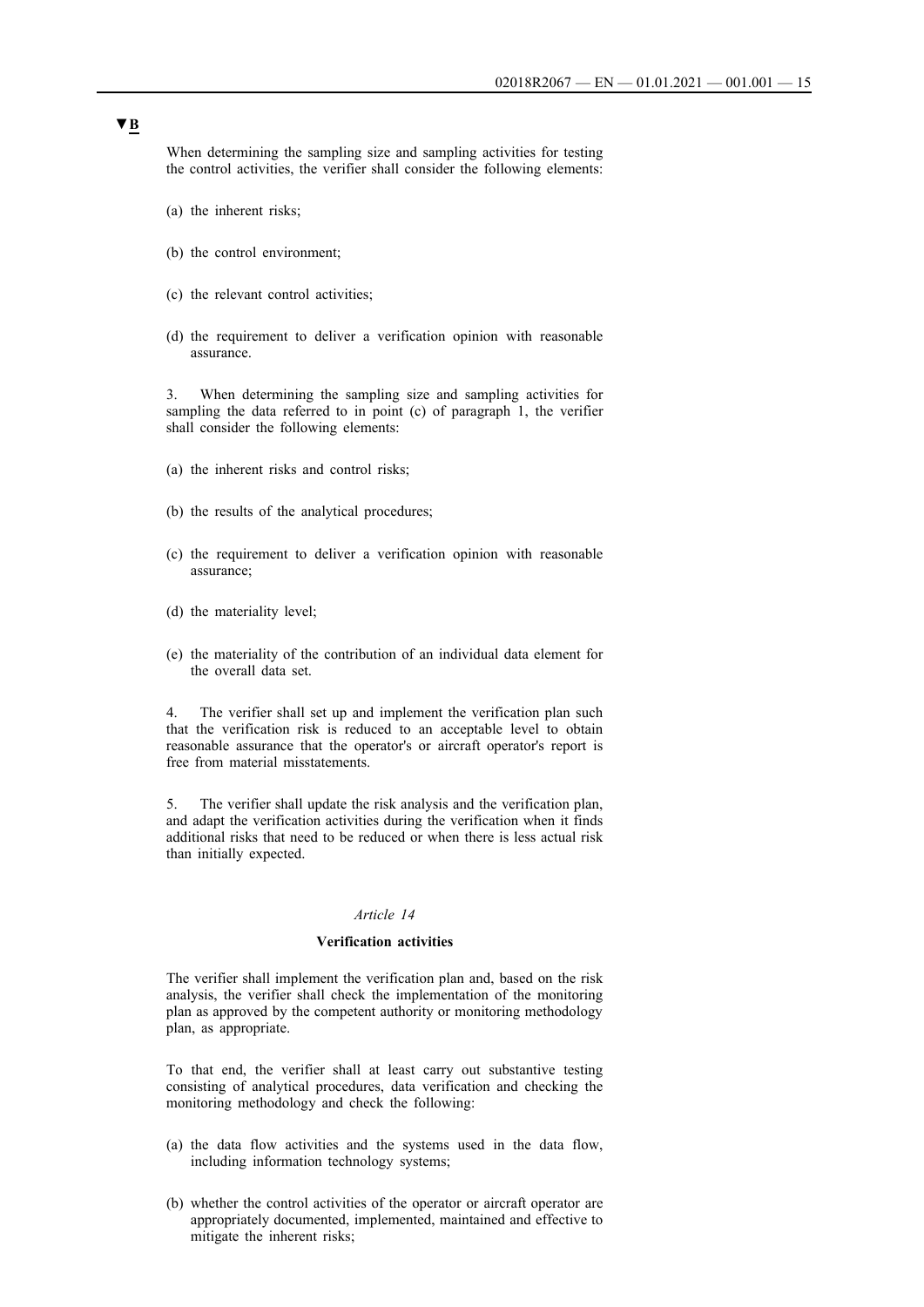(c) whether the procedures listed in the monitoring plan or monitoring methodology plan, as appropriate, are effective to mitigate the inherent risks and control risks and whether the procedures are implemented, sufficiently documented and properly maintained.

For the purposes of point (a) of the second paragraph, the verifier shall track the data flow following the sequence and interaction of the data flow activities from primary source data to the compilation of the operator's or aircraft operator's report.

## *Article 15*

#### **Analytical procedures**

1. The verifier shall use analytical procedures to assess the plausibility and completeness of data where the inherent risk, the control risk and the aptness of the operator's or aircraft operator's control activities show the need for such analytical procedures.

2. In carrying out the analytical procedures referred to in paragraph 1, the verifier shall assess reported data to identify potential risk areas and to subsequently validate and tailor the planned verification activities. The verifier shall at least:

- (a) assess the plausibility of fluctuations and trends over time or between comparable items;
- (b) identify immediate outliers, unexpected data and data gaps.

In applying the analytical procedures referred to in paragraph 1, the verifier shall perform the following procedures:

- (a) preliminary analytical procedures on aggregated data before carrying out the activities referred to in Article 14 in order to understand the nature, complexity and relevance of the reported data;
- (b) substantive analytical procedures on the aggregated data and the data points underlying these data for the purposes of identifying potential structural errors and immediate outliers;
- (c) final analytical procedures on the aggregated data to ensure that all errors identified during the verification process have been resolved correctly.

4. Where the verifier identifies outliers, fluctuations, trends, data gaps or data that are inconsistent with other relevant information or that differ significantly from expected amounts or ratios, the verifier shall obtain explanations from the operator or aircraft operator supported by additional relevant evidence.

Based on the explanations and additional evidence provided, the verifier shall assess the impact on the verification plan and the verification activities to be performed.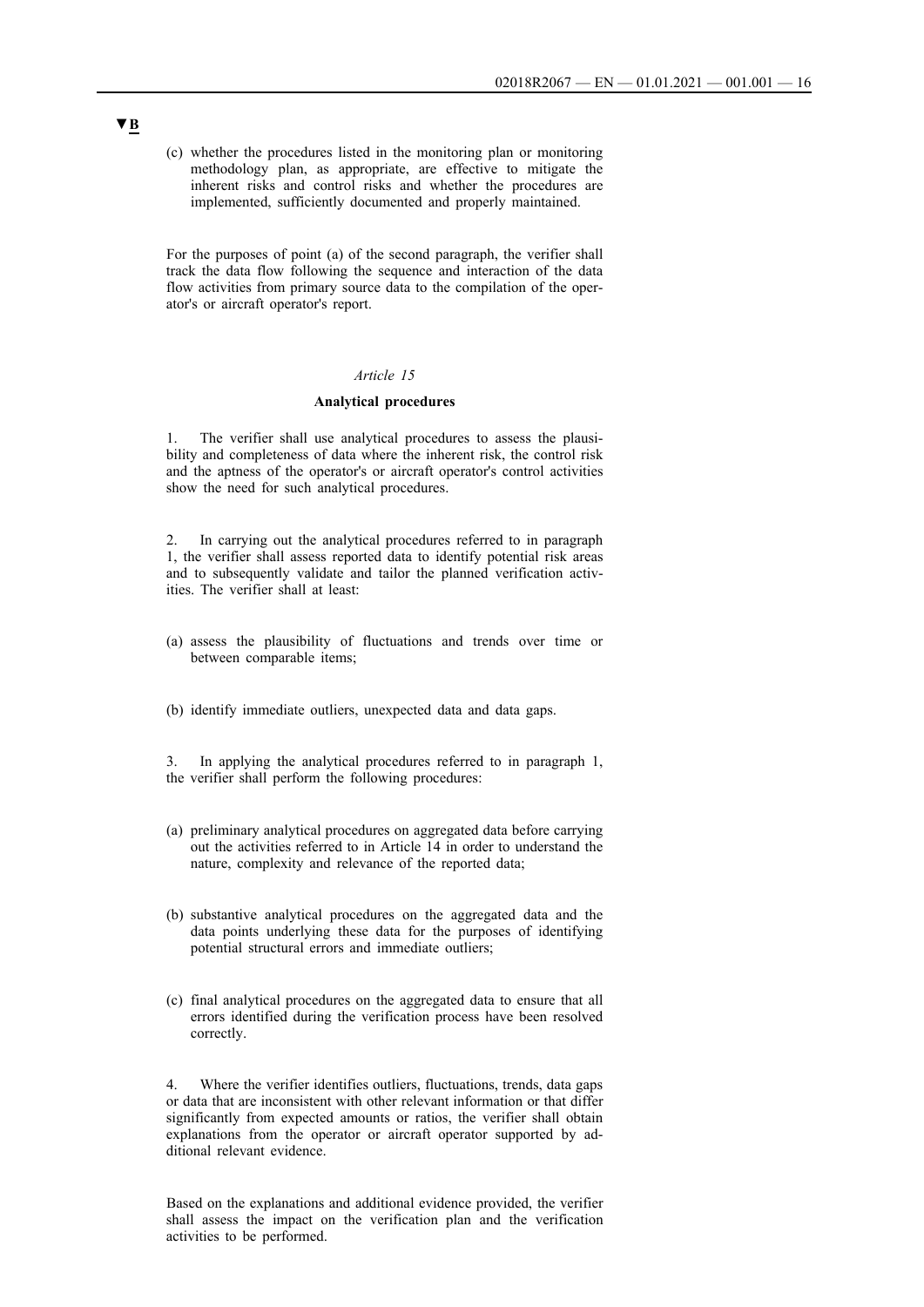## *Article 16*

## **Data verification**

1. The verifier shall verify the data in the operator's or aircraft operator's report by applying detailed testing of the data, including by tracing the data back to the primary data source, cross-checking data with external data sources, performing reconciliations, checking thresholds regarding appropriate data and carrying out recalculations.

2. As part of the data verification referred to in paragraph 1 and taking into account the approved monitoring plan or monitoring methodology plan, as appropriate, including the procedures described in that plan, the verifier shall check:

(a) for the purposes of verifying an operator's emission report, the boundaries of an installation;

## **▼M1**

- (b) for the purposes of verifying an operator's baseline data report, new entrant data report or annual activity level report, the boundaries of an installation and its sub-installations;
- (c) for the purposes of verifying an operator's emission report, baseline data report, new entrant data report or annual activity level report, the completeness of source streams and emission sources as described in the monitoring plan approved by the competent authority or monitoring methodology plan, as appropriate;

# **▼B**

- (d) for the purposes of verifying an aircraft operator's emission report and tonne-kilometre report, the completeness of flights covered by an aviation activity listed in Annex I to Directive 2003/87/EC for which the aircraft operator is responsible as well as the completeness of emission data and tonne-kilometre data respectively;
- (e) for the purposes of verifying an aircraft operator's emission report and tonne-kilometre report, the consistency between reported data and mass and balance documentation;
- (f) for the purposes of verifying an aircraft operator's emission report, the consistency between aggregated fuel consumption and data on fuel purchased or otherwise supplied to the aircraft performing the aviation activity;

#### **▼M1**

(fa) for the purposes of verifying an annual activity level report, the accuracy of the parameters listed in Articles 16(5), 19, 20, 21 or 22 of Delegated Regulation (EU) 2019/331 as well as data required under paragraphs 1, 2 and 4 of Article 6 of Implementing Regulation (EU) 2019/1842;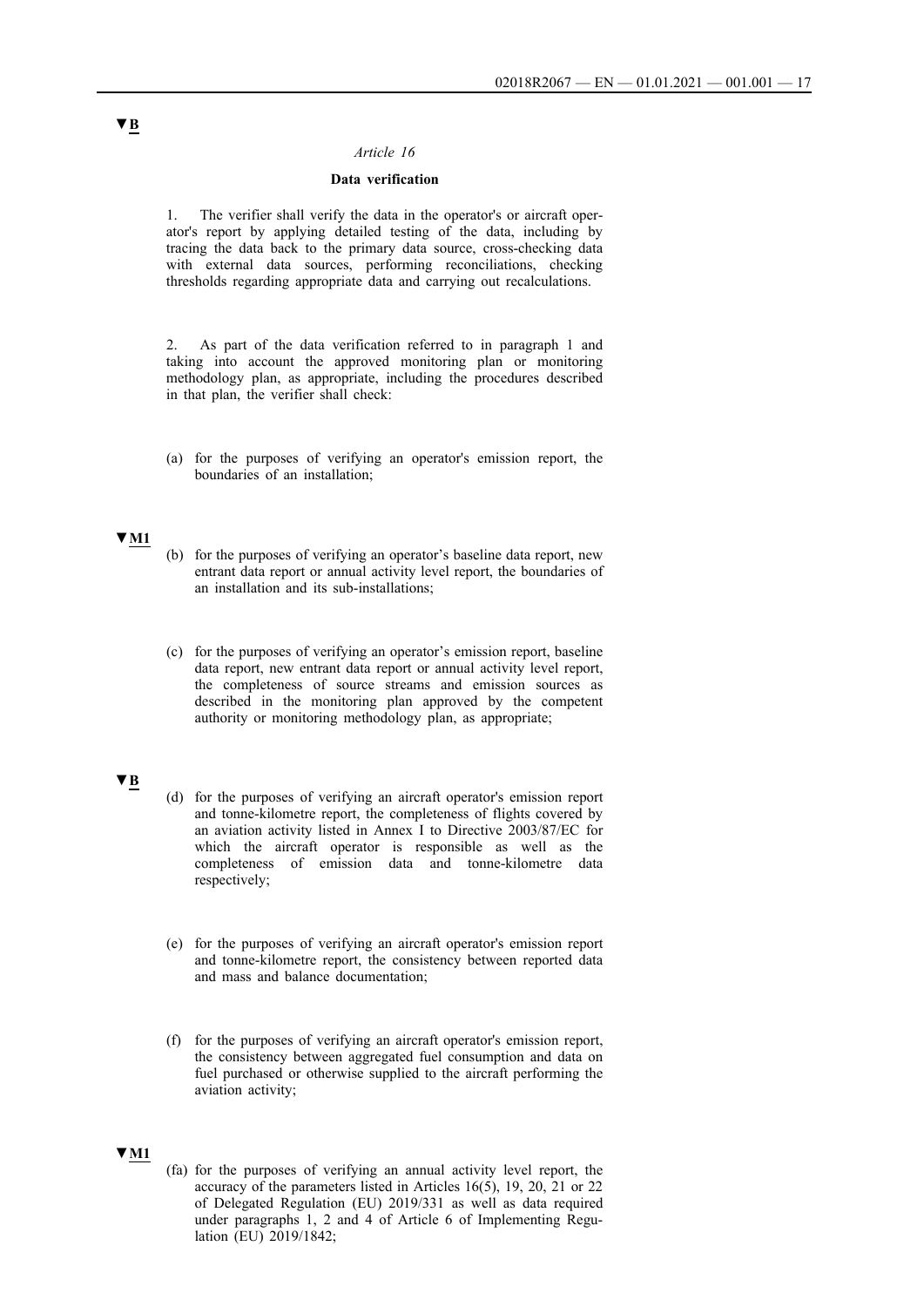- (g) the consistency of the aggregated reported data in an operator's or aircraft operator's report with primary source data;
- (h) where an operator applies a measurement-based methodology referred to in Article 21(1) of Implementing Regulation (EU) 2018/2066, the measured values using the results of the calculations performed by the operator in accordance with Article 46 of that Implementing Regulation;
- (i) the reliability and accuracy of the data.

3. For the purposes of checking the completeness of flights referred to in point (d) of paragraph 2, the verifier shall use an aircraft operator's air traffic data, including data collected from Eurocontrol or other relevant organisations which can process air traffic information such as that available to Eurocontrol.

### *Article 17*

#### **Verification of the correct application of the monitoring methodology**

1. The verifier shall check the correct application and implementation of the monitoring methodology as approved by the competent authority in the monitoring plan including specific details of that monitoring methodology.

2. For the purposes of verifying the operator's emission report, the verifier shall check the correct application and implementation of the sampling plan referred to in Article 33 of Implementing Regulation (EU) 2018/2066, as approved by the competent authority.

3. **►M1** For the purposes of verifying the operator's baseline data report, new entrant data report or annual activity level report, the verifier shall check whether the methodology for collecting and monitoring data defined in the monitoring methodology plan is applied in the correct way, including: ◄

- (a) whether all data on emissions, inputs, outputs and energy flows are attributed correctly to the sub-installations in line with the system boundaries as referred to in Annex I to Delegated Regulation (EU) **►M1** 2019/331 ◄;
- (b) whether data are complete and whether data gaps or double counting have occurred;
- (c) whether activity levels for product benchmarks are based on a correct application of the product definitions listed in Annex I to Delegated Regulation (EU) **►M1** 2019/331 ◄;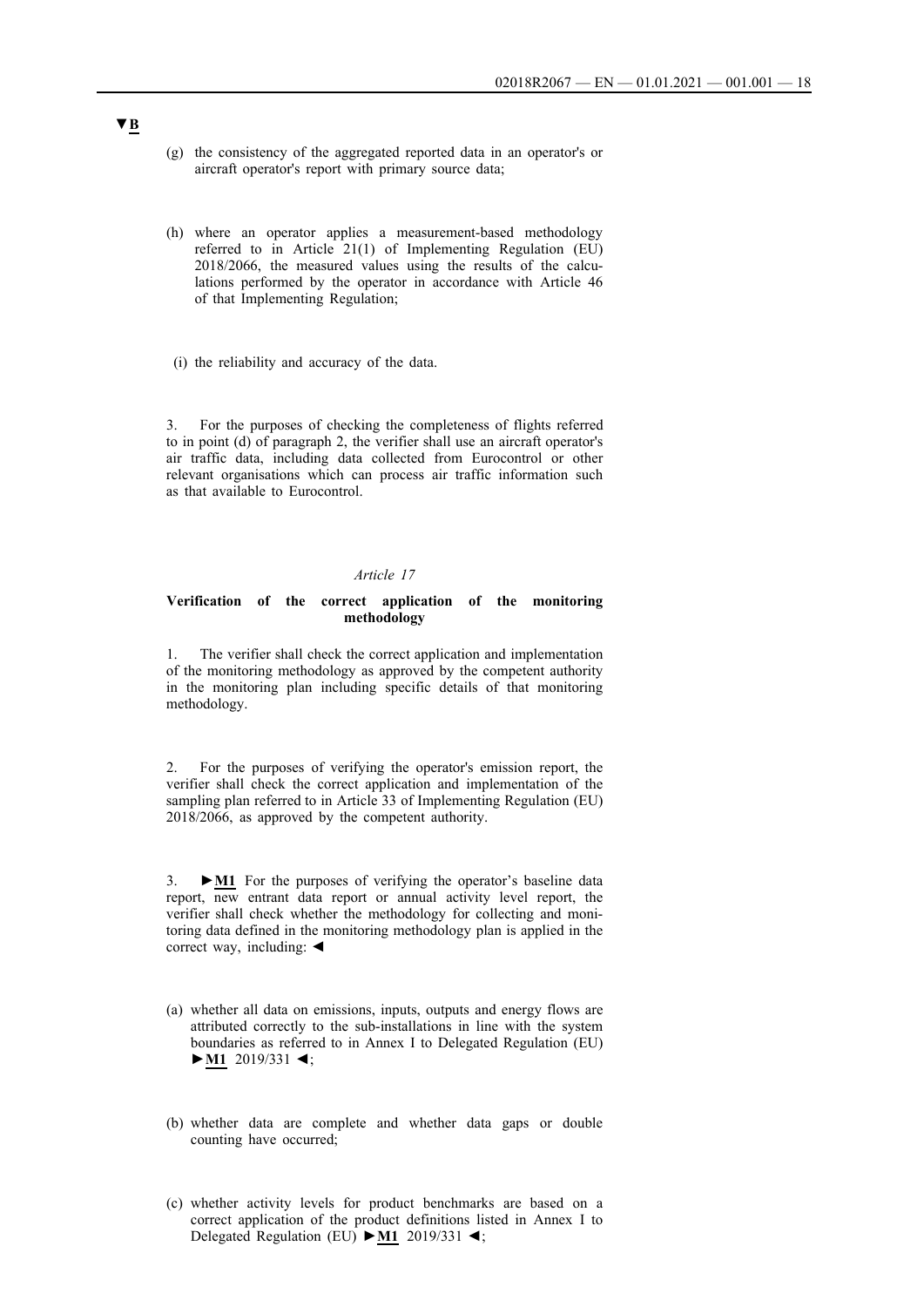(d) whether activity levels for the heat benchmark sub-installations, the district heating sub-installation, the fuel benchmark sub-installations and the process emissions sub-installations have been correctly attributed according to the products produced and pursuant to delegated acts adopted pursuant to Article 10b(5) of Directive 2003/87/EC ;

## **▼M1**

- (e) whether the energy consumption has been correctly attributed to each sub-installation where applicable;
- (f) whether the value of the parameters listed in Articles 16(5), 19, 20, 21 or 22 of Delegated Regulation (EU) 2019/331 is based on a correct application of that Regulation;
- (g) for the purposes of verifying an annual activity level report and a new entrant data report, the date of start of normal operation as referred to in Article 5(2) of Delegated Regulation (EU) 2019/331;
- (h) for the purposes of verifying an annual activity level report, whether the parameters listed in points 2.3 to 2.7 of Annex IV to Delegated Regulation (EU) 2019/331, as appropriate to the installation, have been monitored and reported in the correct way in accordance with the monitoring methodology plan.

4. Where transferred  $CO<sub>2</sub>$  is subtracted in accordance with Article 49 of Implementing Regulation (EU)  $2018/2066$  or transferred N<sub>2</sub>O is not counted as emitted in accordance with Article 50 of that Regulation, and the  $CO<sub>2</sub>$  or N<sub>2</sub>O transferred is measured by both the transferring and receiving installation, the verifier shall check whether differences between the measured values at both installations can be explained by the uncertainty of the measurement systems and whether the correct arithmetic average of the measured values has been used in the emission reports of both installations.

## **▼B**

Where the differences between the measured values at both installations cannot be explained by the uncertainty of the measurement systems, the verifier shall check whether adjustments were made to align the differences between the measured values, whether those adjustments were conservative and whether the competent authority has granted approval for those adjustments.

 $\blacktriangledown$  M1

## **▼B**

#### *Article 18*

#### **Verification of methods applied for missing data**

1. Where methods laid down in the monitoring plan as approved by the competent authority have been used to complete missing data pursuant to Article 66 of Implementing Regulation (EU) 2018/2066, the verifier shall check whether the methods used were appropriate for the specific situation and whether they have been applied correctly.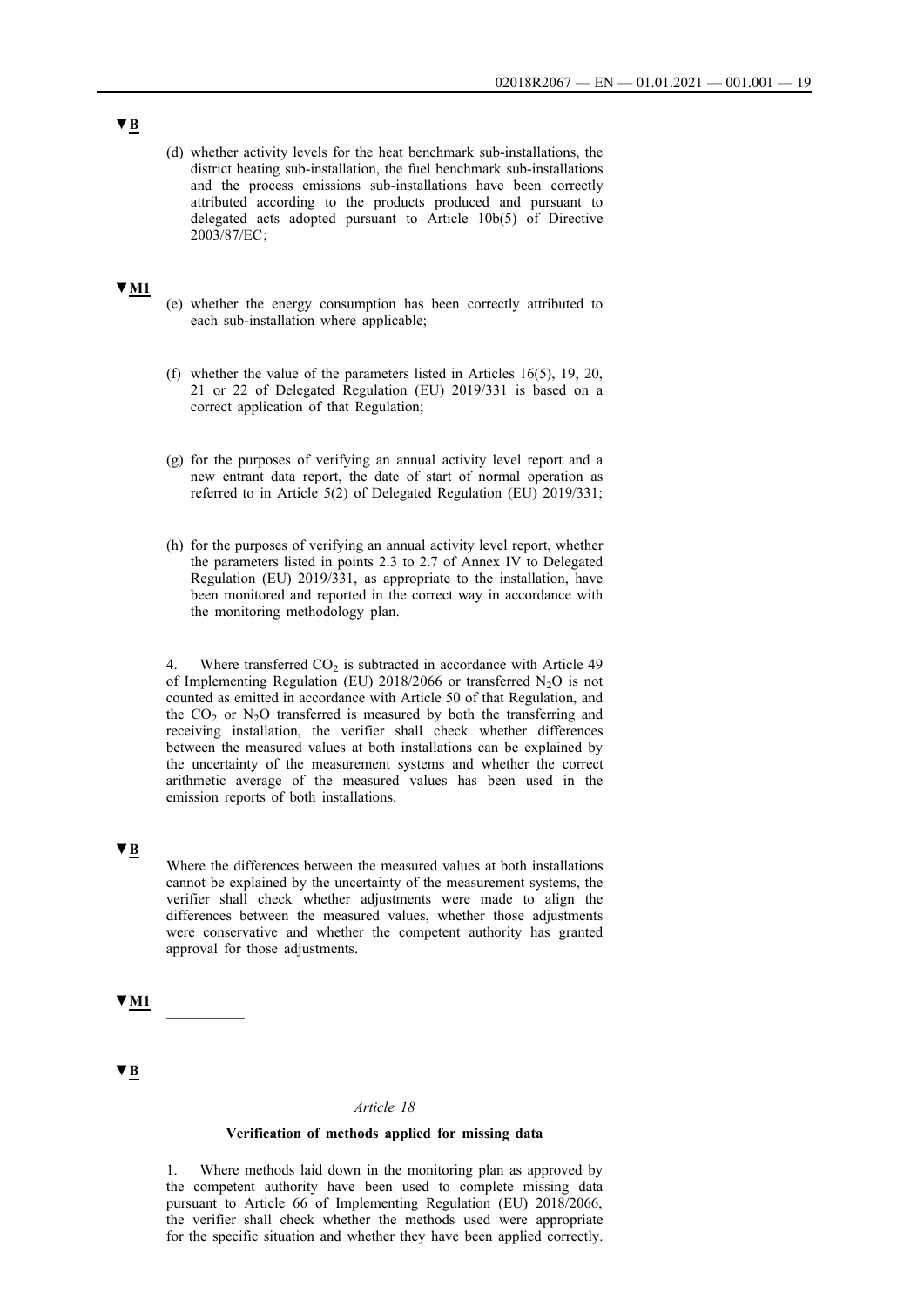If the operator or aircraft operator has obtained an approval by the competent authority to use other methods than those referred to in the first subparagraph in accordance with Article 66 of Implementing Regulation (EU) 2018/2066, the verifier shall check whether the approved approach has been applied correctly and appropriately documented.

Where an operator or an aircraft operator is not able to obtain such approval in time, the verifier shall check whether the approach used by the operator or aircraft operator to complete the missing data ensures that the emissions are not underestimated and that this approach does not lead to material misstatements.

2. The verifier shall check the effectiveness of the control activities implemented by the operator or aircraft operator to prevent missing data referred to in Article 66 of Implementing Regulation (EU) 2018/2066 from occurring.

## **▼M1**

Where data gaps in baseline data reports, new entrant data reports or annual activity level reports have occurred, the verifier shall check whether methods are laid down in the monitoring methodology plan to deal with data gaps pursuant to Article 12 of Delegated Regulation (EU) 2019/331, whether those methods were appropriate for the specific situation and whether they have been applied correctly.

Where no applicable data gap method is laid down in the monitoring methodology plan, the verifier shall check whether the approach used by the operator to compensate for the missing data is based on reasonable evidence and ensures that the data required by Annex IV to Delegated Regulation (EU) 2019/331 or Article 3(2) of Implementing Regulation (EU) 2019/1842 are not underestimated or overestimated.

# **▼B**

## *Article 19*

#### **Uncertainty assessment**

1. Where Implementing Regulation (EU) 2018/2066 requires the operator to demonstrate compliance with the uncertainty thresholds for activity data and calculation factors, the verifier shall confirm the validity of the information used to calculate the uncertainty levels as set out in the approved monitoring plan.

2. Where an operator applies a monitoring methodology not based on tiers, as referred to in Article 22 of Implementing Regulation (EU) 2018/2066, the verifier shall check the following:

(a) whether an assessment and quantification of the uncertainty has been carried out by the operator demonstrating that the required overall uncertainty threshold for the annual level of greenhouse gas emissions pursuant to point (c) of Article 22 of Implementing Regulation (EU) 2018/2066 has been met;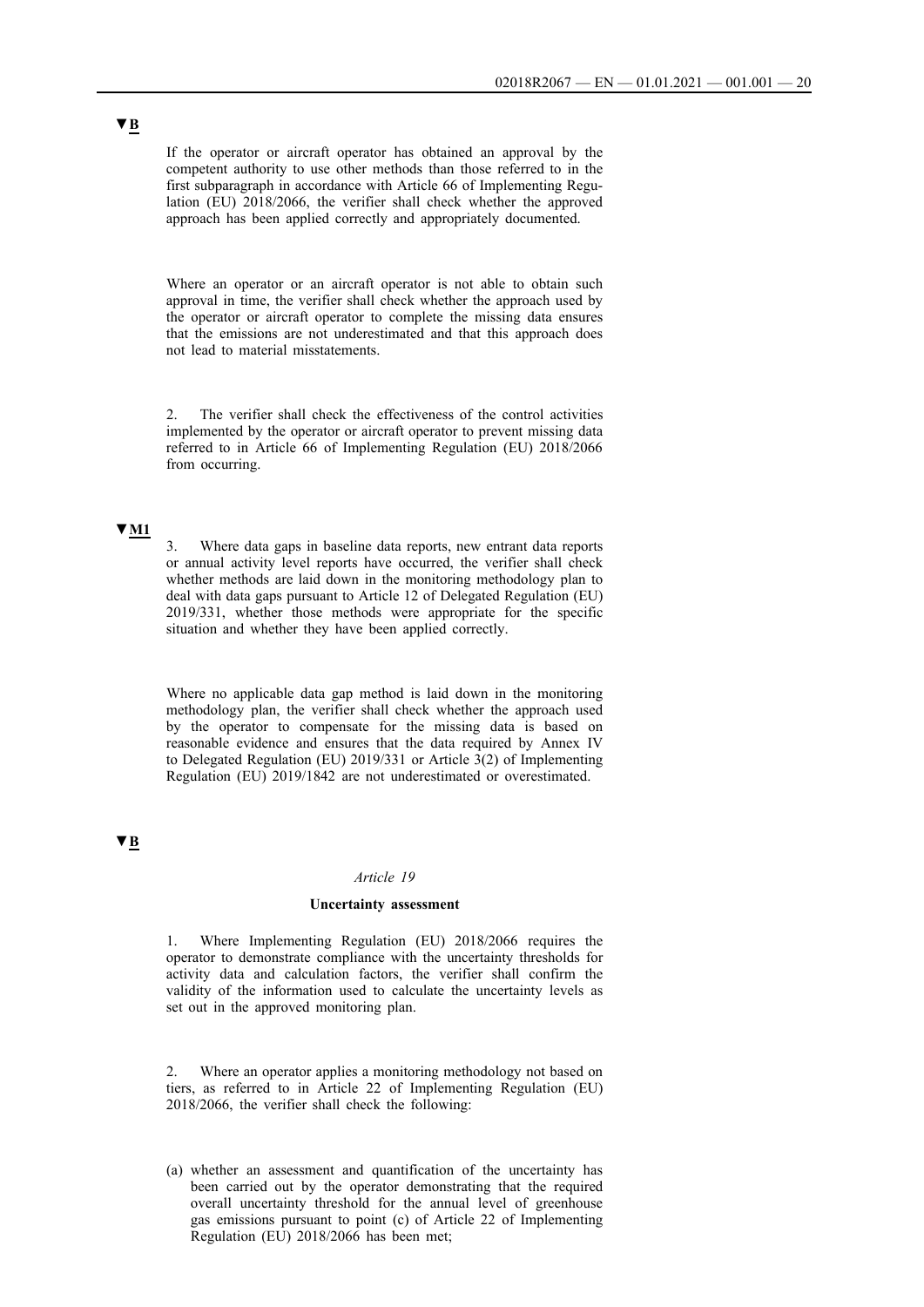- (b) the validity of the information used for the assessment and quantification of the uncertainty;
- (c) whether the overall approach used for the assessment and the quantification of the uncertainty is in accordance with point (b) of Article 22 of Implementing Regulation (EU) 2018/2066;
- (d) whether evidence is provided that the conditions for the monitoring methodology referred to in point (a) of Article 22 of Implementing Regulation (EU) 2018/2066 have been met.

3. Where Delegated Regulation (EU) **►M1** 2019/331 ◄ requires the operator to carry out a simplified uncertainty assessment, the verifier shall confirm the validity of the information used for that assessment.

### *Article 20*

## **Sampling**

1. When checking the conformance of control activities and procedures referred to in points (b) and (c) of Article 14 or when performing the checks referred to in Articles 15 and 16, the verifier may use sampling methods specific to an installation or aircraft operator provided that, based on the risk analysis, sampling is justified.

2. Where the verifier identifies a non-conformity or a misstatement in the course of sampling, it shall request the operator or aircraft operator to explain the main causes of the non-conformity or the misstatement in order to assess the impact of the non-conformity or misstatement on the reported data. Based on the outcome of that assessment, the verifier shall determine whether additional verification activities are needed, whether the sampling size needs to be increased, and which part of the data population has to be corrected by the operator or aircraft operator.

3. The verifier shall document the outcome of the checks referred to in Articles 14 to 17, including the details of additional samples, in the internal verification documentation.

### *Article 21*

#### **Site visits**

1. At one or more appropriate times during the verification process, the verifier shall conduct a site visit in order to assess the operation of measuring devices and monitoring systems, to conduct interviews, to carry out the activities required by this Chapter as well as to gather sufficient information and evidence enabling it to conclude whether the operator's or aircraft operator's report is free from material misstatements.

2. The operator or aircraft operator shall provide the verifier access to its sites.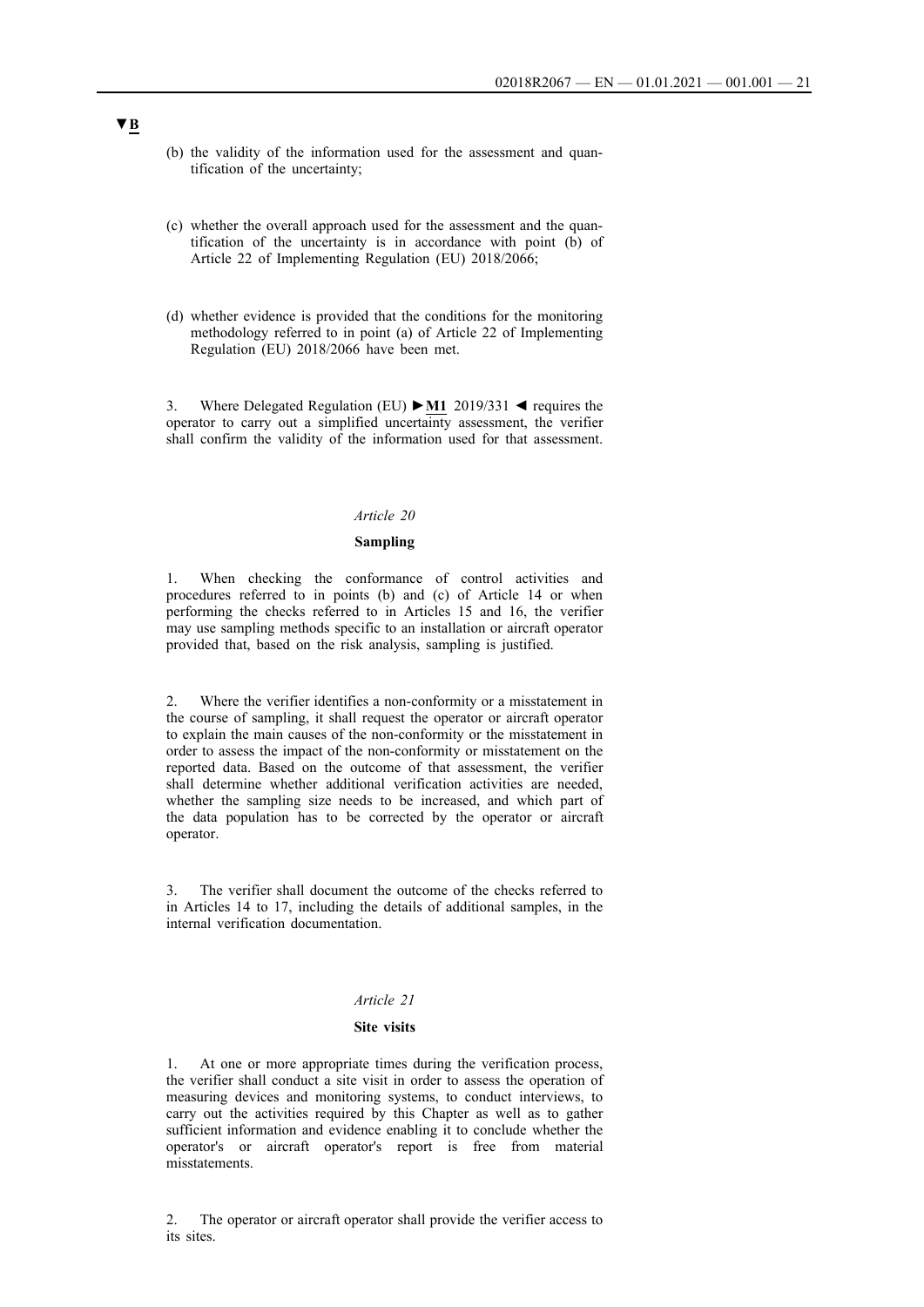3. For the purposes of verifying the operator's emission report, the verifier shall also use a site visit to assess the boundaries of the installation as well as the completeness of source streams and emission sources.

# **▼M1**

4. For the purposes of verifying the operator's baseline data report, new entrant data report and annual activity level report, the verifier shall also use a site visit to assess the boundaries of the installation and its sub-installations as well as the completeness of source streams, emission sources and technical connections.

5. For the purposes of verifying the operator's emission report, baseline data report, new entrant data report or annual activity level report the verifier shall decide, based on the risk analysis, whether visits to additional locations are needed, including where relevant parts of data flow activities and control activities are carried out in other locations such as company headquarters and other off-site offices.

# **▼B**

## *Article 22*

#### **Addressing misstatements, non-conformities and non-compliance**

1. **►M1** If the verifier identifies misstatements, non-conformities or non-compliance with Implementing Regulation (EU) 2018/2066, Delegated Regulation (EU) 2019/331 or Implementing Regulation (EU) 2019/1842 as appropriate, during the verification, it shall inform the operator or aircraft operator thereof on a timely basis and request relevant corrections. ◄

The operator or aircraft operator shall correct any communicated misstatements or non-conformities.

## **▼M1**

Where a non-compliance with Implementing Regulation (EU) 2018/2066, Delegated Regulation (EU) 2019/331 or Implementing Regulation (EU) 2019/1842 has been identified, the operator or aircraft operator shall notify the competent authority and correct the non-compliance as appropriate without undue delay.

2. The verifier shall document and mark as resolved in the internal verification documentation all misstatements, non-conformities or non-compliance with Implementing Regulation (EU) 2018/2066, Delegated Regulation (EU) 2019/331 or Implementing Regulation (EU) 2019/1842 that have been corrected by the operator or aircraft operator during the verification.

## **▼B**

If the operator or aircraft operator does not correct the misstatements or non-conformities communicated to them by the verifier in accordance with paragraph 1 before the verifier issues the verification report, the verifier shall request the operator or aircraft operator to explain the main causes of the non-conformity or misstatement in order to assess the impact of the non-conformities or misstatements on the reported data.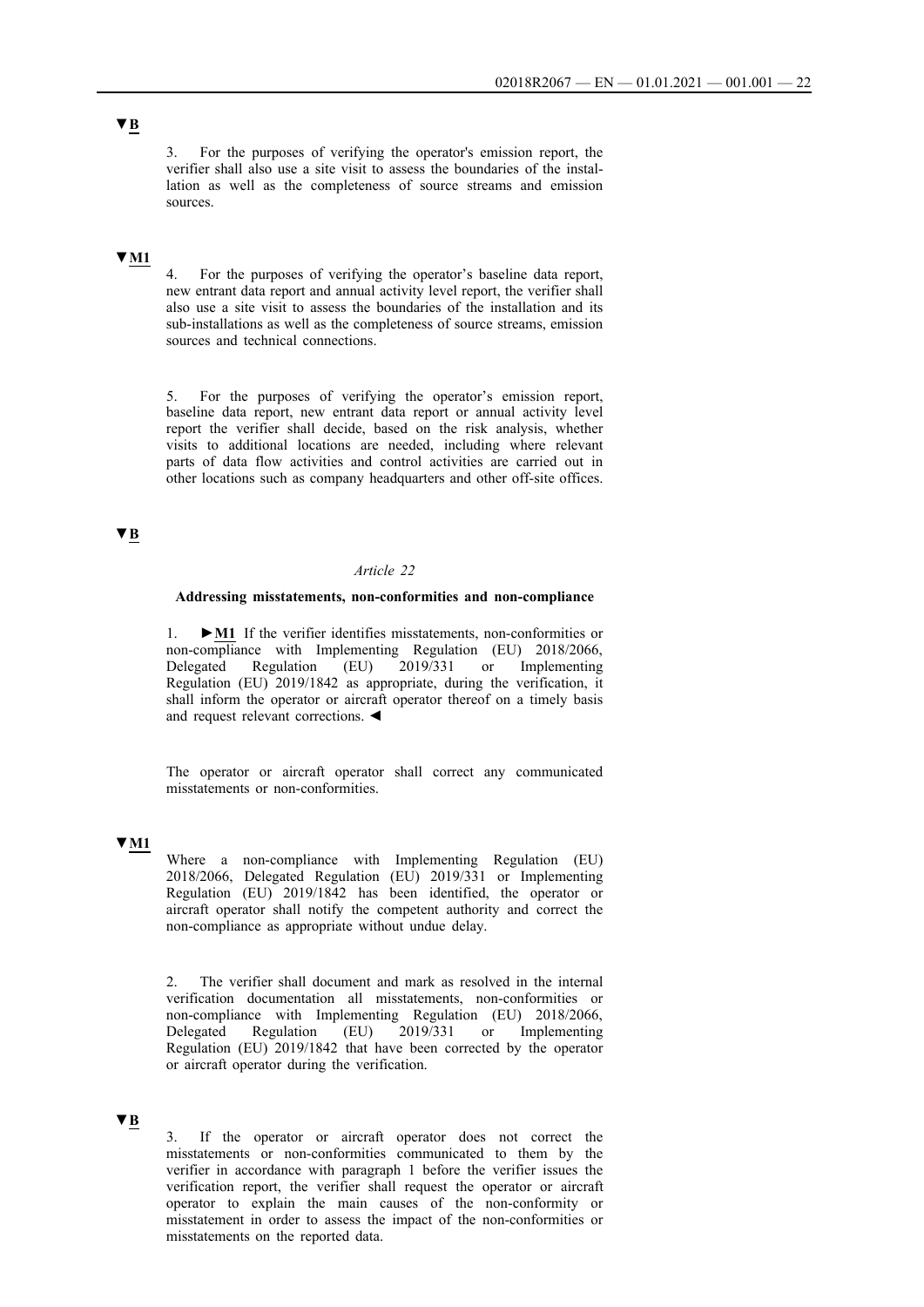The verifier shall determine whether the uncorrected misstatements, individually or when aggregated with other misstatements, have a material effect on the total reported emissions, tonne-kilometre data or data relevant for free allocation. In assessing the materiality of misstatements the verifier shall consider the size and nature of the misstatement as well as the particular circumstances of their occurrence.

The verifier shall assess whether the uncorrected non-conformity, individually or when combined with other non-conformities, has an impact on the reported data and whether this leads to material misstatement.

## **▼M1**

If the operator or aircraft operator does not correct the non-compliance with Implementing Regulation (EU) 2018/2066, Delegated Regulation (EU) 2019/331 or Implementing Regulation (EU) 2019/1842 in accordance with paragraph 1 before the verifier issues the verification report, the verifier shall assess whether the uncorrected non-compliance has an impact on the reported data and whether this leads to material misstatement.

## **▼B**

The verifier may consider misstatements as material even if those misstatements, individually or when aggregated with other misstatements, are below the materiality level set out in Article 23, where such consideration is justified by the size and nature of the misstatements and the particular circumstances of their occurrence.

## *Article 23*

## **Materiality level**

1. For the purposes of verifying emission reports, the materiality level shall be 5 % of the total reported emissions in the reporting period which is subject to verification, for any of the following:

- (a) category A installations referred to in Article  $19(2)(a)$  of Implementing Regulation (EU) 2018/2066 and category B installations referred to in Article 19(2)(b) of that Implementing Regulation;
- (b) aircraft operators with annual emissions equal to or less than 500 kilotonnes of fossil  $CO<sub>2</sub>$ .

2. For the purposes of verifying emissions reports the materiality level shall be 2 % of the total reported emissions in the reporting period which is subject to verification, for any of the following:

- (a) category C installations referred to in Article  $19(2)(c)$  of Implementing Regulation (EU) 2018/2066;
- (b) aircraft operators with annual emissions of more than 500 kilotonnes of fossil  $CO<sub>2</sub>$ .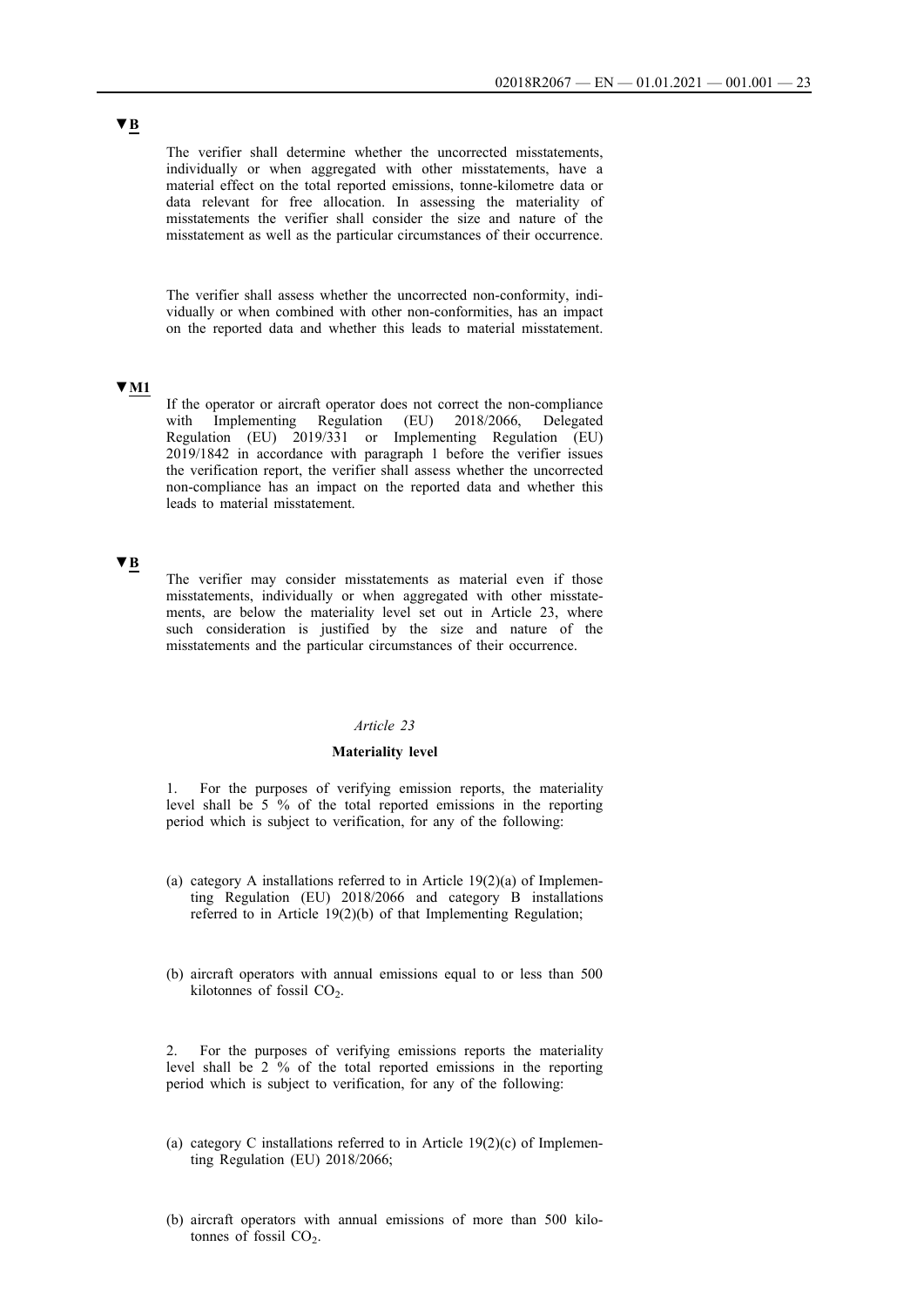3. For the purposes of verifying tonne-kilometre reports of aircraft operators, the materiality level shall be 5 % of the total reported tonne-kilometre data in the reporting period which is subject to verification.

4. **►M1** For the purposes of verifying baseline data report, new entrant data reports or annual activity level reports, the materiality level shall be 5 % of the total reported value of the following: ◄

- (a) the installation's total emissions, where the data relate to emissions;
- (b) the sum of imports and production of net measurable heat, if relevant, where the data relate to measurable heat data;
- (c) the sum of the amounts of waste gases imported and produced within the installation, if relevant;
- (d) the activity level of each relevant product benchmark sub-installation individually.

## *Article 24*

#### **Concluding on the findings of verification**

When completing the verification and considering the information obtained during the verification, the verifier shall:

- (a) check the final data from the operator or aircraft operator, including data that have been adjusted based upon information obtained during the verification;
- (b) review the operator's or aircraft operator's reasons for any differences between the final data and data previously provided;
- (c) review the outcome of the assessment to determine whether the monitoring plan approved by the competent authority or monitoring methodology plan, as appropriate, including the procedures described in that plan, has been implemented correctly;
- (d) assess whether the verification risk is at an acceptably low level to obtain reasonable assurance;
- (e) ensure that sufficient evidence has been gathered to be able to give a verification opinion with reasonable assurance that the report is free from material misstatements;
- (f) ensure that the verification process is fully documented in the internal verification documentation and that a final judgment in the verification report can be given.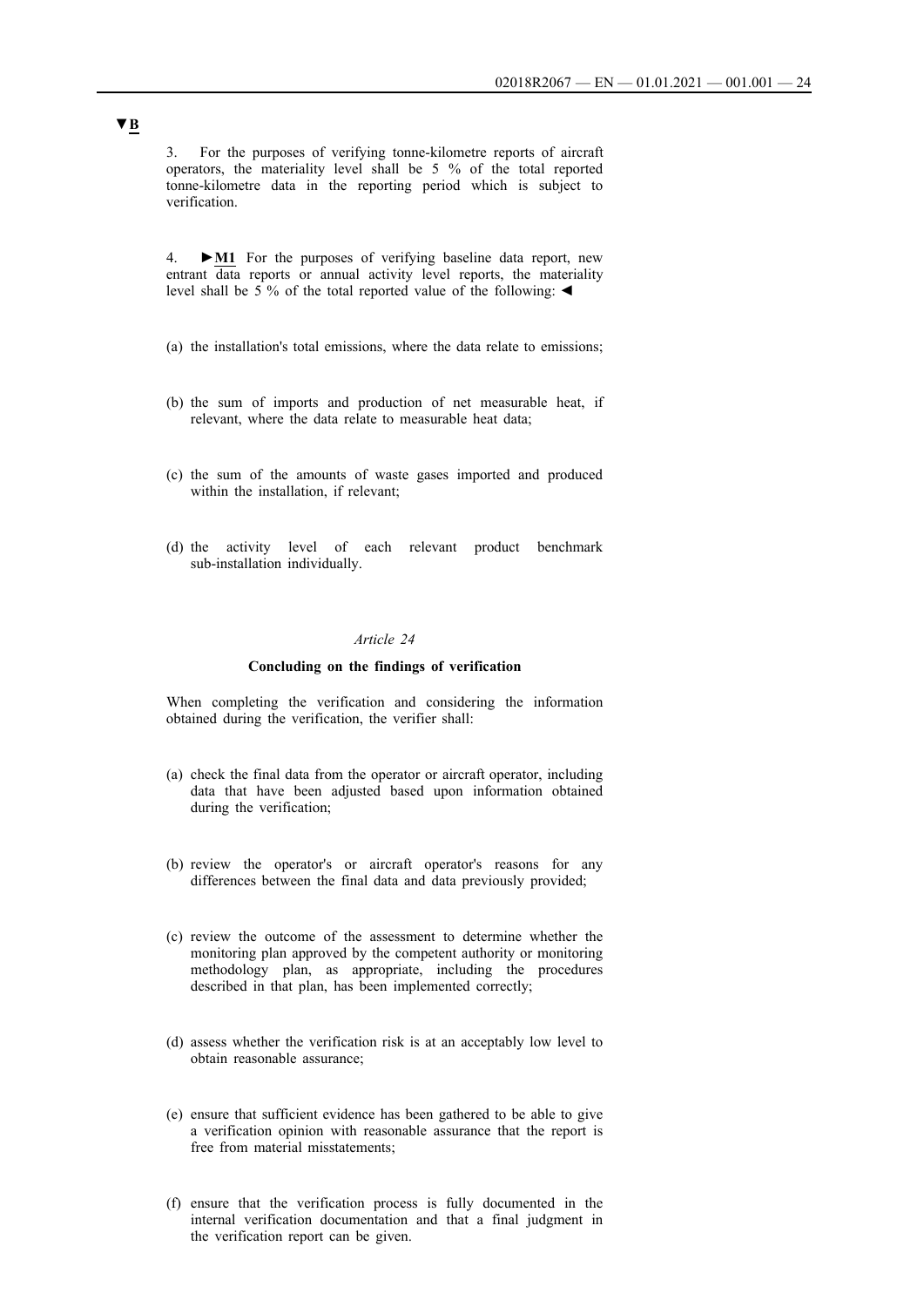## *Article 25*

## **Independent review**

1. The verifier shall submit the internal verification documentation and the verification report to an independent reviewer prior to the issuance of the verification report.

2. The independent reviewer shall not have carried out any verification activities that are subject to their review.

3. The scope of the independent review shall encompass the complete verification process described in this Chapter and recorded in the internal verification documentation.

The independent reviewer shall perform the review so as to ensure that the verification process is conducted in accordance with this Regulation, that the procedures for verification activities referred to in Article 41 have been correctly carried out, and that due professional care and judgment has been applied.

The independent reviewer shall also assess whether the evidence gathered is sufficient to enable the verifier to issue a verification report with reasonable assurance.

4. Where circumstances occur which may cause changes in the verification report after the review, the independent reviewer shall also review those changes and the evidence thereof.

5. The verifier shall properly authorise a person to authenticate the verification report based upon the conclusions of the independent reviewer and the evidence in the internal verification documentation.

### *Article 26*

## **Internal verification documentation**

1. The verifier shall prepare and compile internal verification documentation containing at least:

- (a) the results of the verification activities performed;
- (b) the strategic analysis, risk analysis and verification plan;
- (c) sufficient information to support the verification opinion, including justifications for judgments made on whether or not the misstatements identified have material effect on the reported emissions, tonne-kilometre data or data relevant for free allocation.

2. The internal verification documentation referred to in paragraph 1 shall be drafted in such a manner that the independent reviewer referred to in Article 25 and the national accreditation body can assess whether the verification has been performed in accordance with this Regulation.

After authentication of the verification report pursuant to Article 25(5), the verifier shall include results of the independent review in the internal verification documentation.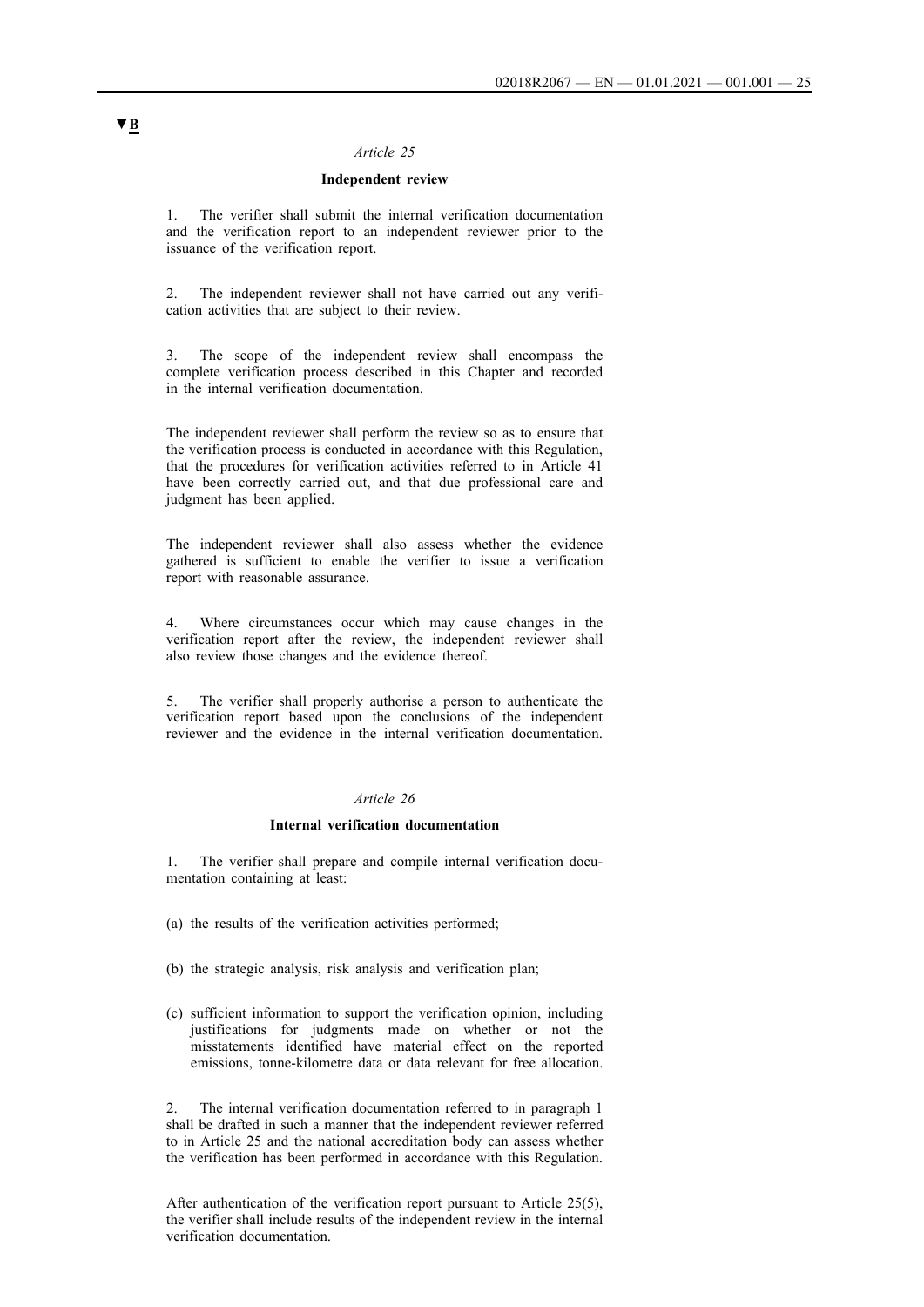**▼M1**

3. The verifier shall, upon request, provide the competent authority access to the internal verification documentation and other relevant information to facilitate an evaluation of the verification by the competent authority. The competent authority can set a timeframe within which the verifier must provide access to that documentation.

# **▼B**

### *Article 27*

#### **Verification report**

1. **►M1** Based on the information collected during the verification, the verifier shall issue a verification report to the operator or aircraft operator on each emission report, tonne-kilometre report, baseline data report, new entrant data report or annual activity level report that was subject to verification.  $\blacktriangleleft$ 

- (a) the report is verified as satisfactory;
- (b) the operator's or aircraft operator's report contains material misstatements that were not corrected before issuing the verification report;
- (c) the scope of verification is too limited pursuant to Article 28 and the verifier could not obtain sufficient evidence to issue a verification opinion with reasonable assurance that the report is free from material misstatements;
- (d) non-conformities, individually or combined with other non-conformities, provide insufficient clarity and prevent the verifier from stating with reasonable assurance that the operator's or aircraft operator's report is free from material misstatements;
- (e) where the monitoring methodology plan is not subject to the approval of the competent authority, non-compliance with Delegated Regulation (EU) **►M1** 2019/331 ◄ provide insufficient clarity and prevent the verifier from stating with reasonable assurance that the baseline data report or new entrant data report is free from material misstatements.

For the purposes of point (a) of the first subparagraph, the operator's or aircraft operator's report may be verified as satisfactory only where the operator's or aircraft operator's report is free from material misstatements.

2. The operator or aircraft operator shall submit the verification report to the competent authority together with the operator's or aircraft operator's report concerned.

3. The verification report shall at least contain the following elements:

- (a) the name of the operator or aircraft operator that was subject to verification;
- (b) the objectives of the verification;
- (c) the scope of the verification;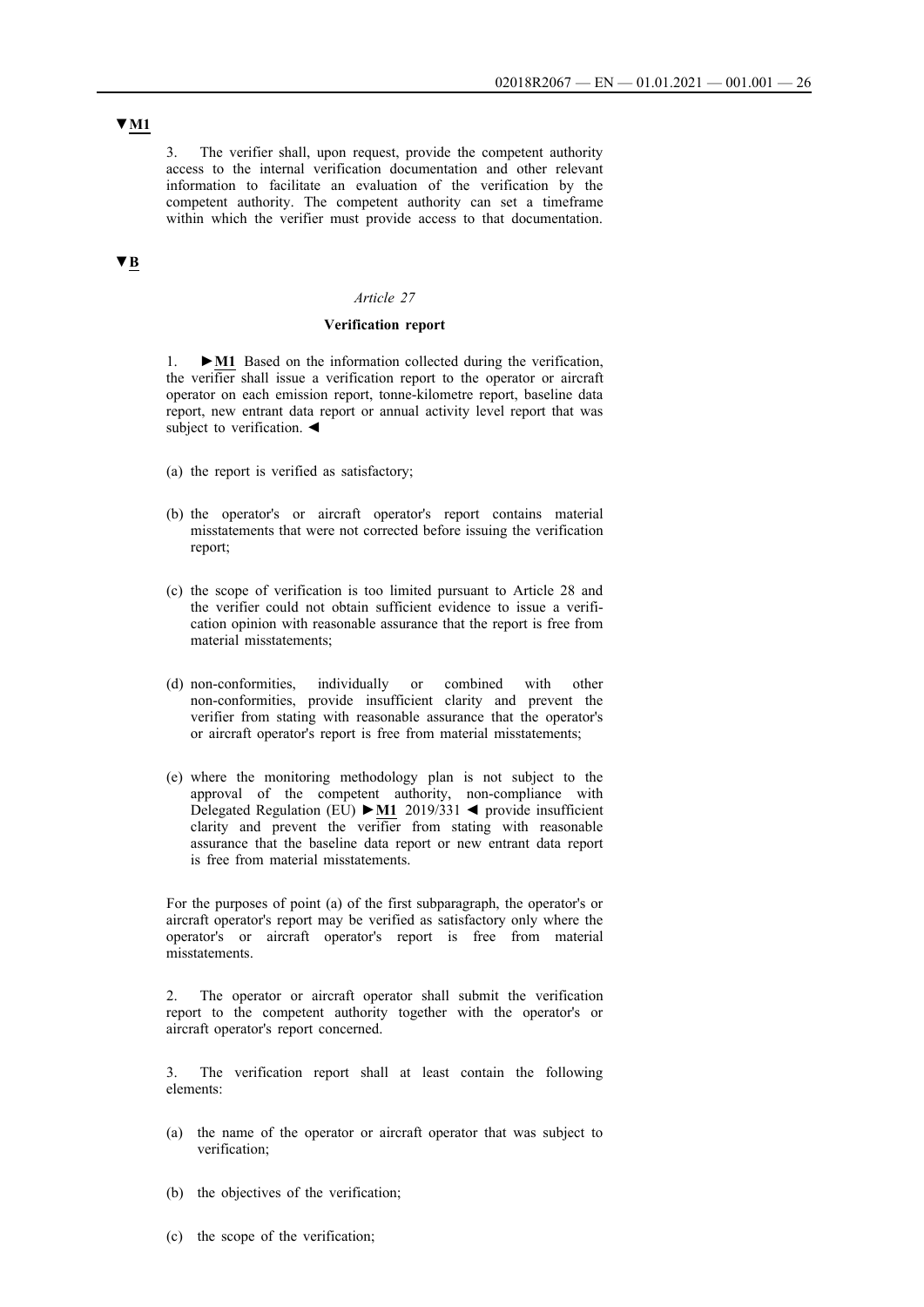- (d) a reference to the operator's or aircraft operator's report that has been verified;
- (e) the criteria used to verify the operator's or aircraft operator's report, including the permit, where applicable, and versions of the monitoring plan approved by the competent authority or monitoring methodology plan, as appropriate, as well as the period of validity for each plan;
- (f) in the case of verification of the baseline report required for allocation for the period 2021-2025, and the competent authority has not required the monitoring methodology plan to be approved, confirmation that the verifier has checked the monitoring methodology plan and that this plan is compliant with Delegated Regulation (EU) **►M1** 2019/331 ◄;
- (g) where it concerns the verification of the operator's or aircraft operator's emission report, aggregated emissions or tonne-kilometres per activity referred to in Annex I to Directive 2003/87/EC and per installation or aircraft operator;
- (h) where it concerns the verification of the baseline data report or new entrant data report, aggregated annual verified data for each year in the baseline period for each sub-installation for the annual activity level and the emissions attributed to the sub-installation;

#### **▼M1**

- (ha) where it concerns the verification of the annual activity level report, aggregated annual verified data for each year in the activity level reporting period for each sub-installation for its annual activity level;
	- (i) the reporting period, the baseline period or the activity level reporting period subject to verification;

## **▼B**

- (j) the responsibilities of the operator or aircraft operator, the competent authority and the verifier;
- (k) the verification opinion statement;
- (l) a description of any identified misstatements and non-conformities that were not corrected before the issuance of the verification report;
- (m) the dates on which site visits were carried out and by whom;
- (n) information on whether any site visits were waived as well as the reasons for waiving these site visits;

# **▼M1**

(o) any issues of non-compliance with Implementing Regulation (EU) 2018/2066, Delegated Regulation (EU) 2019/331 or Implementing Regulation (EU) 2019/1842 which have become apparent during the verification;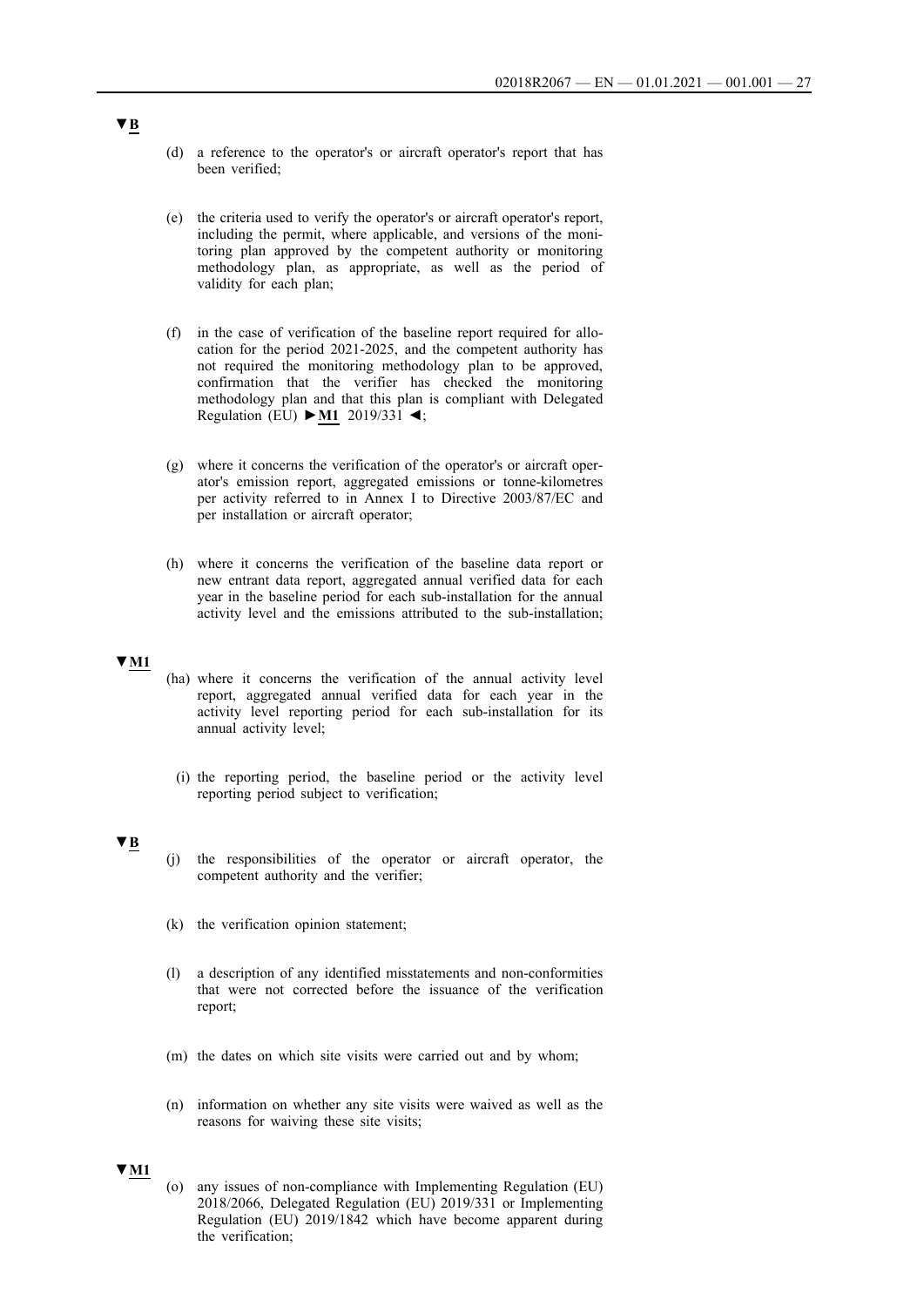- (p) if approval by the competent authority cannot be obtained in time for the method used to complete the data gap pursuant to the last subparagraph of Article 18(1), a confirmation whether the method used is conservative and whether it does or does not lead to material misstatements;
- (q) a statement if the method used to complete any data gap pursuant to Article 12 of Delegated Regulation (EU) **►M1** 2019/331 ◄ leads to material misstatements;

# **▼M1** \_\_\_\_\_\_\_\_\_\_

- (ra) where the verifier has observed relevant changes to the parameters listed in Articles 16(5), 19, 20, 21 or 22 of Delegated Regulation (EU) 2019/331 or changes in the energy efficiency pursuant to paragraphs 1, 2 and 3 of Article 6 of Implementing Regulation 2019/1842, a description of those changes and related remarks;
- (rb) where applicable, confirmation that the date of start of normal operation as referred to in Article 5(2) of Delegated Regulation (EU) 2019/331 has been checked;

## **▼B**

- (s) recommendations for improvements, where applicable;
- (t) the names of the EU ETS lead auditor, the independent reviewer and, where applicable, the EU ETS auditor and the technical expert that were involved in the verification of the operator's or aircraft operator's report;
- (u) the date and signature by an authorised person on behalf of the verifier, including his name.

4. **►M1** The verifier shall describe the misstatements, non-conformities and non-compliance with Implementing Regulation (EU) 2018/2066, Delegated Regulation (EU) 2019/331 or Implementing Regulation (EU) 2019/1842 in sufficient detail in the verification report to allow the operator or aircraft operator as well as the competent authority to understand the following: ◄

# **▼M1**

(a) the size and nature of the misstatement, non-conformity or non-compliance with Implementing Regulation (EU) 2018/2066, Delegated Regulation (EU) 2019/331 or Implementing Regulation (EU) 2019/1842;

#### **▼B**

- (b) why the misstatement has material effect, or not;
- (c) to which element of the operator's or aircraft operator's report the misstatement refers, or to what element of the monitoring plan or the monitoring methodology plan the non-conformity refers;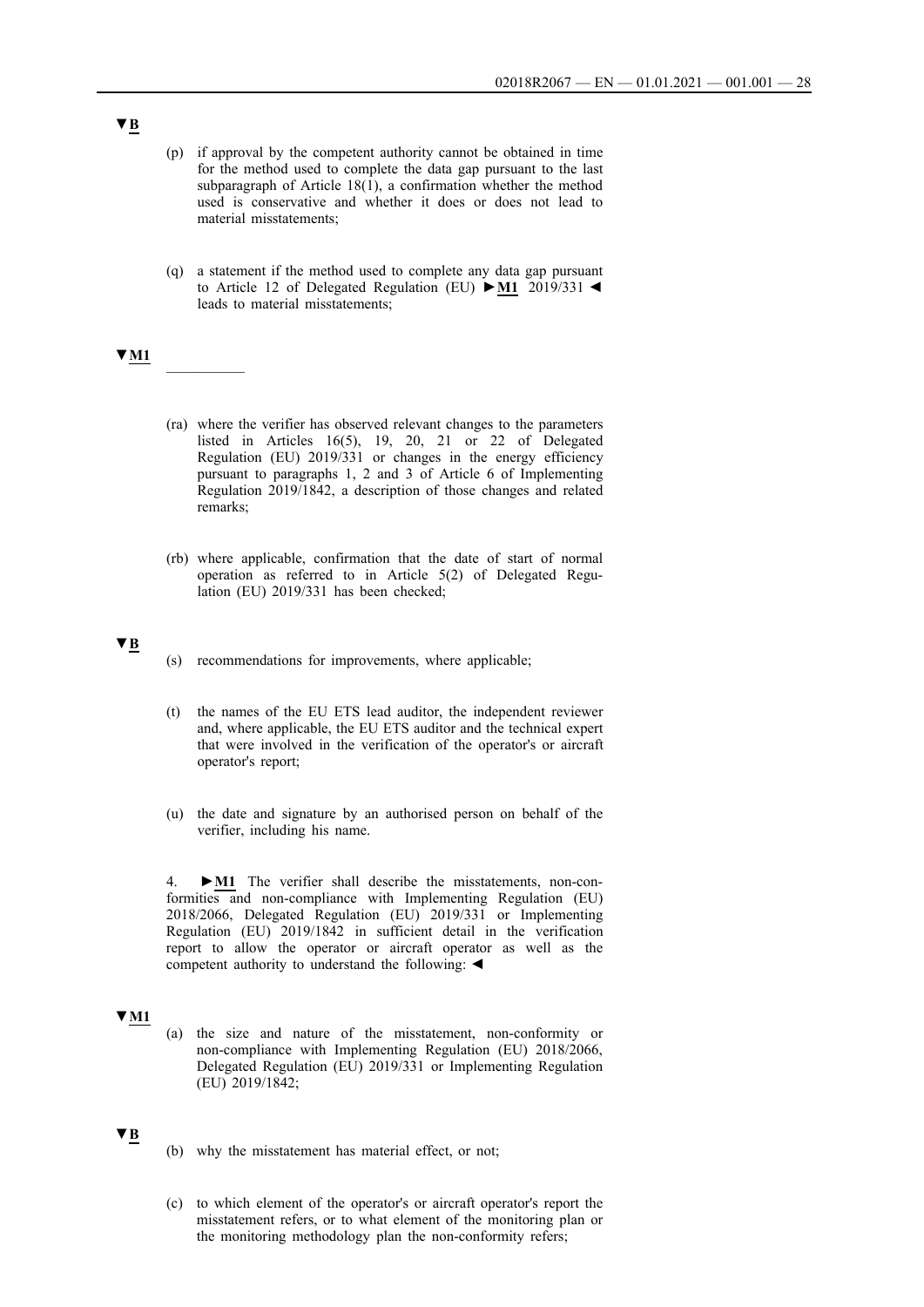(d) to which Article in Implementing Regulation (EU) 2018/2066, Delegated Regulation (EU) 2019/331 or Implementing Regulation (EU) 2019/1842 the non-compliance relates.

## **▼B**

5. For the purposes of verifying emission reports or tonne-kilometre reports, if a Member State requires the verifier to submit information on the verification process in addition to the elements described in paragraph 3 and that information is not necessary to understand the verification opinion, the operator or aircraft operator may, for efficiency reasons, submit that additional information to the competent authority separately from the verification report at an alternative date, but no later than 15 May of the same year.

#### *Article 28*

## **Limitation of scope**

The verifier may conclude that the scope of the verification referred to in Article  $27(1)(c)$  is too limited in any of the following situations:

- (a) data are missing that prevent a verifier from obtaining the evidence required to reduce the verification risk to the level needed to obtain reasonable level of assurance;
- (b) the monitoring plan is not approved by the competent authority;
- (c) the monitoring plan or monitoring methodology plan, as appropriate, does not provide sufficient scope or clarity to conclude on the verification;
- (d) the operator or aircraft operator has failed to make sufficient information available to enable the verifier to carry out the verification;
- (e) where Delegated Regulation (EU) **►M1** 2019/331 ◄ or the Member State required approval of the monitoring methodology plan by the competent authority prior to submission of the baseline data report and that plan has not been approved by the competent authority before the start of verification.

#### *Article 29*

### **Addressing outstanding non-material non-conformities**

1. The verifier shall assess whether the operator or aircraft operator has corrected the non-conformities indicated in the verification report related to the previous monitoring period according to the requirements on the operator referred to in Article 69(4) of Implementing Regulation (EU) 2018/2066, where relevant.

If the operator or aircraft operator has not corrected those non-conformities pursuant to Article 69(4) of Implementing Regulation (EU) 2018/2066, the verifier shall consider whether the omission increases or may increase the risk of misstatements.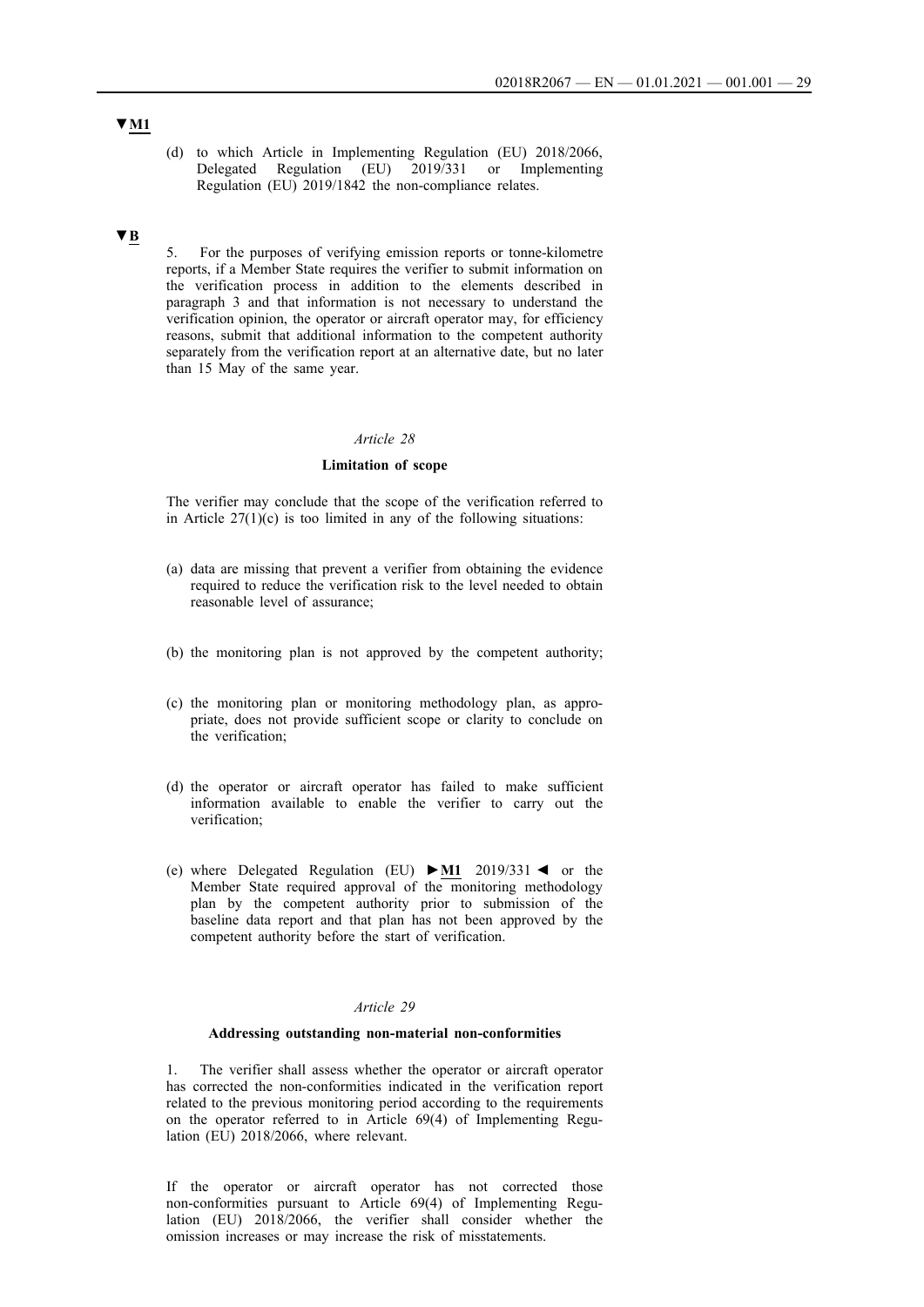The verifier shall report in the verification report whether those non-conformities have been resolved by the operator or aircraft operator.

## **▼M1**

1a. For the purposes of the verification of the annual activity level report, the verifier shall assess whether the operator has corrected the non-conformities indicated in the verification report related to the corresponding baseline data report, the new entrant data report or the annual activity level report from the previous activity level reporting period.

If the operator has not corrected those non-conformities, the verifier shall consider whether the omission increases or may increase the risk of misstatements.

The verifier shall report in the verification report whether those non-conformities have been resolved by the operator.

# **▼B**

2. The verifier shall record in the internal verification documentation details of when and how identified non-conformities are resolved by the operator or aircraft operator during the verification.

#### *Article 30*

## **Improvement of the monitoring and reporting process**

1. Where the verifier has identified areas for improvement in the operator's or aircraft operator's performance related to points (a) to (e) of this paragraph, it shall include in the verification report recommendations for improvement related to the operator's or aircraft operator's performance on those points:

(a) the operator's or aircraft operator's risk assessment;

- (b) the development, documentation, implementation and maintenance of data flow activities and control activities as well as the evaluation of the control system;
- (c) the development, documentation, implementation and maintenance of procedures for data flow activities and control activities as well as other procedures that an operator or aircraft operator has to establish pursuant to Implementing Regulation (EU) 2018/2066 or Article 11(2) of Delegated Regulation (EU) **►M1** 2019/331 ◄;
- (d) the monitoring and reporting of emissions or tonne kilometres, including in relation to achieving higher tiers, reducing risks and enhancing efficiency in the monitoring and reporting;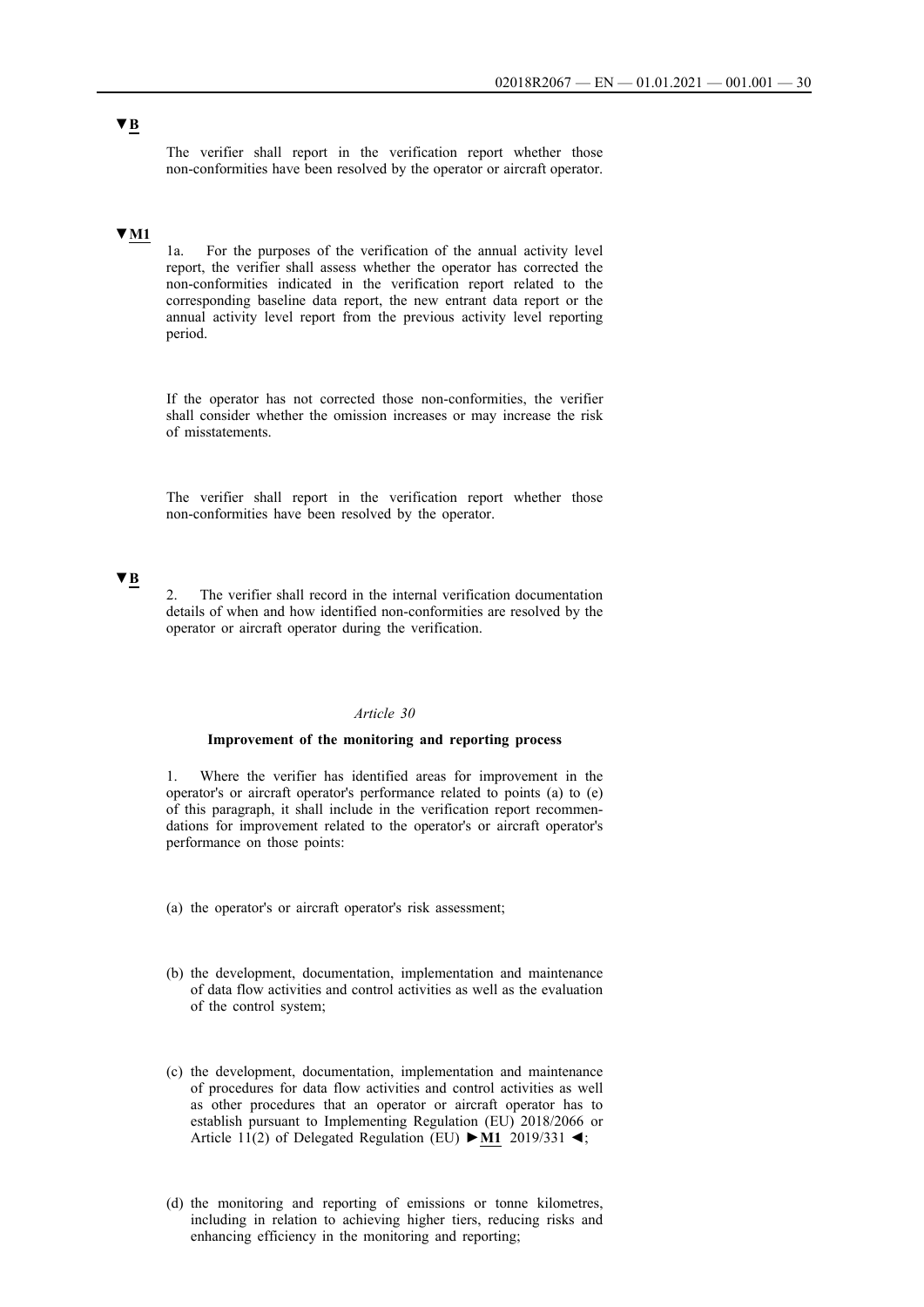(e) the monitoring and reporting of data for baseline data reports, new entrant data reports and annual activity level reports.

# **▼B**

2. During verification following a year in which recommendations for improvement were made in a verification report, the verifier shall check whether the operator or aircraft operator has implemented those recommendations for improvement and the manner in which this has been done.

Where the operator or aircraft operator has not implemented those recommendations or has not implemented them correctly, the verifier shall assess the impact this has on the risk of misstatements and non-conformities.

#### *Article 31*

## **Simplified verification for installations**

1. By way of derogation from Article 21(1), the verifier may decide, subject to the approval by a competent authority in accordance with the second subparagraph of this Article, not to carry out site visits to installations. This decision shall be based on the outcome of the risk analysis and after determining that all relevant data can be remotely accessed by the verifier and that the conditions for not carrying out site visits are met. The verifier shall inform the operator thereof without undue delay.

The operator shall submit an application to the competent authority requesting the competent authority to approve the verifier's decision not to carry out the site visit.

On an application submitted by the operator concerned, the competent authority shall decide whether to approve the verifier's decision not to carry out the site visit, taking into consideration all of the following elements:

- (a) the information provided by the verifier on the outcome of the risk analysis;
- (b) information that the relevant data can be remotely accessed;
- (c) evidence that the requirements laid down in paragraph 3 are not applicable to the installation;
- (d) evidence that the conditions for not carrying out the site visits are met.

2. The approval of the competent authority referred to in paragraph 1 of this Article is not required for not carrying out site visits of installations with low emissions referred to in Article 47(2) of Implementing Regulation (EU) 2018/2066.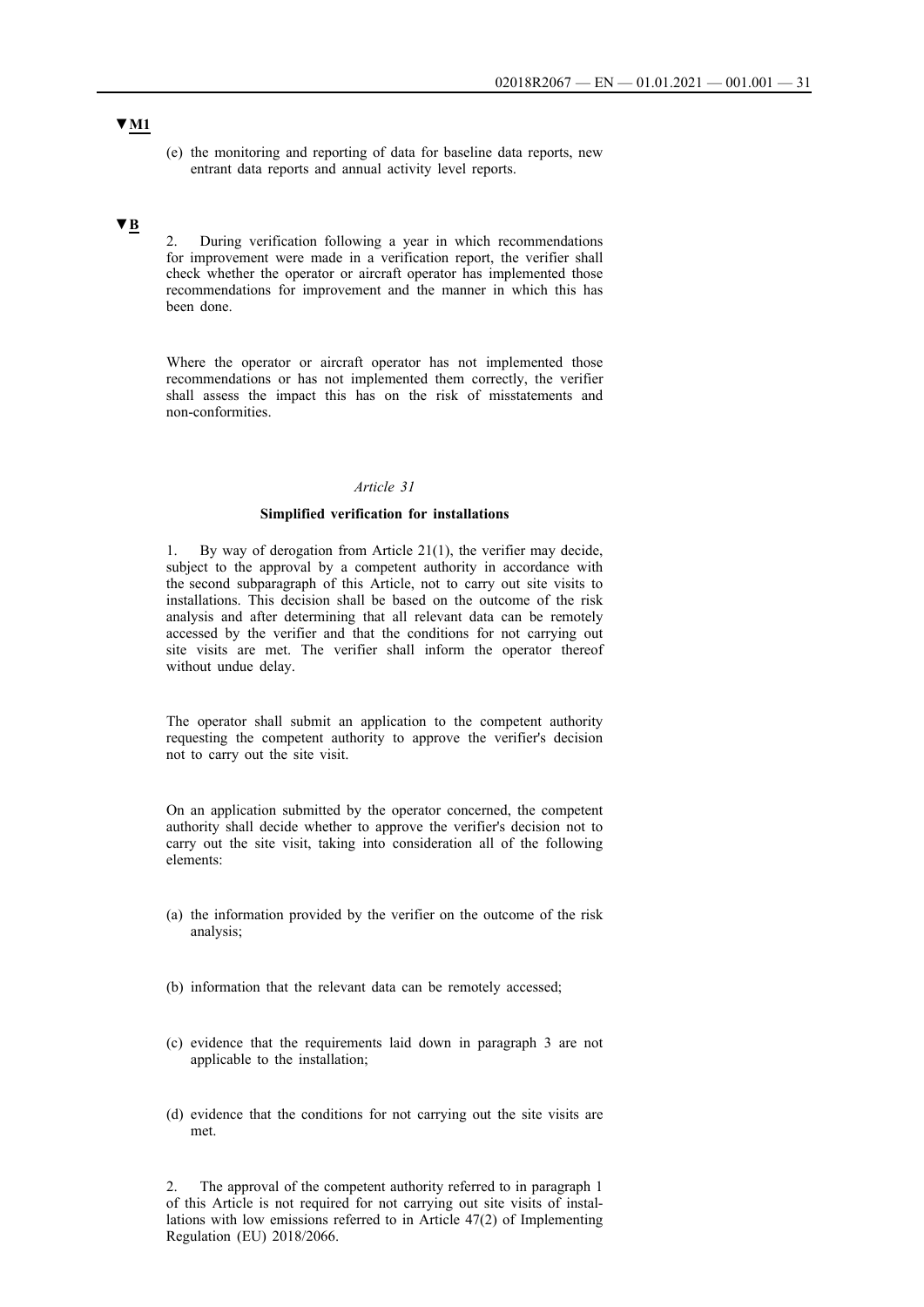3. The verifier shall always carry out site visits in the following situations:

## **▼M1**

- (a) when an operator's emission report or annual activity level report is verified for the first time by the verifier;
- (b) for the purposes of verifying the operator's emission report, if a verifier has not carried out a site visit in two reporting periods immediately preceding the current reporting period;
- (ba) for the purposes of verifying the operator's annual activity level report, if a verifier has not carried out a site visit during the verification of an annual activity level report or a baseline data report in the two activity level reporting periods immediately preceding the current activity level reporting period;

## **▼B**

(c) if, during the reporting period, there have been significant modifications of the monitoring plan including those referred to in Article 15(3) of Implementing Regulation (EU) 2018/2066;

# **▼M1**

(ca) if, during the activity level reporting period, there have been significant changes to the installation or its sub-installations which require significant modifications to the monitoring methodology plan, including those changes referred to in Article 9(5) of Delegated Regulation (EU) 2019/331;

## **▼B**

(d) if an operator's baseline data report or new entrant data report is verified.

# **▼M1**

4. Points (c) and (ca) of paragraph 3 are not applicable where, during the reporting period, there have been only modifications of the default value as referred to in Article 15(3)(h) of Implementing Regulation (EU) 2018/2066 or Article 9(5)(c) of Delegated Regulation (EU) 2019/331.

# **▼B**

### *Article 32*

### **Conditions for not carrying out site visits**

The conditions for not carrying out site visits referred to in Article 31(1) are any of the following:

(1) **►M1** the verification of an operator's emission report concerns a category A installation referred to in Article  $19(2)(a)$  of Implementing Regulation (EU) 2018/2066 or a category B installation referred to in Article 19(2)(b) of that Implementing Regulation whereby: ◄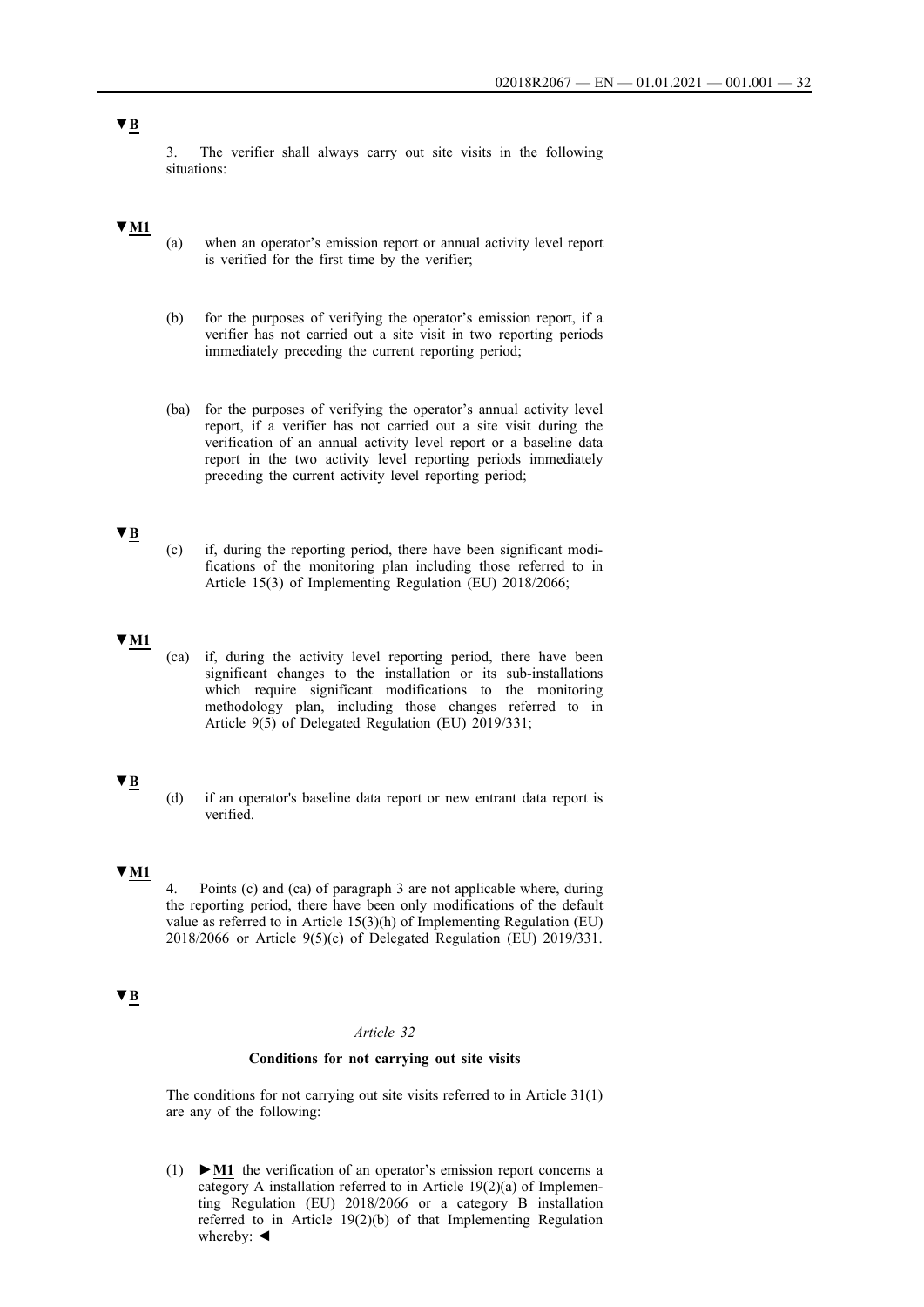- (a) the installation has only one source stream as referred to in Article 19(3)(c) of Implementing Regulation (EU) 2018/2066 which is natural gas, or one or more *de minimis* source streams which aggregated do not exceed the threshold for *de minimis* source streams laid down in Article 19 of Implementing Regulation (EU) 2018/2066;
- (b) the natural gas is monitored through fiscal metering which is subject to an appropriate legal regime for the control of fiscal meters and meets the required uncertainty levels related to the applicable tier;
- (c) only default values for the calculation factors of natural gas are applied;
- (2) **►M1** the verification of an operator's emission report concerns a category A installation referred to in Article 19(2)(a) of Implementing Regulation (EU) 2018/2066 or a category B installation referred to in Article 19(2)(b) of that Implementing Regulation whereby: ◄
	- (a) the installation has only one source stream which is a fuel without process emissions, and that fuel is either a solid fuel directly combusted in the installation without intermediate storage, or a liquid or gaseous fuel for which there may be intermediate storage;
	- (b) the activity data related to the source stream is monitored by using one of the following methods:
		- (i) fiscal metering method which is subject to an appropriate legal regime for the control of fiscal meters and meets the required uncertainty levels related to the applicable tier;
		- (ii) method based solely on invoice data taking into account stock changes if relevant;
	- (c) only default values for calculation factors are applied;
	- (d) the competent authority has allowed the installation to use a simplified monitoring plan in accordance with Article 13 of Implementing Regulation (EU) 2018/2066;

#### **▼M1**

- (3) the verification of an operator's emission report concerns an installation with low emissions as referred to in Article 47(2) of Implementing Regulation (EU) 2018/2066 and paragraphs (a) to (c) of point (2) are applicable;
- (3a) the verification of an operator's annual activity level report concerns an installation as referred to in point 1, 2 or 3 whereby:
	- (a) that installation has no other sub-installation than one sub-installation to which a product benchmark pursuant to Article 10(2) of Delegated Regulation (EU) 2019/331 is applicable; and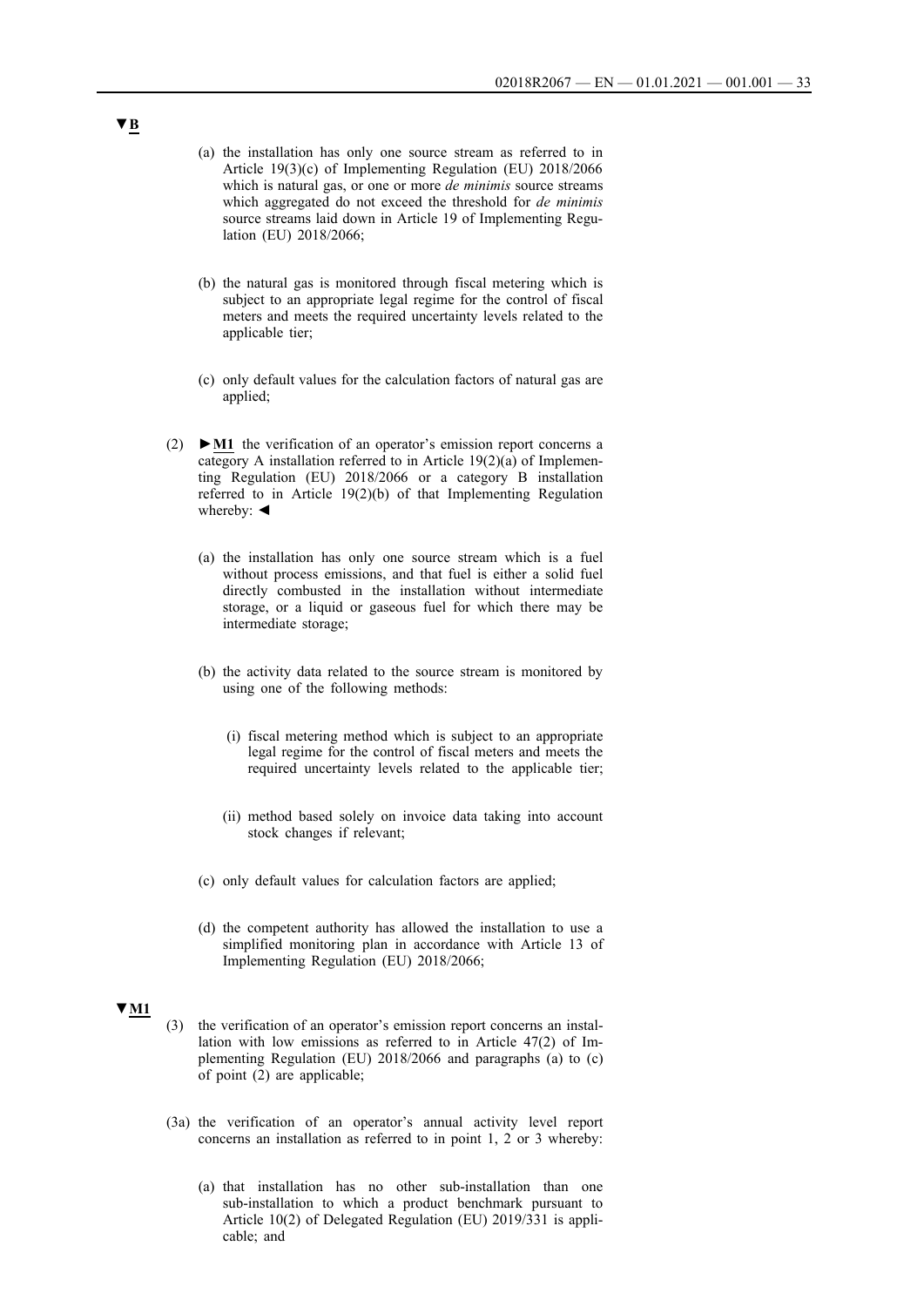- (b) the production data relevant for the product benchmark has been evaluated as part of an audit for financial accounting purposes and the operator provides evidence thereof;
- (3b) the verification of an operator's annual activity level report concerns an installation as referred to in point 1, 2 or 3 whereby:
	- (a) the installation has a maximum of two sub-installations;
	- (b) the second sub-installation contributes less than 5 % to the installation's total final allocation of allowances; and
	- (c) the verifier has sufficient data available to assess the split of sub-installations if relevant;
- (3c) the verification of an operator's annual activity level report concerns an installation as referred to in point 1, 2 or 3 whereby:
	- (a) the installation has only heat benchmark or district heating sub-installations; and
	- (b) the verifier has sufficient data available to assess the split of sub-installations if relevant;

## **▼B**

- (4) **►M1** the verification of the operator's emission report or annual activity level report concerns an installation located on an unmanned site whereby: ◄
	- (a) telemetered data from the unmanned site is sent directly to another location where all data is processed, managed and stored;
	- (b) the same person is responsible for all data management and recording for the site;

## **▼M1**

(c) the meters have already been inspected on site by the operator or a laboratory in accordance with Article 60 of Implementing Regulation (EU) 2018/2066 or Article 11 of Delegated Regulation (EU) 2019/331 and a signed document or date-stamped photographic evidence provided by the operator demonstrates that no metering or operational changes have occurred at the installation since that inspection;

# **▼B**

- (5) **►M1** the verification of the operator's emission report or annual activity level report concerns an installation located on a remote or inaccessible site, in particular an off-shore installation, whereby: ◄
	- (a) there is a high level of centralisation of data collected from that site and transmitted directly to another location where all the data is processed, managed and stored with good quality assurance;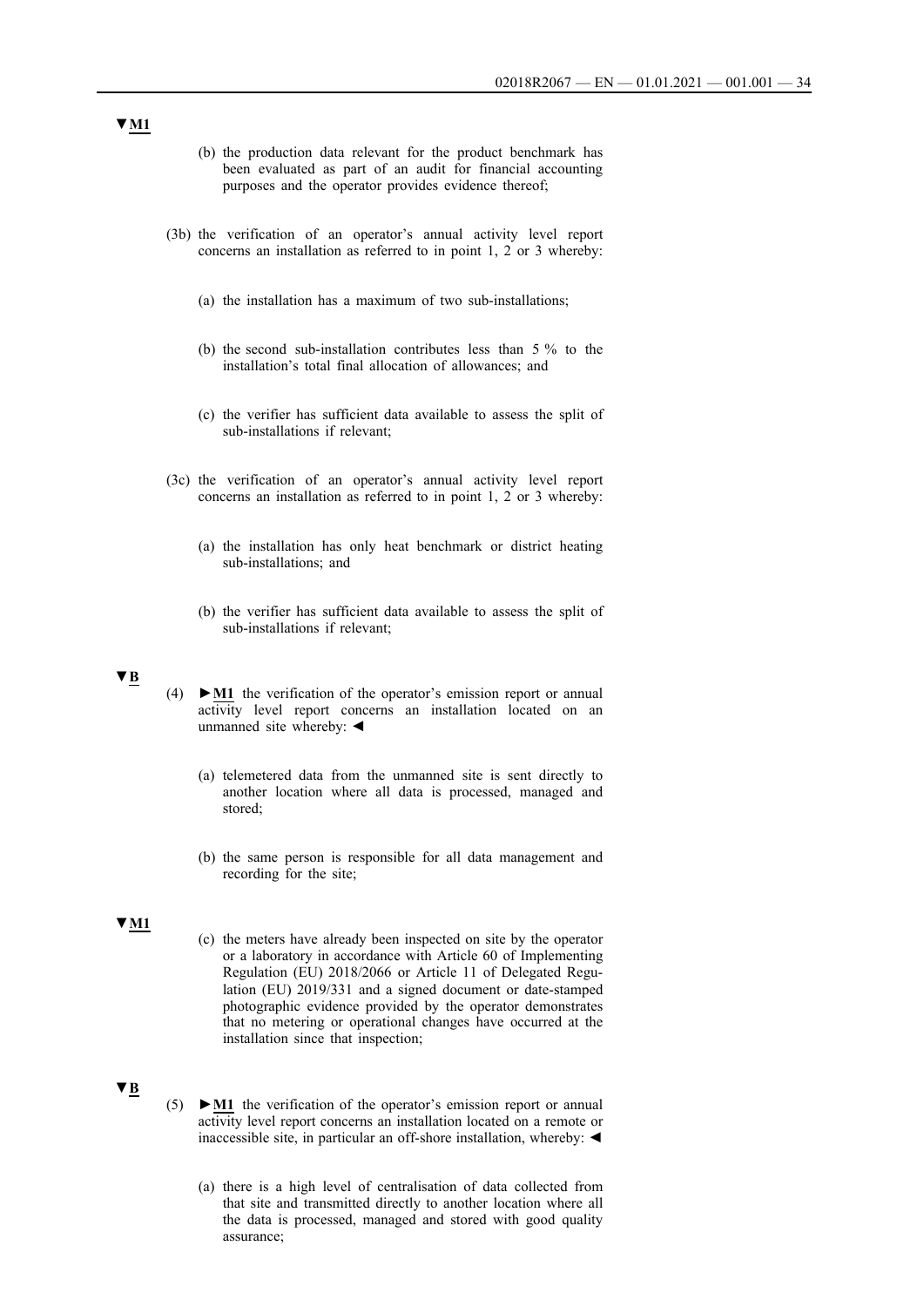(b) the meters have already been inspected on site by the operator or a laboratory in accordance with Article 60 of Implementing Regulation (EU) 2018/2066 or Article 11 of Delegated Regulation (EU) 2019/331 and a signed document or date-stamped photographic evidence provided by the operator demonstrates that no metering or operational changes have occurred at the installation since that inspection.

# **▼B**

Point (2) may also be applied if, in addition to the source stream as referred to in point (a) of that point, the installation uses one or more *de minimis* source streams which aggregated do not exceed the threshold for *de minimis* source streams laid down in Article 19 of Implementing Regulation (EU) 2018/2066.

## **▼M1**

Point (3a)(b) must be applied if the sub-installation contributing 95 % or more to the installation's total final allocation of allowances as referred to in point (3b)(b) is a sub-installation to which a product benchmark pursuant to Article 10(2) of Delegated Regulation (EU) 2019/331 is applicable.

## **▼B**

## *Article 33*

## **Simplified verification for aircraft operators**

1. By way of derogation from Article 21(1) of this Regulation, a verifier may decide not to carry out a site visit of a small emitter referred to in Article 55(1) of Implementing Regulation (EU) 2018/2066 if the verifier has concluded, based on its risk analysis, that all relevant data can be remotely accessed by the verifier.

2. Where an aircraft operator uses the simplified tools referred to in Article 55(2) of Implementing Regulation (EU) 2018/2066 to determine the fuel consumption and the reported data has been generated using those tools independently from any input from the aircraft operator, the verifier may, based on its risk analysis, decide not to carry out the checks referred to in Articles 14 and 16, Article 17(1) and (2) and Article 18 of this Regulation.

#### *Article 34*

## **Simplified verification plans**

Where a verifier uses a simplified verification plan, the verifier shall keep a record of justifications for using such plans in the internal verification documentation, including evidence that the conditions for using simplified verification plans have been met.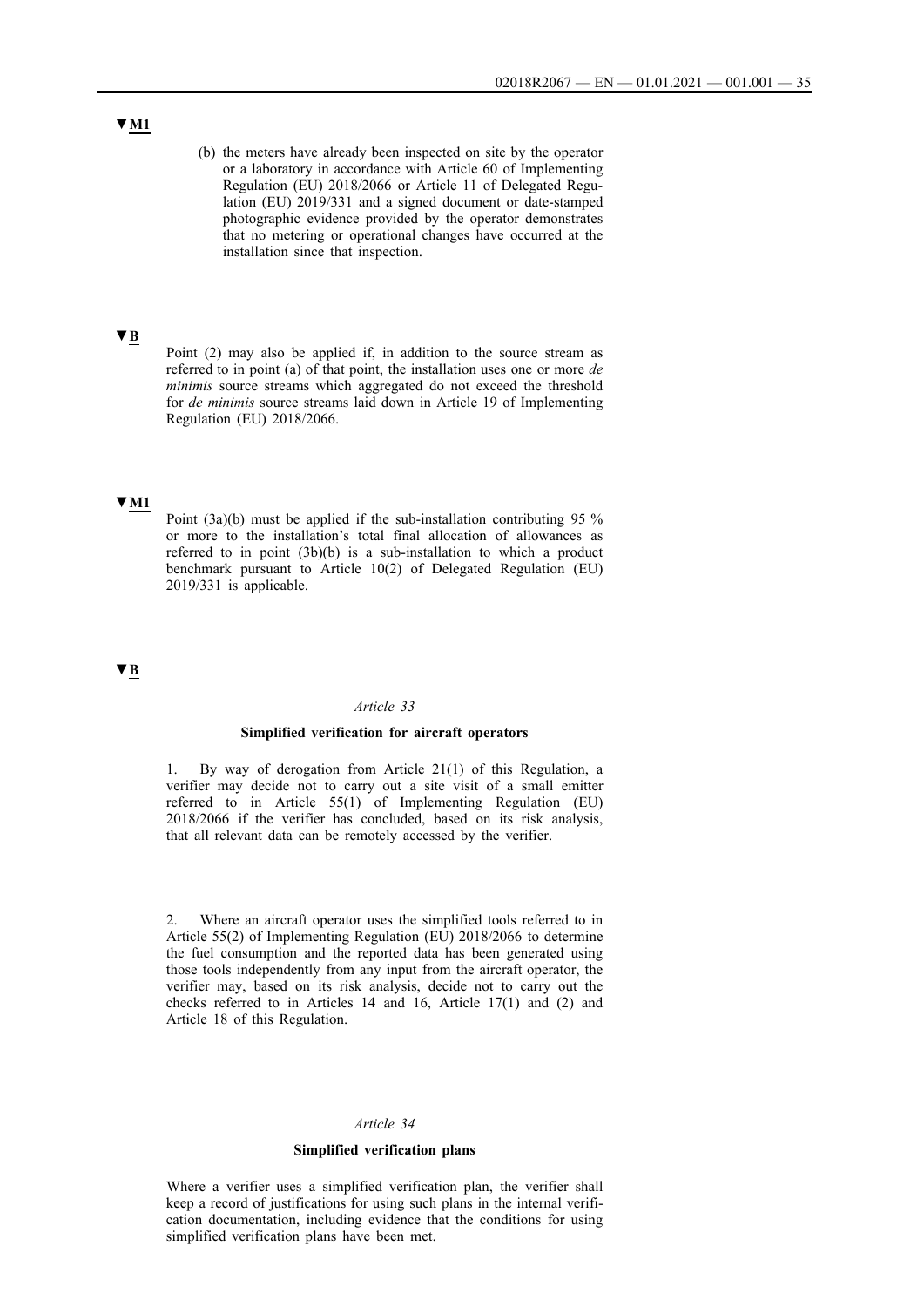### *Article 34a*

## **Virtual site visits**

1. By way of derogation from Article 21(1), where serious, extraordinary and unforeseeable circumstances, outside the control of the operator or aircraft operator, prevent the verifier from carrying out a physical site visit and where these circumstances cannot, after using all reasonable efforts, be overcome, the verifier may decide, subject to the approval of the competent authority in accordance with paragraph 3 of this Article, to carry out a virtual site visit.

The verifier shall take measures to reduce the verification risk to an acceptable level to obtain reasonable assurance that the operator's or aircraft operator's report is free from material misstatements. A physical visit to the site of the installation or aircraft operator shall be carried out without undue delay.

The decision to carry out a virtual site visit shall be based on the outcome of the risk analysis and after determining that the conditions for carrying out a virtual site visit are met. The verifier shall inform the operator or aircraft operator thereof without undue delay.

2. The operator or aircraft operator shall submit an application to the competent authority requesting the competent authority to approve the verifier's decision to carry out a virtual site visit. The application shall include the following elements:

- (a) evidence that it is not possible to carry out a physical site visit because of the serious, extraordinary and unforeseeable circumstances, outside the control of the operator or aircraft operator;
- (b) information on how the virtual site visit will be carried out;
- (c) the information on the outcome of the risk analysis by the verifier;
- (d) evidence of the measures taken by the verifier to reduce the verification risk to an acceptable level to obtain reasonable assurance that the operator's or aircraft operator's report is free from material misstatements.

3. On an application submitted by the operator or aircraft operator concerned, the competent authority shall decide whether to approve the verifier's decision to carry out a virtual site visit, taking into consideration the elements specified in paragraph 2.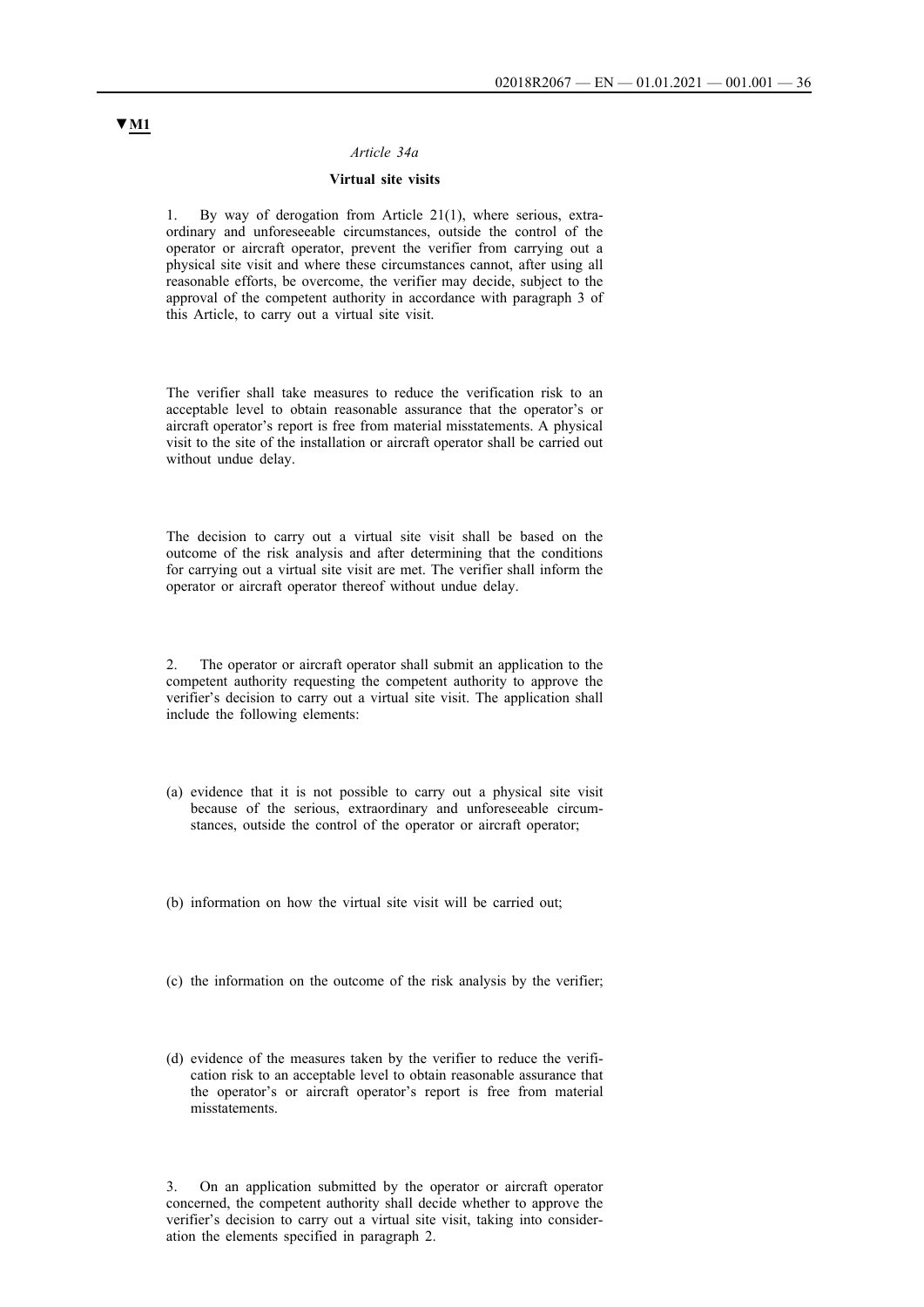4. By way of derogation from paragraph 3, where a large number of installations or aircraft operators are affected by the similar serious, extraordinary and unforeseeable circumstances, outside the control of the operator or aircraft operator, and immediate action is needed because of legally imposed national health reasons, the competent authority may authorise verifiers to carry out virtual site visits without a need for an individual approval referred to in paragraph 3 provided that:

- (a) the competent authority has established that there are serious extraordinary and unforeseeable circumstances, outside the control of the operator or aircraft operator and immediate action is needed because of legally imposed national health reasons;
- (b) the operator or aircraft operator informs the competent authority about the verifier's decision to carry out a virtual site visit, including the elements specified in paragraph 2.

The competent authority shall review the information provided by the operator or aircraft operator in accordance with point (b) during the assessment of the operator's or aircraft operator's report and inform the national accreditation body about the outcome of the assessment.

**▼B**

## CHAPTER III

#### **REQUIREMENTS FOR VERIFIERS**

## *Article 35*

#### **Sectoral scopes of accreditation**

The verifier shall only issue a verification report to an operator or aircraft operator that performs an activity that is covered by the scope of the activity referred to in Annex I for which the verifier has been granted accreditation according to the provisions of Regulation (EC) No 765/2008 and this Regulation.

#### *Article 36*

#### **Continued competence process**

1. The verifier shall establish, document, implement and maintain a competence process to ensure that all personnel entrusted with verification activities are competent for the tasks that are allocated to them.

2. As part of the competence process referred to in paragraph 1, the verifier shall at least determine, document, implement and maintain the following:

(a) general competence criteria for all personnel undertaking verification activities;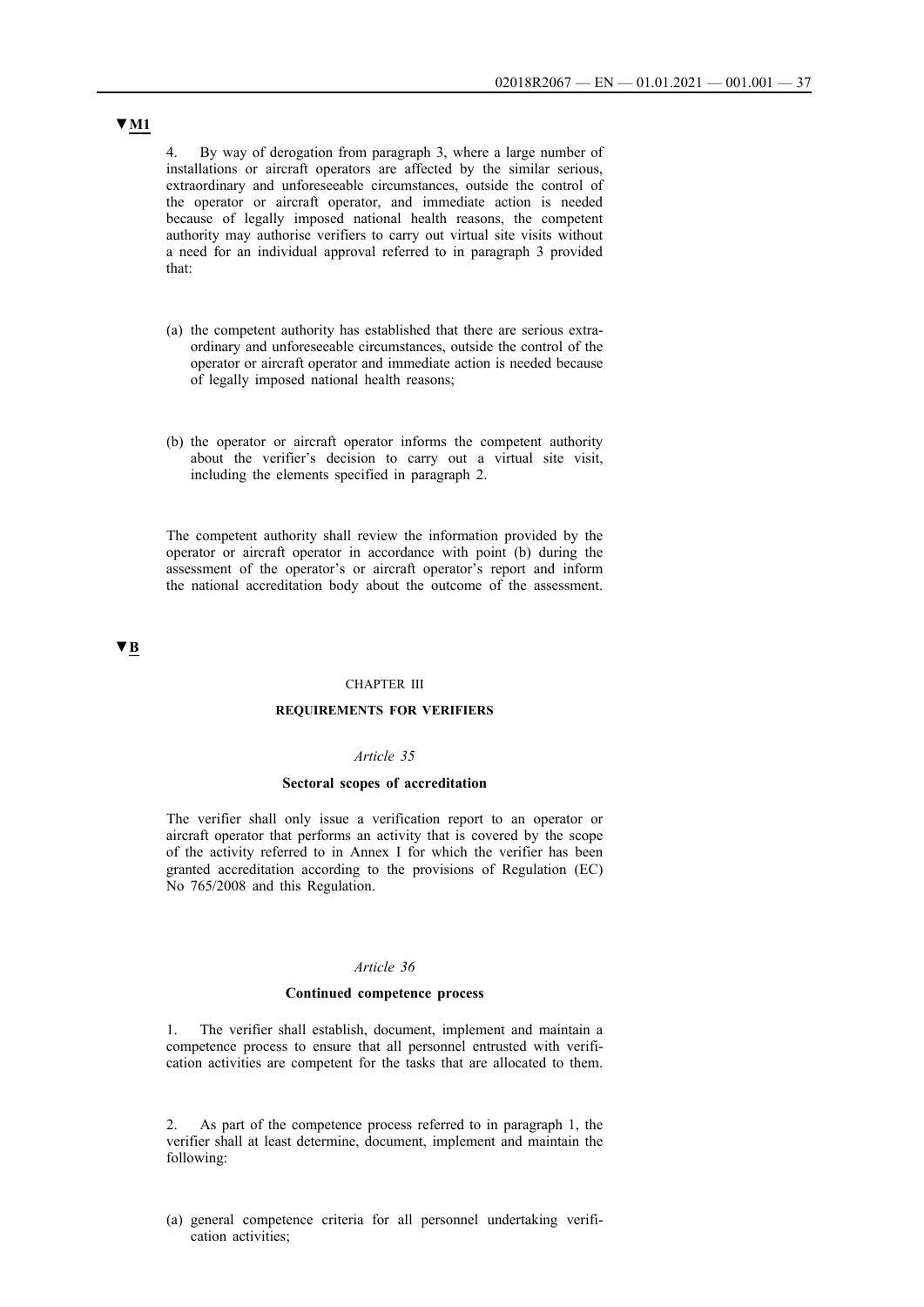- (b) specific competence criteria for each function within the verifier undertaking verification activities, in particular for the EU ETS auditor, EU ETS lead auditor, independent reviewer and technical expert;
- (c) a method to ensure the continued competence and regular evaluation of the performance of all personnel that undertake verification activities;
- (d) a process for ensuring ongoing training of the personnel undertaking verification activities;
- (e) a process for assessing whether the verification engagement falls within the scope of the verifier's accreditation, and whether the verifier has the competence, personnel and resources required to select the verification team and successfully complete the verification activities within the timeframe required.

The competence criteria referred to in point (b) of the first subparagraph shall be specific for each scope of accreditation in which these persons are carrying out verification activities.

In evaluating the competence of the personnel pursuant to point (c) of the first subparagraph, the verifier shall assess that competence against the competence criteria referred to in points (a) and (b).

The process referred to in point (e) of the first subparagraph shall also include a process for assessing whether the verification team holds all the competence and persons required to carry out verification activities for a specific operator or aircraft operator.

The verifier shall develop general and specific competence criteria which are in conformity with the criteria laid down in Article 37(4) and Articles 38, 39 and 40.

3. The verifier shall regularly monitor the performance of all personnel that undertake verification activities to confirm the continued competence of that personnel.

4. The verifier shall regularly review the competence process referred to in paragraph 1 to ensure that:

- (a) the competence criteria referred to in points (a) and (b) of the first subparagraph of paragraph 2 are developed in accordance with the competence requirements under this Regulation;
- (b) all issues that may be identified related to the setting of the general and specific competence criteria pursuant to points (a) and (b) of the first subparagraph of paragraph 2 are addressed;
- (c) all the requirements in the competence process are updated and maintained as appropriate.

5. The verifier shall have a system for recording the results of the activities carried out in the competence process referred to in paragraph 1.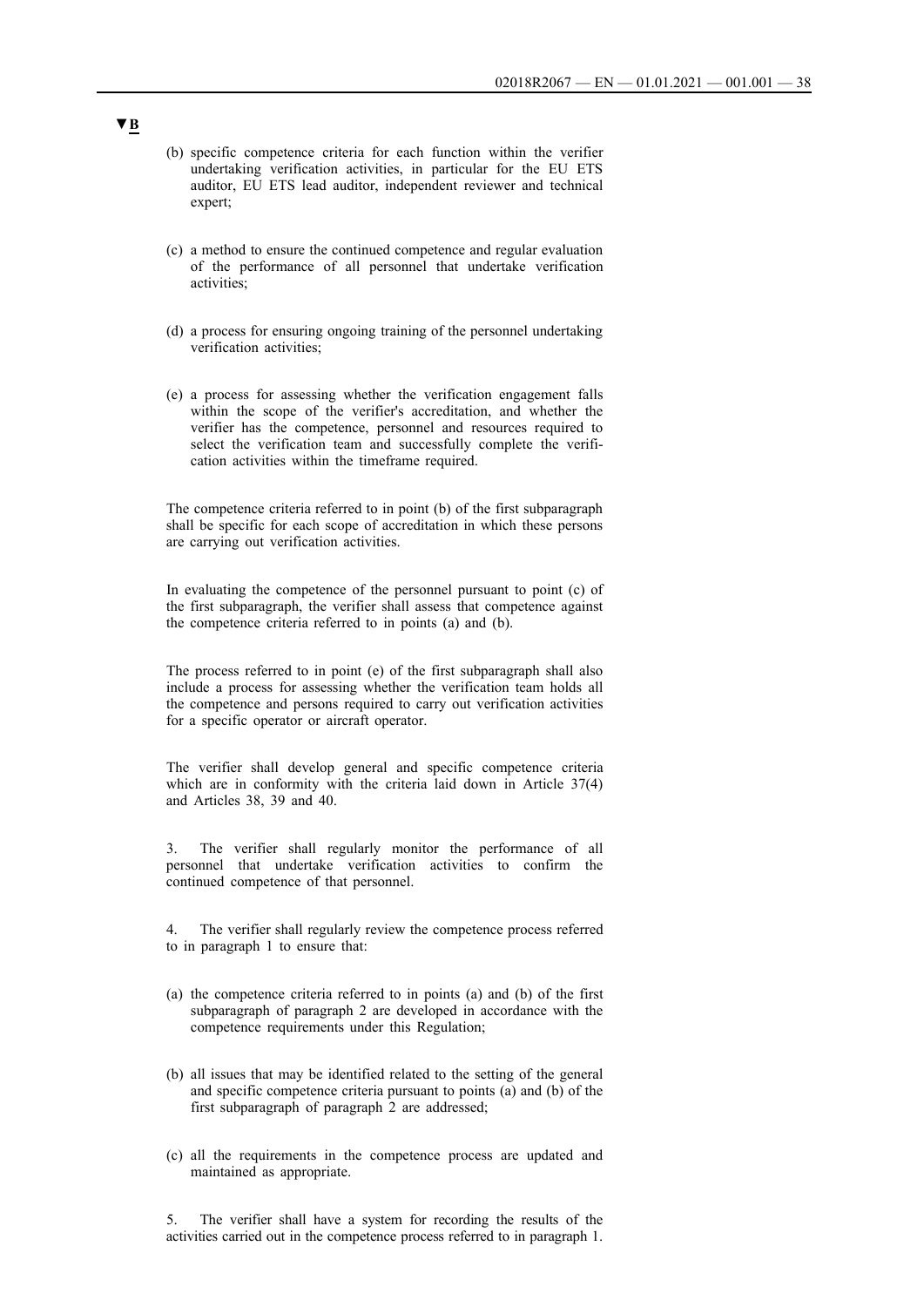6. A sufficiently competent evaluator shall assess the competence and performance of an EU ETS auditor and EU ETS lead auditor.

The competent evaluator shall monitor those auditors during the verification of the operator's or aircraft operator's report on the site of the installation or aircraft operator as appropriate, to determine whether they meet the competence criteria.

7. If a member of personnel fails to demonstrate that the competence criteria for a specific task allocated to that member have been fully met, the verifier shall identify and organise additional training or supervised work experience. The verifier shall monitor that member until the member demonstrates to the verifier that the member meets the competence criteria.

## *Article 37*

#### **Verification teams**

1. For each particular verification engagement, the verifier shall assemble a verification team capable of performing the verification activities referred to in Chapter II.

2. The verification team shall at least consist of an EU ETS lead auditor, and, where the verifier's conclusions during the assessment referred to in Article 8(1)(e) and the strategic analysis so require, a suitable number of EU ETS auditors and technical experts.

3. For the independent review of the verification activities related to a particular verification engagement, the verifier shall appoint an independent reviewer who shall not be part of the verification team.

4. Each team member shall:

- (a) have a clear understanding of their individual role in the verification process;
- (b) be able to communicate effectively in the language necessary to perform their specific tasks.

5. The verification team shall include at least one person with the technical competence and understanding required to assess the specific technical monitoring and reporting aspects related to the activities referred to in Annex I that are carried out by the installation or aircraft operator. The verification team shall also include one person who is able to communicate in the language required for the verification of an operator's or aircraft operator's report in the Member State where the verifier is carrying out that verification.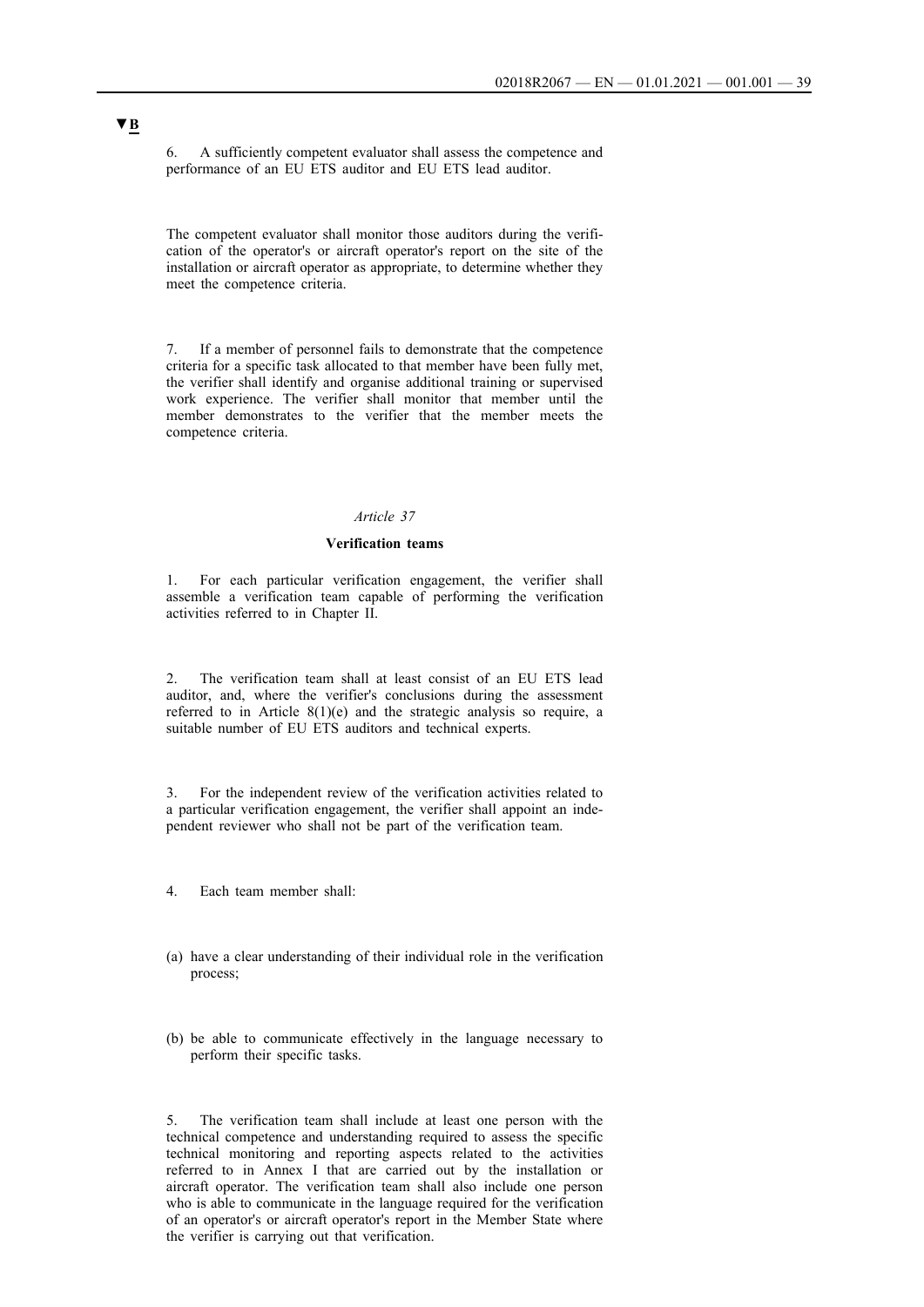# **▼M1**

Where the verifier is carrying out verification of baseline data reports, new entrant data reports or annual activity level reports the verification team shall include in addition at least one person with the technical competence and understanding required to assess the specific technical aspects regarding the collection, monitoring and reporting of data relevant for free allocation.

# **▼B**

6. Where the verification team consists of one person, this person shall meet all the competence requirements for the EU ETS auditor and EU ETS lead auditor and meet the requirements laid down in paragraphs 4 and 5.

### *Article 38*

## **Competence requirements for EU ETS auditors and EU ETS lead auditors**

1. An EU ETS auditor shall have the competence to perform the verification. To this end, the EU ETS auditor shall have at least:

# **▼M1**

(a) knowledge of Directive 2003/87/EC, Implementing Regulation (EU) 2018/2066, Delegated Regulation (EU) 2019/331 and Implementing Regulation (EU) 2019/1842 in the case of verification of the baseline data report, new entrant data report or annual activity level report, this Regulation, relevant standards, and other relevant legislation, applicable guidelines, as well as relevant guidelines and legislation issued by the Member State in which the verifier is carrying out a verification;

- (b) knowledge and experience of data and information auditing, including:
	- (i) data and information auditing methodologies, including the application of the materiality level and assessing the materiality of misstatements;
	- (ii) analysing inherent risks and control risks;
	- (iii) sampling techniques in relation to data sampling and checking the control activities;
	- (iv) assessing data and information systems, IT systems, data flow activities, control activities, control systems and procedures for control activities.
- (c) the ability to perform the activities related to the verification of an operator's or aircraft operator's report as required by Chapter II;
- (d) knowledge of and experience in the sector specific technical monitoring and reporting aspects that are relevant for the scope of activities referred to in Annex I in which the EU ETS auditor is carrying out verification.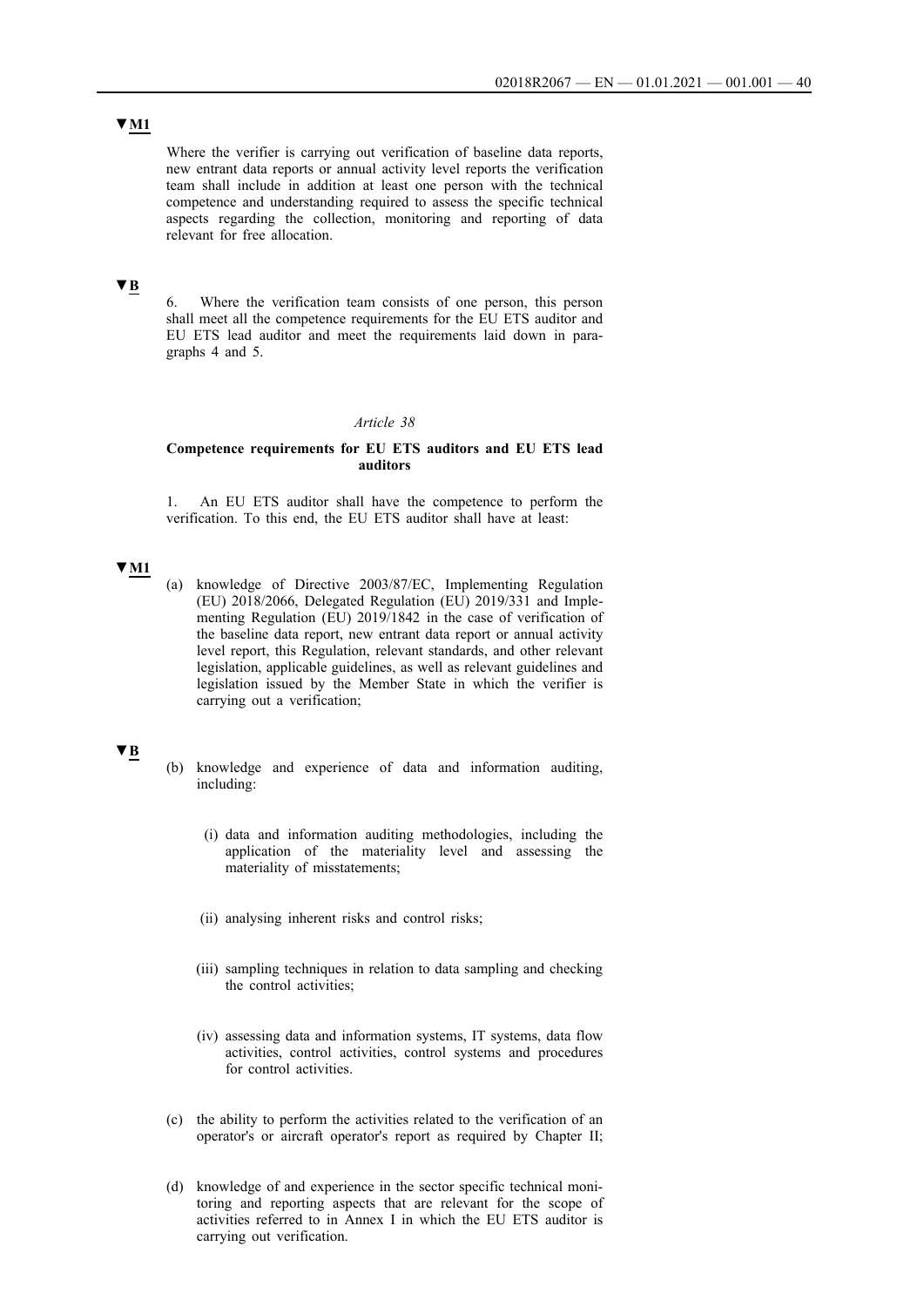2. An EU ETS lead auditor shall meet the competence requirements for an EU ETS auditor and shall have demonstrated competence to lead a verification team and to be responsible for carrying out the verification activities in accordance with this Regulation.

## *Article 39*

### **Competence requirements for independent reviewers**

1. The independent reviewer shall have the appropriate authority to review the draft verification report and internal verification documentation pursuant to Article 25.

2. The independent reviewer shall meet the competence requirements of an EU ETS lead auditor referred to in Article 38(2).

3. The independent reviewer shall have the necessary competence to analyse the information provided to confirm the completeness and integrity of the information, to challenge missing or contradictory information as well as to check data trails for the purposes of assessing whether the internal verification documentation is complete and provides sufficient information to support the draft verification report.

#### *Article 40*

## **Use of technical experts**

1. When carrying out verification activities, a verifier may use technical experts to provide detailed knowledge and expertise on a specific subject matter needed to support the EU ETS auditor and EU ETS lead auditor in carrying out their verification activities.

2. Where the independent reviewer does not have the competence to assess a particular issue in the review process, the verifier shall request the support of a technical expert.

3. The technical expert shall have the competence and expertise required to support the EU ETS auditor and EU ETS lead auditor, or the independent reviewer, where necessary, effectively on the subject matter for which their knowledge and expertise is requested. In addition, the technical expert shall have a sufficient understanding of the issues described in points (a), (b) and (c) of Article 38(1).

The technical expert shall undertake specified tasks under the direction and full responsibility of the EU ETS lead auditor of the verification team in which the technical expert is operating or the independent reviewer.

## *Article 41*

#### **Procedures for verification activities**

1. A verifier shall establish, document, implement and maintain one or more procedures for verification activities as described in Chapter II, and the procedures and processes required by Annex II. **►M1** When establishing and implementing these procedures and processes the verifier shall carry out the activities listed in Annex II of this Regulation in accordance with the harmonised standard referred to in that Annex. ◄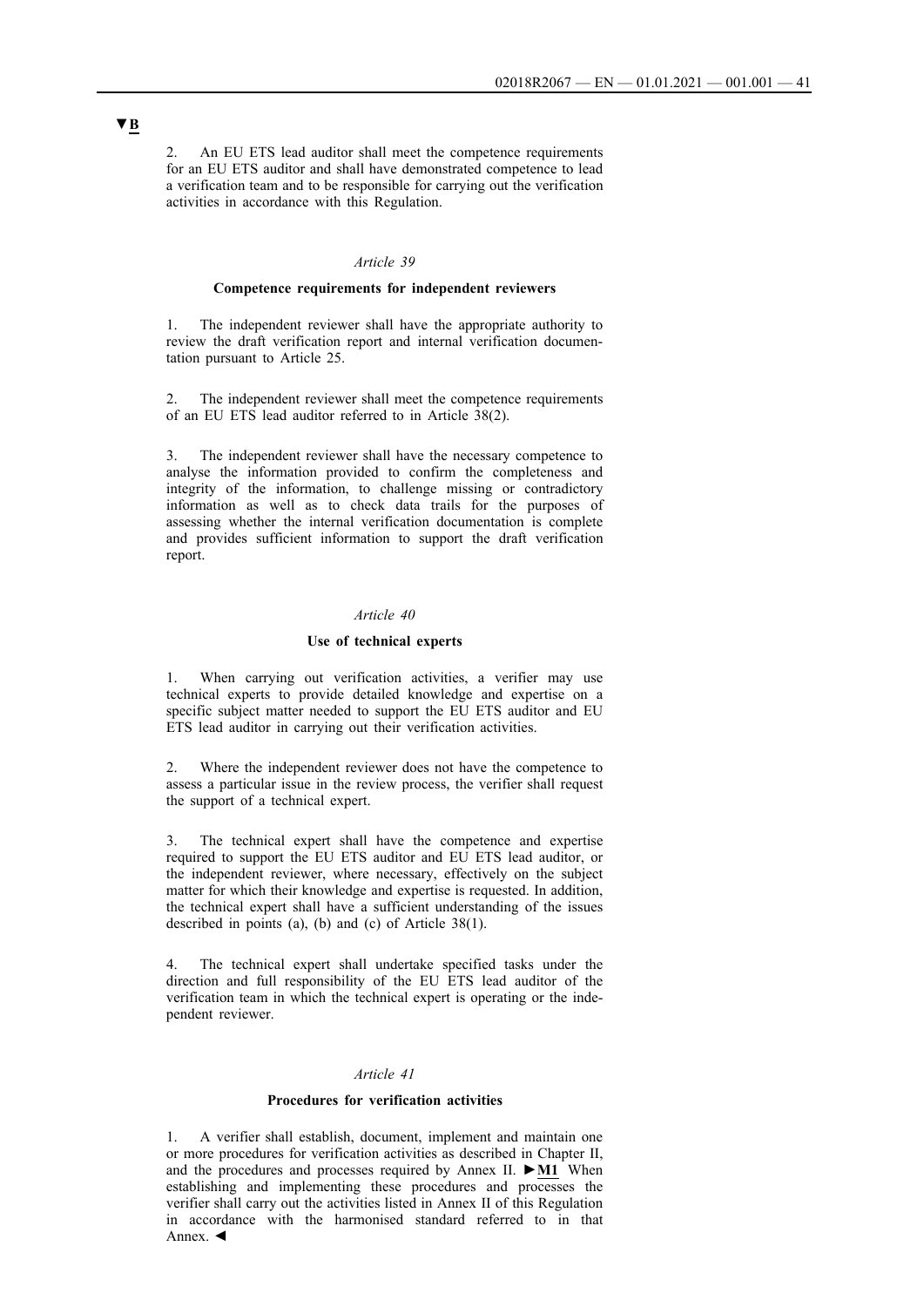2. A verifier shall design, document, implement and maintain a management system in accordance with the harmonised standard referred to in Annex II to ensure consistent development, implementation, improvement and review of the procedures and processes referred to in paragraph 1. The management system shall include at least the following:

- (a) policies and responsibilities;
- (b) management review;
- (c) internal audits;
- (d) corrective action;
- (e) actions to address risk and opportunities and to take preventive action;
- (f) control of documented information.

# **▼B**

## *Article 42*

#### **Records and communication**

## **▼M1**

1. A verifier shall maintain and manage records, including records on the competence and impartiality of personnel, to demonstrate compliance with this Regulation.

# **▼B**

2. A verifier shall on a regular basis make information available to the operator or aircraft operator and other relevant parties in accordance with the harmonised standard referred to in Annex II.

3. A verifier shall safeguard the confidentiality of information obtained during the verification in accordance with the harmonised standard referred to in Annex II.

## *Article 43*

#### **Impartiality and independence**

1. A verifier shall be independent from an operator or aircraft operator and impartial in carrying out its verification activities.

To ensure independence and impartiality, the verifier and any part of the same legal entity shall not be an operator or aircraft operator, the owner of an operator or aircraft operator or owned by them, nor shall the verifier have relations with the operator or aircraft operator that could affect its independence and impartiality. The verifier shall also be independent from bodies that trade emission allowances under the greenhouse gas emission allowances trading system established pursuant to Article 19 of Directive 2003/87/EC.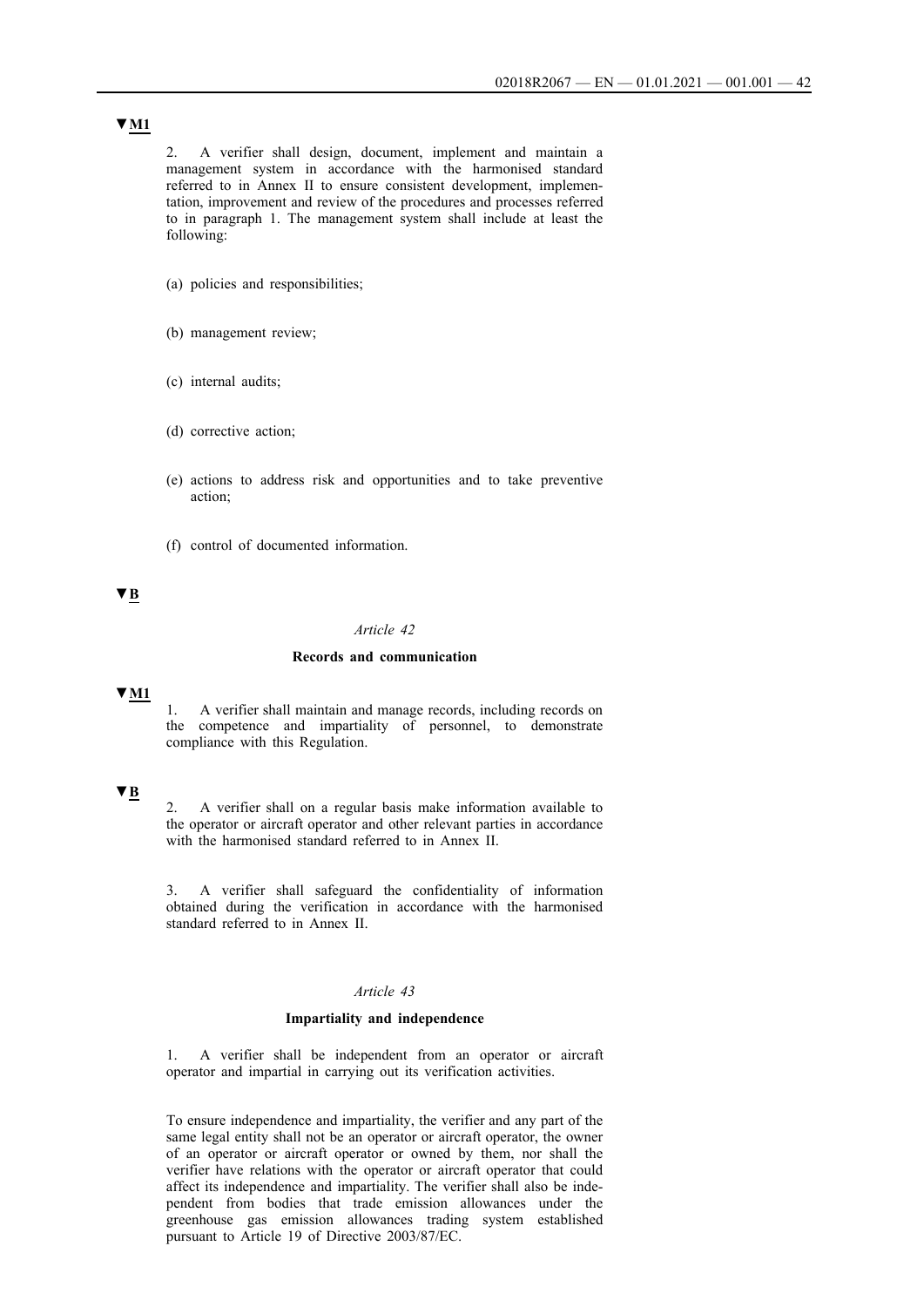2. A verifier shall be organised in a manner that safeguards its objectivity, independence and impartiality. **►M1** For the purposes of this Regulation, the relevant requirements on the structure and organisation of the verifier laid down in the harmonised standard referred to in Annex II shall apply. ◄

3. A verifier shall not carry out verification activities for an operator or aircraft operator that poses an unacceptable risk to its impartiality or that creates a conflict of interest for it. The verifier shall not use personnel or contracted persons in the verification of an operator's or aircraft operator's report that involves an actual or potential conflict of interest. The verifier shall also ensure that the activities of personnel or organisations do not affect the confidentiality, objectivity, independence and impartiality of the verification. **►M1** For this purpose, the verifier shall monitor the risks to impartiality and take appropriate action to address those risks. ◄

An unacceptable risk to impartiality or a conflict of interest referred to in the first sentence of the first subparagraph shall be considered to have arisen in particular in either of the following cases:

- (a) where a verifier or any part of the same legal entity provides consulting services to develop part of the monitoring and reporting process that is described in the monitoring plan approved by the competent authority or in the monitoring methodology plan, as applicable, including the development of the monitoring methodology, the drafting of the operator's or aircraft operator's report and the drafting of the monitoring plan or monitoring methodology plan;
- (b) where a verifier or any part of the same legal entity provides technical assistance to develop or maintain the system implemented to monitor and report emissions, tonne-kilometre data or data relevant for free allocation.

4. A conflict of interest for a verifier in the relations between it and an operator or an aircraft operator shall be considered to have arisen in particular in either of the following cases:

- (a) where the relationship between the verifier and the operator or aircraft operator is based on common ownership, common governance, common management or personnel, shared resources, common finances and common contracts or marketing;
- (b) where the operator or aircraft operator has received consulting services referred to in point (a) of paragraph 3 or technical assistance referred to in point (b) of that paragraph from a consultancy body, technical assistance body or another organisation having relations with the verifier and threatening the impartiality of the verifier.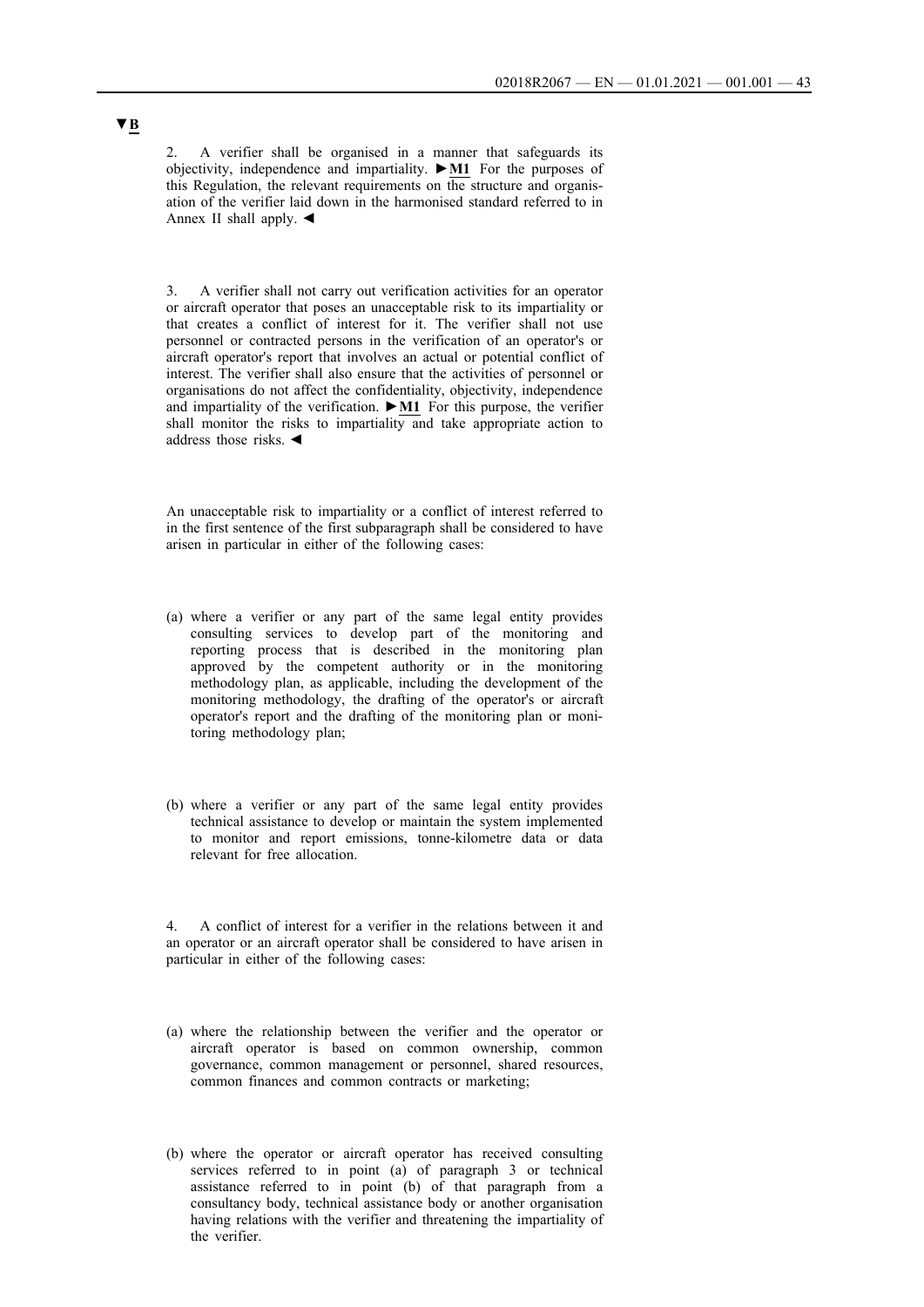For the purposes of point (b) of the first subparagraph, the verifier's impartiality shall be considered compromised where the relations between the verifier and the consultancy body, technical assistance body or the other organisation is based on common ownership, common governance, common management or personnel, shared resources, common finances, common contracts or marketing and common payment of sales commission or other inducement for the referral of new clients.

5. **►M1** A verifier shall not outsource the closing of the agreement between the operator or aircraft operator and the verifier, the independent review or the issuance of the verification report. ◄ For the purposes of this Regulation, when outsourcing other verification activities, the verifier shall meet the relevant requirements laid down in the harmonised standard referred to in Annex II.

## **▼M1**

However, contracting individuals to carry out verification activities shall not constitute outsourcing for the purposes of the first subparagraph if the verifier, when contracting those persons, takes full responsibility for the verification activities performed by contracted personnel. When contracting individuals for carrying out verification activities the verifier shall require these individuals to sign a written agreement that they comply with the procedures of the verifier and that there is no conflict of interest in carrying out these verification activities.

## **▼B**

6. A verifier shall establish, document, implement and maintain a process to ensure continuous impartiality and independence of the verifier, parts of the same legal entity as the verifier, other organisations referred to in paragraph 4, and of all personnel and contracted persons involved in the verification. That process shall include a mechanism to safeguard the impartiality and independence of the verifier and shall meet the relevant requirements laid down in the harmonised standard referred to in Annex II.

## **▼M1**

6a. When verifying the same operator or aircraft operator as in the previous year, the verifier shall consider the risk to impartiality and take measures to reduce the risk to impartiality.

## **▼B**

7. If the EU ETS lead auditor undertakes six annual verifications for a given aircraft operator, then the EU ETS lead auditor shall take a three consecutive year break from providing verification services to that same aircraft operator. The six years maximum period includes any greenhouse gas verifications performed for the aircraft operator starting after the entry into force of this regulation.

## **▼M1**

8. If the EU ETS lead auditor undertakes annual verifications for a period of five consecutive years for a given installation, then the EU ETS lead auditor shall take a three consecutive year break from providing verification services to that same installation. The five years maximum period includes EU ETS verifications of emissions or allocation data performed for the installation starting after 1 January 2021.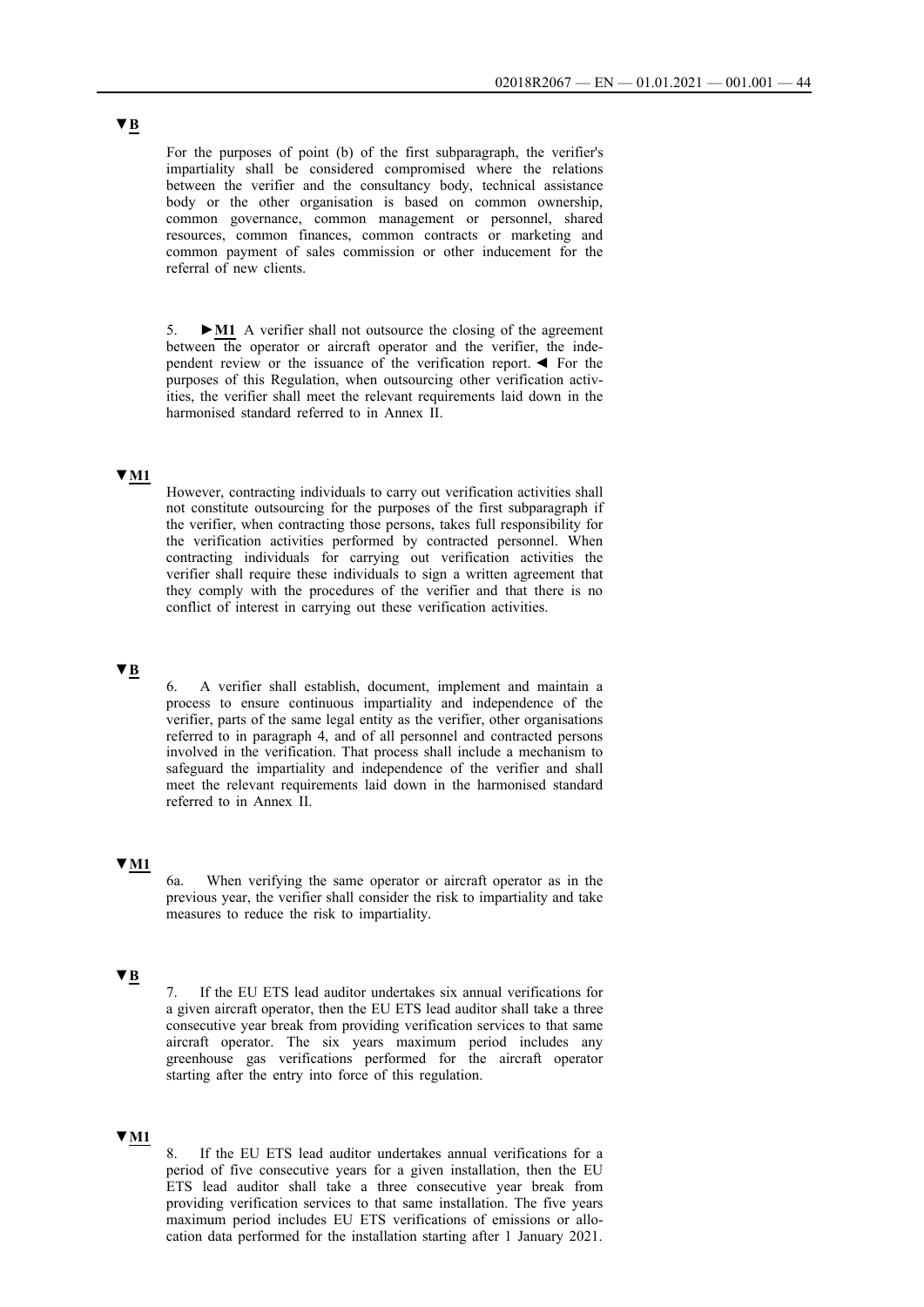#### CHAPTER IV

## **ACCREDITATION**

#### *Article 44*

## **Accreditation**

A verifier issuing a verification report to an operator or an aircraft operator shall be accredited for the scope of activities referred to in Annex I for which the verifier is carrying out the verification of an operator's or aircraft operator's report.

## **▼M1**

For the purpose of verifying baseline data reports, new entrant data reports or annual activity level reports, a verifier issuing a verification report to an operator shall in addition be accredited for activity group No 98 referred to in Annex I.

## **▼B**

#### *Article 45*

## **Objectives of accreditation**

During the accreditation process and the monitoring of accredited verifiers, each national accreditation body shall assess whether the verifier and its personnel undertaking verification activities:

- (a) have the competence to carry out the verification of operator's or aircraft operator's reports in accordance with this Regulation;
- (b) are performing the verification of operator's or aircraft operator's reports in accordance with this Regulation;
- (c) meet the requirements referred to in Chapter III.

## *Article 46*

#### **Request for accreditation**

1. **►M1** Any legal person established under national law of a Member State may request accreditation pursuant to Article 5(1) of Regulation (EC) No 765/2008 and the provisions of this Chapter. ◄

The request shall contain the information required on the basis of the harmonised standard referred to in Annex III.

2. In addition to the information referred to in paragraph 1 of this Article, an applicant shall also, prior to the commencement of the assessment pursuant to Article 45, make available to the national accreditation body the following:

(a) all information requested by the national accreditation body;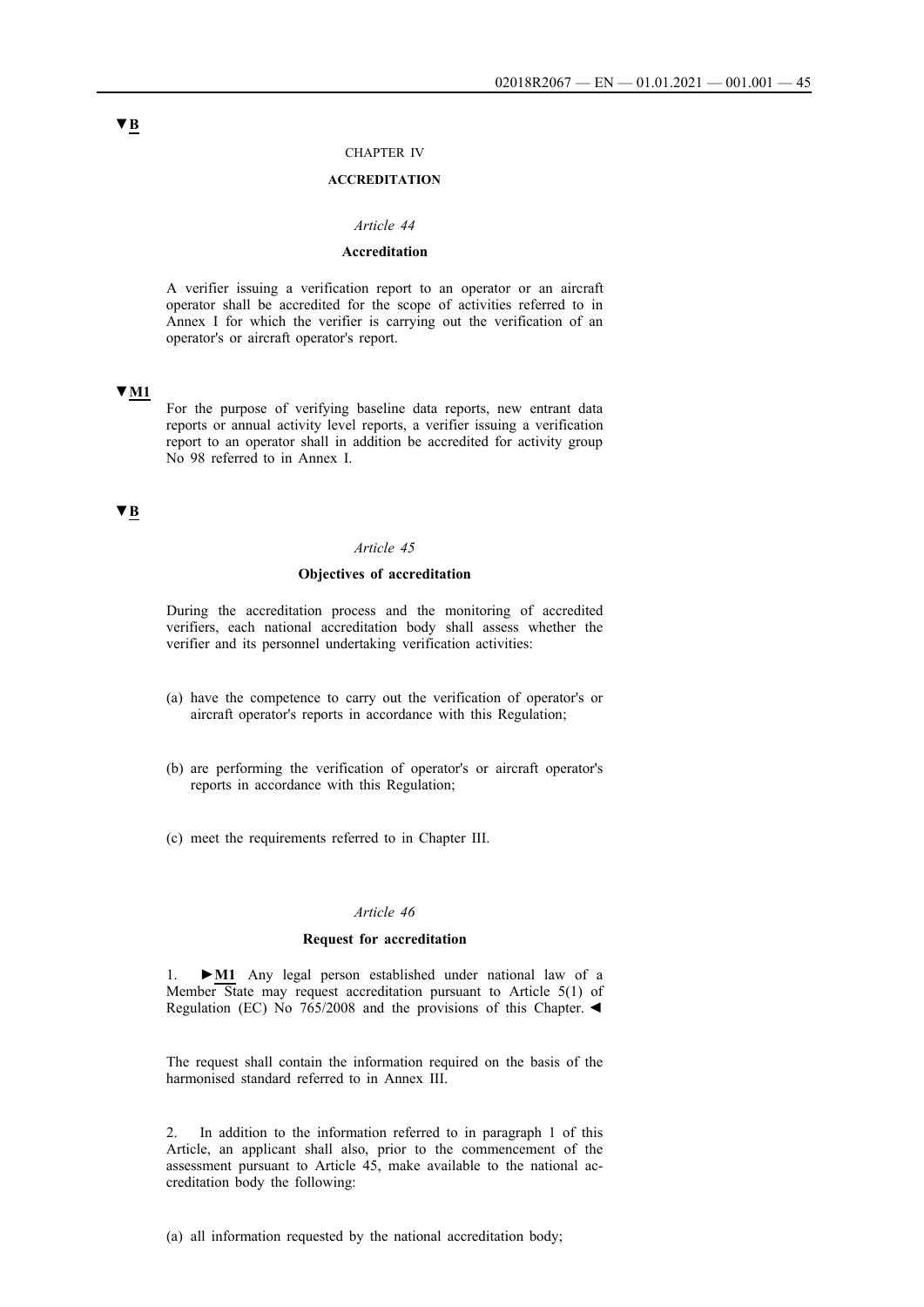- (b) procedures and information concerning processes referred to in Article 41(1) and the information on the quality management system referred to in Article 41(2);
- (c) the competence criteria referred to in Article  $36(2)(a)$  and (b), the results of the competence process referred to in Article 36 as well as other relevant documentation on the competence of all personnel involved in verification activities;
- (d) information on the process for ensuring continuous impartiality and independence referred to in Article 43(6), including relevant records on the impartiality and independence of the applicant and its personnel;
- (e) information on the technical experts and key personnel involved in the verification of operator's or aircraft operator's reports;
- (f) the system and process for ensuring appropriate internal verification documentation;
- (g) other relevant records referred to in Article 42(1).

#### *Article 47*

#### **Preparation for assessment**

1. When preparing the assessment referred to in Article 45, each national accreditation body shall take into account the complexity of the scope for which the applicant requests accreditation as well as the complexity of the quality management system referred to in Article 41(2), the procedures and information on processes referred to in Article 41(1) and the geographical areas in which the applicant is carrying out or planning to carry out verification.

2. For the purposes of this Regulation, the national accreditation body shall meet the minimum requirements set out in the harmonised standard referred to in Annex III.

## *Article 48*

#### **Assessment**

1. The assessment team referred to in Article 58 shall carry out at least the following activities for the purposes of making the assessment referred to in Article 45:

- (a) a review of all relevant documents and records referred to in Article 46;
- (b) a visit of the premises of the applicant to review a representative sample of the internal verification documentation and to assess the implementation of the applicant's quality management system and the procedures or processes referred to in Article 41;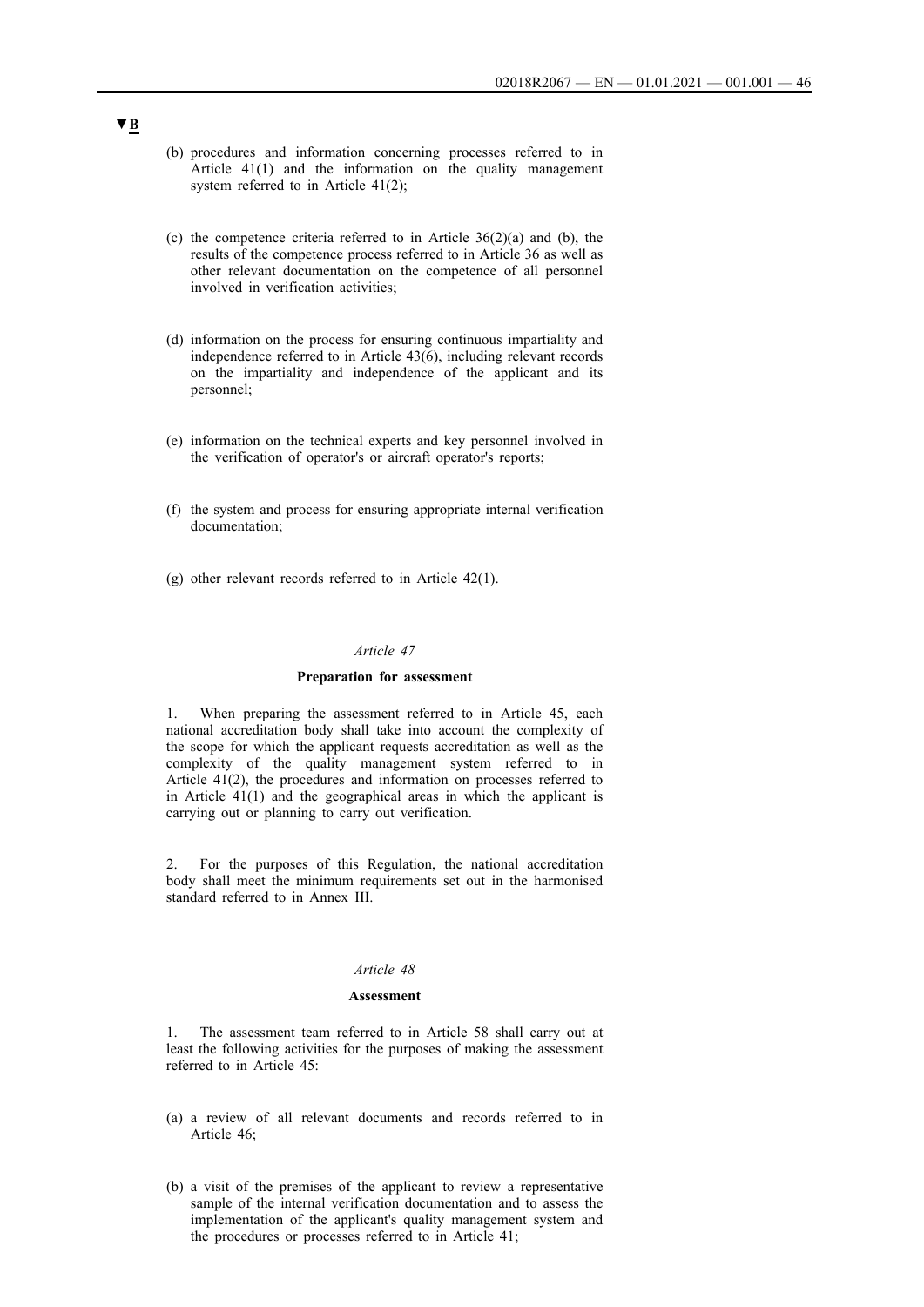(c) witnessing of a representative part of the requested scope for accreditation and the performance and competence of a representative number of the applicant's staff involved in the verification of the operator's or aircraft operator's report to ensure that the staff are operating in accordance with this Regulation.

In carrying out those activities, the assessment team shall meet the requirements set out in the harmonised standard referred to in Annex III.

2. The assessment team shall report the findings and non-conformities to the applicant in accordance with the requirements set out in the harmonised standard referred to in Annex III and shall request the applicant to respond to the reported findings and non-conformities in accordance with those provisions.

3. An applicant shall take corrective action to address any non-conformities reported pursuant to paragraph 2 and indicate in applicant's response to the reported findings and non-conformities of the assessment team what actions are taken or are planned to be taken within a time set by the national accreditation body to resolve any identified non-conformities.

4. The national accreditation body shall review the responses of the applicant to the findings and non-conformities submitted pursuant to paragraph 3.

Where the national accreditation body finds the response of the applicant to be insufficient or ineffective, it shall request further information or action from the applicant. The national accreditation body may also request evidence of the effective implementation of actions taken or carry out a follow-up assessment to assess the effective implementation of the corrective actions.

## *Article 49*

#### **Decision on accreditation and accreditation certificate**

1. The national accreditation body shall take into account the requirements laid down in the harmonised standard referred to in Annex III when preparing and taking the decision on whether to grant, extend or renew the accreditation of an applicant.

2. Where the national accreditation body has decided to grant, extend or renew the accreditation of an applicant, it shall issue an accreditation certificate to that effect.

The accreditation certificate shall at least contain the information required on the basis of the harmonised standard referred to in Annex III.

The accreditation certificate shall be valid for a period not exceeding five years after the date on which the national accreditation body has issued that certificate.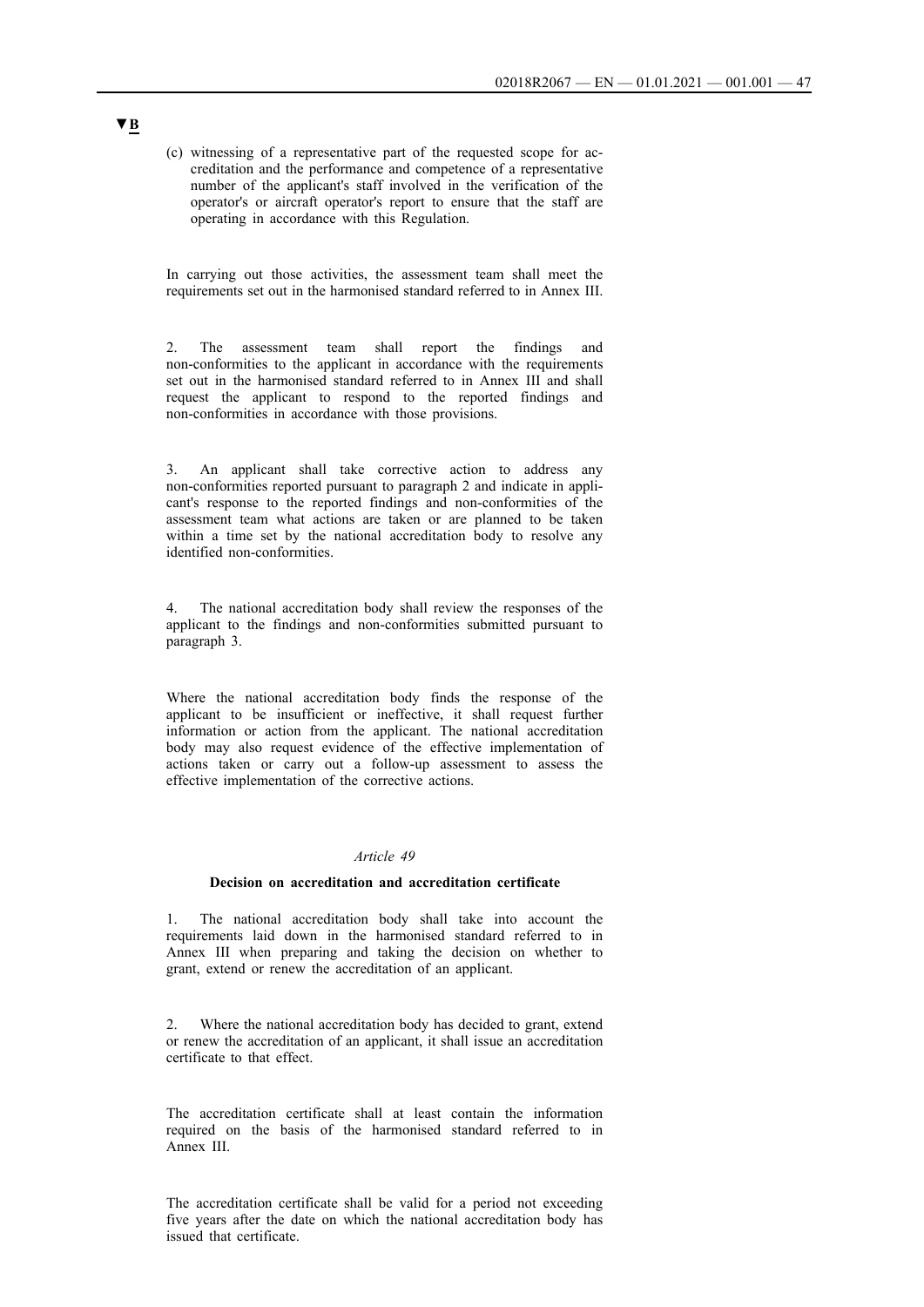### *Article 50*

## **Surveillance**

1. The national accreditation body shall carry out an annual surveillance of each verifier to which it has issued an accreditation certificate.

The surveillance shall at least comprise the following:

- (a) a visit to the premises of the verifier with a view to carrying out the activities referred to Article 48(1)(b);
- (b) witnessing the performance and competence of a representative number of the verifier's staff in accordance with Article 48(1)(c).

2. The national accreditation body shall carry out the first surveillance of a verifier in accordance with paragraph 1 no later than 12 months after the date on which the accreditation certificate has been issued to that verifier.

3. The national accreditation body shall prepare its plan for the surveillance of each verifier in a manner that allows for representative samples of the scope of accreditation to be assessed, in accordance with the requirements laid down in the harmonised standard referred to in Annex III.

4. Based on the results of the surveillance referred to in paragraph 1, the national accreditation body shall decide whether to confirm the continuation of accreditation.

5. Where a verifier carries out a verification in another Member State, the national accreditation body that has accredited the verifier may request the national accreditation body of the Member State where the verification is performed to carry out surveillance activities on its behalf and under its responsibility.

#### *Article 51*

#### **Reassessment**

1. Before the expiry of the accreditation certificate, the national accreditation body shall carry out a reassessment of the verifier to which the national accreditation body has issued an accreditation certificate to determine whether the validity of that accreditation certificate may be extended.

2. The national accreditation body shall prepare its plan for the reassessment of each verifier in a manner that allows representative samples of the scope of accreditation to be assessed. In planning and carrying out the reassessment, the national accreditation body shall meet the requirements laid down in the harmonised standard referred to in Annex III.

#### *Article 52*

#### **Extraordinary assessment**

1. The national accreditation body may conduct an extraordinary assessment of the verifier at any time to ensure that the verifier meets the requirements of this Regulation.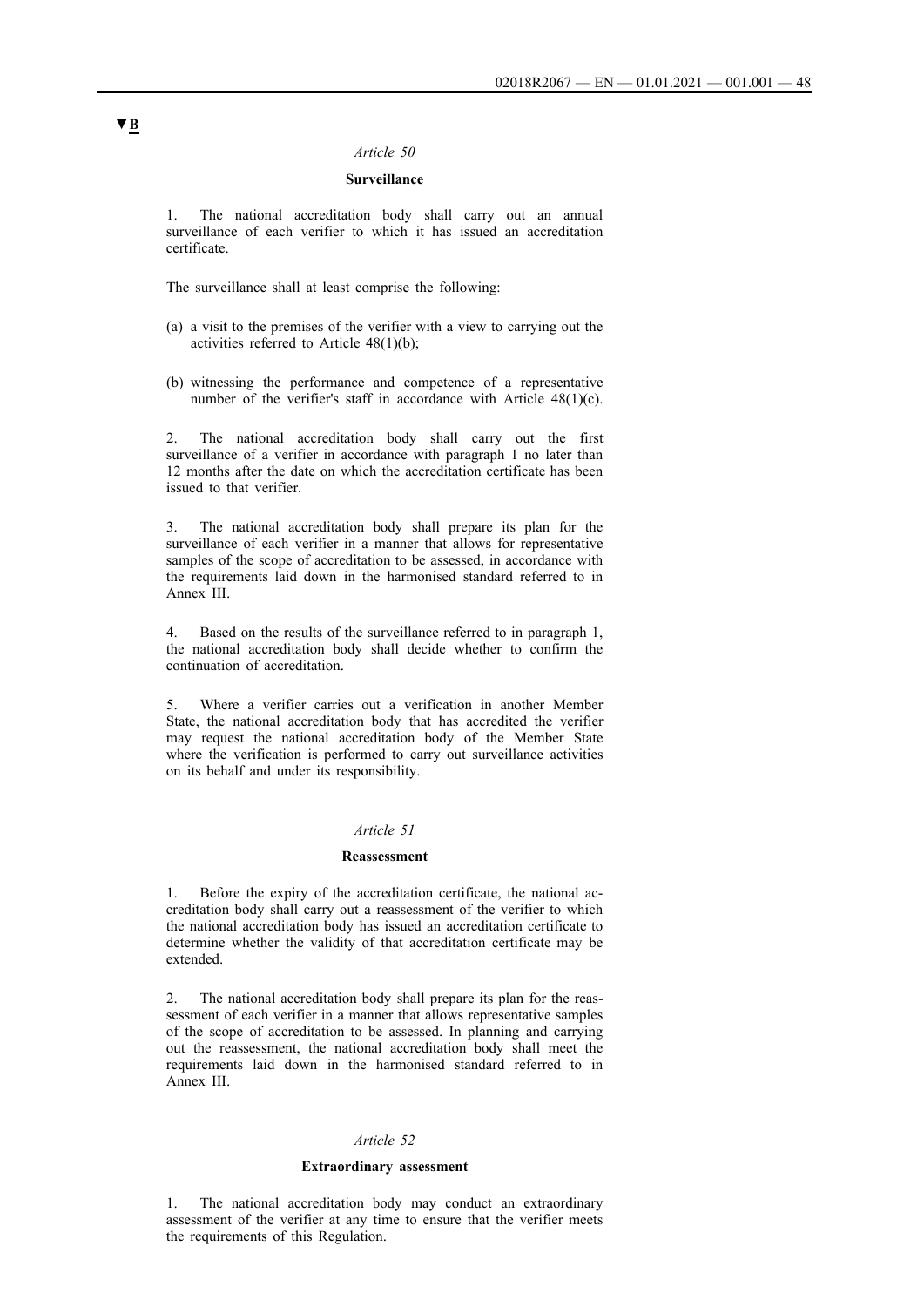2. For the purposes of enabling the national accreditation body to assess the need for an extraordinary assessment, the verifier shall inform the national accreditation body forthwith of any significant changes relevant to its accreditation concerning any aspect of its status or operation. Significant changes shall include those changes mentioned in the harmonised standard referred to in Annex III.

## *Article 53*

## **Extension of scope**

The national accreditation body shall, in response to an application by a verifier for an extension of the scope of a granted accreditation, undertake the necessary activities to determine whether the verifier meets the requirements of Article 45 for the requested extension of the scope of its accreditation.

#### *Article 54*

## **Administrative measures**

1. The national accreditation body may suspend, withdraw or reduce an accreditation of a verifier if the verifier does not meet the requirements of this Regulation.

The national accreditation body shall suspend, withdraw or reduce an accreditation of a verifier if the verifier so requests.

The national accreditation body shall establish, document, implement and maintain a procedure for the suspension of the accreditation, the withdrawal of the accreditation and the reduction of the scope of accreditation.

2. The national accreditation body shall suspend an accreditation, or restrict the scope of an accreditation in any of the following cases:

- (a) the verifier has committed a serious breach of the requirements of this Regulation;
- (b) the verifier has persistently and repeatedly failed to meet the requirements of this Regulation;
- (c) the verifier has breached other specific terms and conditions of the national accreditation body.

3. The national accreditation body shall withdraw the accreditation in the following cases:

- (a) the verifier has failed to remedy the grounds for a decision to suspend the accreditation certificate;
- (b) a member of the top management of the verifier or a verifier's staff involved in verification activities under this Regulation has been found guilty of fraud;
- (c) the verifier has intentionally provided false information or concealed information.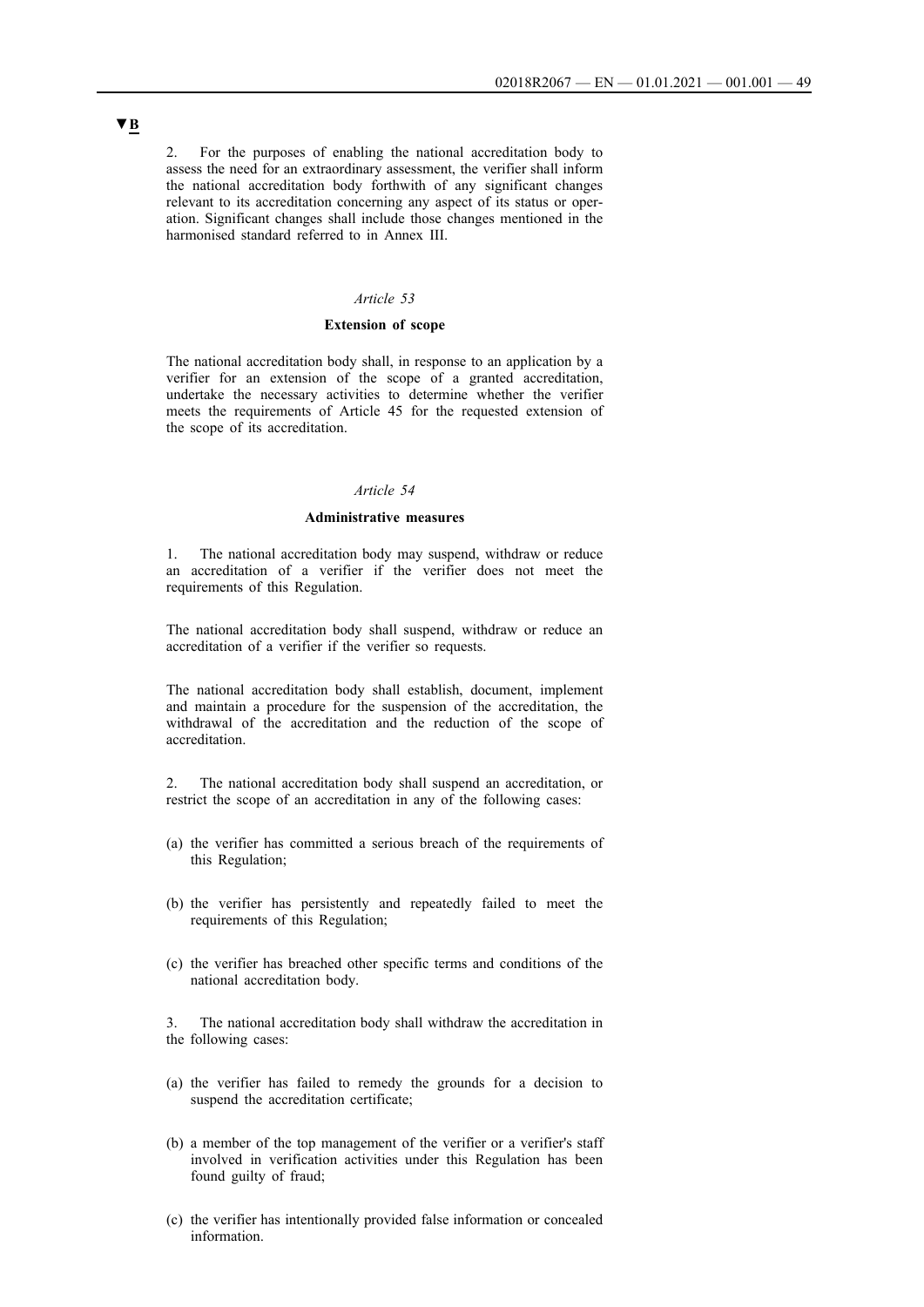4. The decision of a national accreditation body to suspend, withdraw or reduce the scope of the accreditation in accordance with paragraphs 2 and 3 shall be subject to appeal.

Member States shall establish procedures for the resolution of those appeals.

5. The decision of a national accreditation body to suspend, withdraw or reduce the scope of the accreditation shall take effect upon its notification to the verifier.

The national accreditation body shall terminate the suspension of an accreditation certificate where it has received satisfactory information and is confident that the verifier meets the requirements of this Regulation.

#### CHAPTER V

### **REQUIREMENTS CONCERNING ACCREDITATION BODIES FOR THE ACCREDITATION OF ETS VERIFIERS**

#### *Article 55*

#### **National accreditation body**

1. The tasks related to accreditation pursuant to this Regulation shall be carried out by the national accreditation bodies appointed pursuant to Article 4(1) of Regulation (EC) No 765/2008.

2. Where a Member State decides to allow the certification of verifiers that are natural persons, under this Regulation the tasks related to the certification of those verifiers shall be entrusted to a national authority other than the national accreditation body appointed pursuant to Article 4(1) of Regulation (EC) No 765/2008.

3. Where a Member State decides to use the option laid down in paragraph 2, it shall ensure that the national authority concerned meets the requirements of this Regulation, including those laid down in Article 71 of this Regulation, and provide the required documentary evidence in accordance with Article 5(2) of Regulation (EC) No 765/2008.

4. A national accreditation body shall be a member of the body recognised under Article 14 of that Regulation (EC) No 765/2008.

5. A national accreditation body shall be entrusted with the operation of accreditation as a public authority activity and be granted formal recognition by the Member State, if accreditation is not operated directly by public authorities.

6. For the purposes of this Regulation, the national accreditation body shall carry out its functions in accordance with the requirements set out in the harmonised standard referred to in Annex III.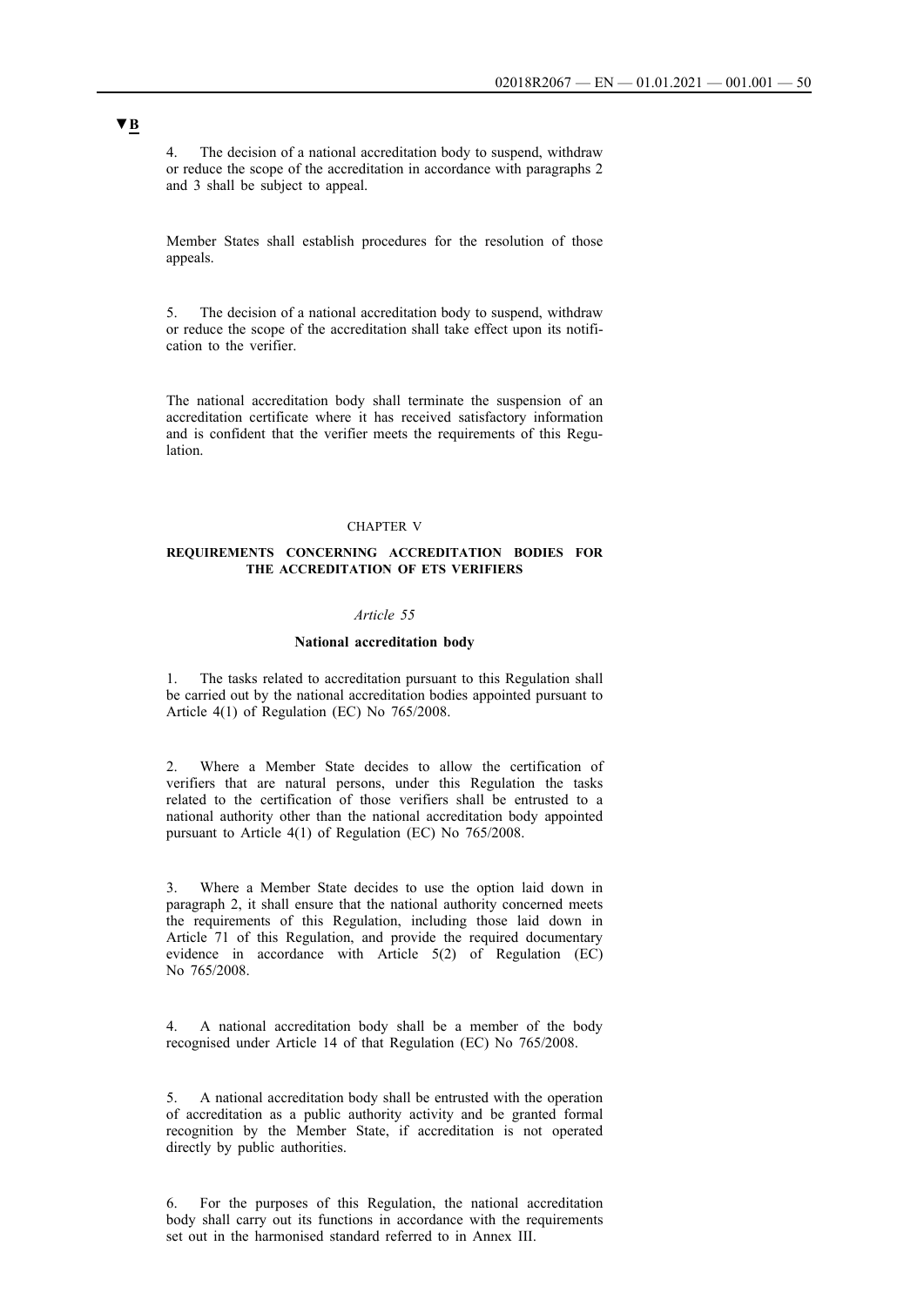## *Article 56*

## **Cross-border accreditation**

Where a Member State considers that it is economically not meaningful or sustainable to appoint a national accreditation body or to provide accreditation services within the meaning of Article 15 of Directive 2003/87/EC, that Member State shall have recourse to a national accreditation body of another Member State.

The Member State concerned shall inform the Commission and the other Member States.

## *Article 57*

#### **Independence and impartiality**

1. The national accreditation body shall be organised in a manner that guarantees its full independence from verifiers it assesses and its impartiality in carrying out its accreditation activities.

2. For that purpose, the national accreditation body shall not offer or provide any activities or services provided by a verifier, nor shall it provide consultancy services, own shares in or otherwise have a financial or managerial interest in a verifier.

3. Without prejudice to Article 55(2), the structure, responsibilities and tasks of the national accreditation body shall be clearly distinguished from those of the competent authority and those of other national authorities.

4. The national accreditation body shall take all final decisions pertaining to the accreditation of verifiers.

However, the national accreditation body may sub-contract certain activities, subject to the requirements set out in the harmonised standard referred to in Annex III.

#### *Article 58*

#### **Assessment team**

1. The national accreditation body shall appoint an assessment team for each particular assessment.

2. An assessment team shall consist of a lead assessor and, where necessary, a suitable number of assessors or technical experts for a specific scope of accreditation.

The assessment team shall include at least one person with the knowledge of the monitoring and reporting of greenhouse gas emissions pursuant to Implementing Regulation (EU) 2018/2066 that are relevant for the scope of accreditation and the competence and understanding required to assess the verification activities within the installation or aircraft operator for that scope, and at least one person with the knowledge of relevant national legislation and guidance.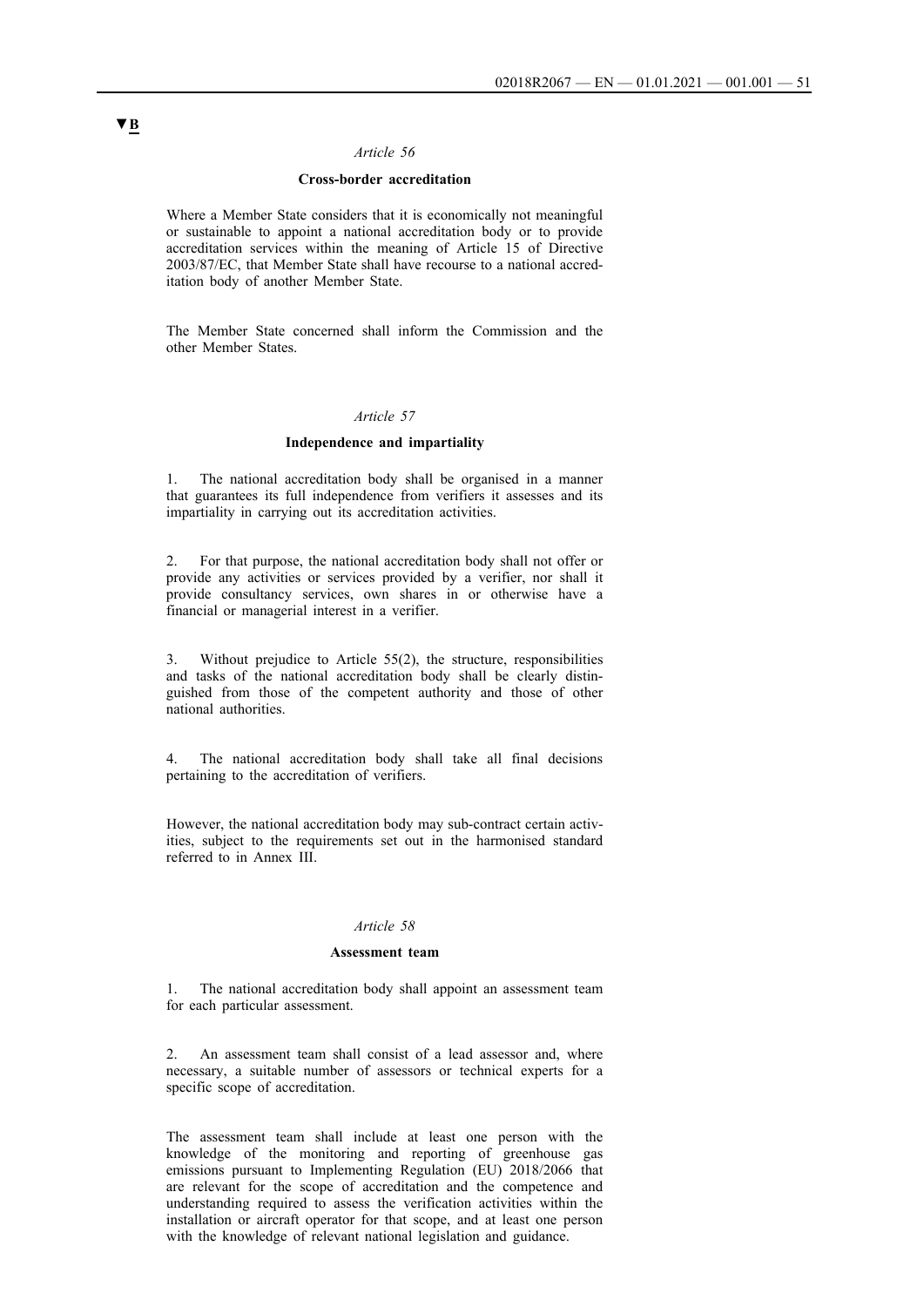Where the national accreditation body assesses the verifier's competence and performance for scope no 98 referred to in Annex I of this Regulation, the assessment team shall include in addition at least one person with the knowledge of collecting, monitoring and reporting data relevant for free allocation pursuant to Delegated Regulation (EU) **►M1** 2019/331 ◄ as well as the competence and understanding required to assess the verification activities for that scope.

## *Article 59*

#### **Competence requirements for assessors**

1. An assessor shall have the competence to carry out the activities required under Chapter IV when assessing the verifier. To that end, the assessor shall:

(a) meet the requirements laid down in the harmonised standard pursuant to Regulation (EC) No 765/2008 referred to in Annex III;

## **▼M1**

(b) have knowledge of Directive 2003/87/EC, Implementing Regulation (EU) 2018/2066, Delegated Regulation (EU) 2019/331 and Implementing Regulation 2019/1842 where the assessor assesses the verifier's competence and performance for scope no 98 referred to in Annex I of this Regulation, this Regulation, relevant standards and other relevant legislation as well as applicable guidelines;

## **▼B**

(c) have knowledge of data and information auditing referred to in Article 38(1)(b) of this Regulation obtained through training or access to a person that has knowledge and experience of such data and information.

2. A lead assessor shall meet the competence requirements referred to in paragraph 1, have demonstrated competence to lead an assessment team and be responsible for carrying out an assessment in accordance with this Regulation.

3. Internal reviewers and persons taking the decisions on the granting, extending or renewing of an accreditation shall, in addition to the competence requirements referred to in paragraph 1, have sufficient knowledge and experience to evaluate the accreditation.

#### *Article 60*

## **Technical experts**

1. The national accreditation body may include technical experts in the assessment team to provide detailed knowledge and expertise on a specific subject matter needed to support the lead assessor or assessor in carrying out assessment activities.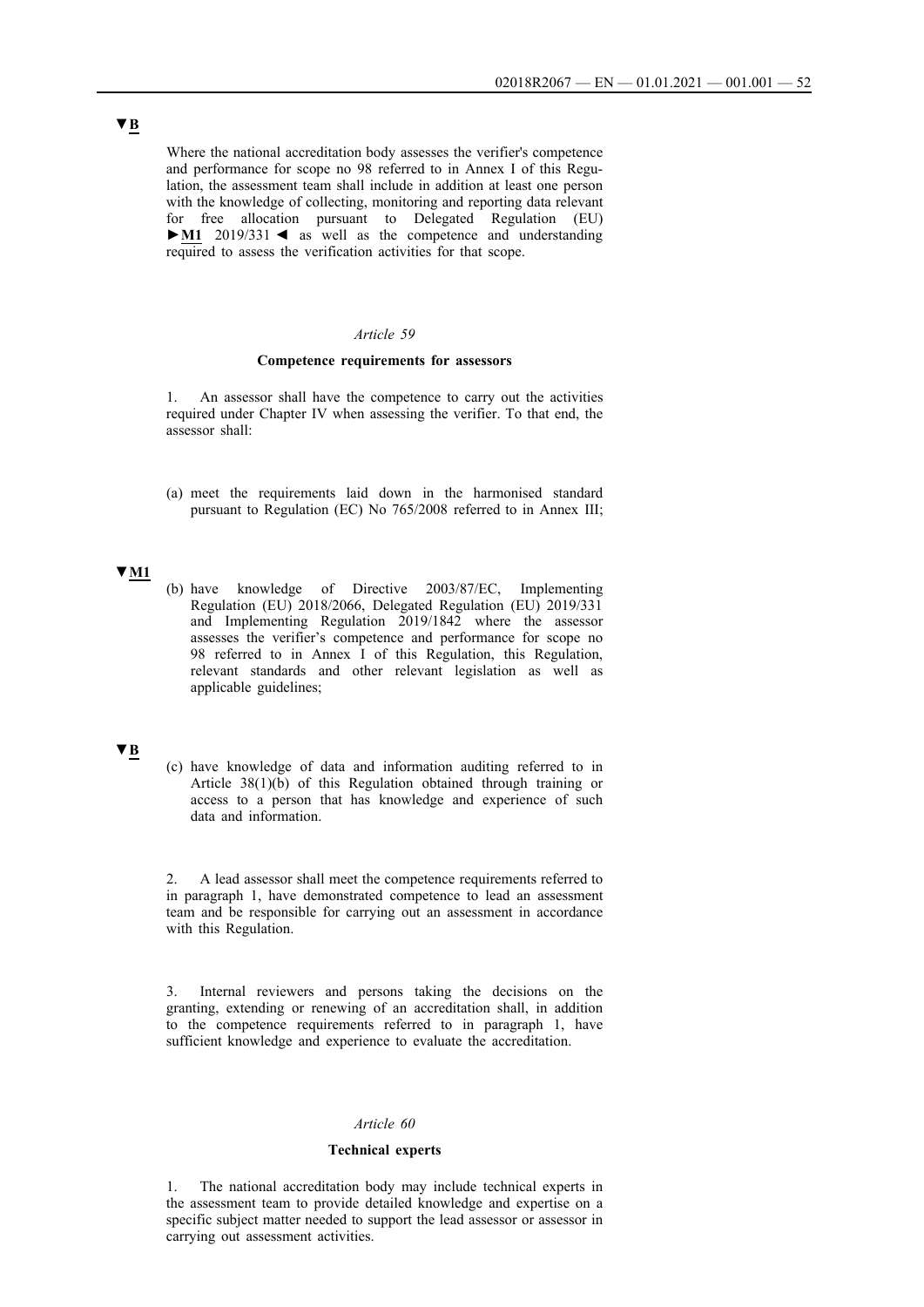2. A technical expert shall have the competence required to support the lead assessor and assessor effectively on the subject matter for which knowledge and expertise of such expert is requested. In addition, the technical expert shall:

## **▼M1**

(a) have knowledge of Directive 2003/87/EC, Implementing Regulation (EU) 2018/2066, Delegated Regulation (EU) 2019/331 and Implementing Regulation 2019/1842 where the technical expert assesses the verifier's competence and performance for scope no 98 referred to in Annex I of this Regulation, this Regulation, relevant standards, and other relevant legislation as well as applicable guidelines;

## **▼B**

(b) have a sufficient understanding of verification activities.

3. A technical expert shall undertake specified tasks under the direction and full responsibility of the lead assessor of the assessment team concerned.

## *Article 61*

### **Procedures**

The national accreditation body shall comply with the requirements established pursuant to Article 8 of Regulation (EC) No 765/2008.

## *Article 62*

## **Complaints**

Where the national accreditation body has received a complaint concerning the verifier from the competent authority, the operator or aircraft operator, or other interested parties, the national accreditation body shall, within a reasonable time but no later than three months from the date of its receipt:

- (a) decide on the validity of the complaint;
- (b) ensure that the verifier concerned is given the opportunity to submit its observations;
- (c) take appropriate actions to address the complaint;
- (d) record the complaint and action taken; and
- (e) respond to the complainant.

#### *Article 63*

## **Records and documentation**

1. The national accreditation body shall keep records on each person involved in the accreditation process. Those records shall include records related to relevant qualifications, training, experience, impartiality and competence necessary to demonstrate compliance with this Regulation.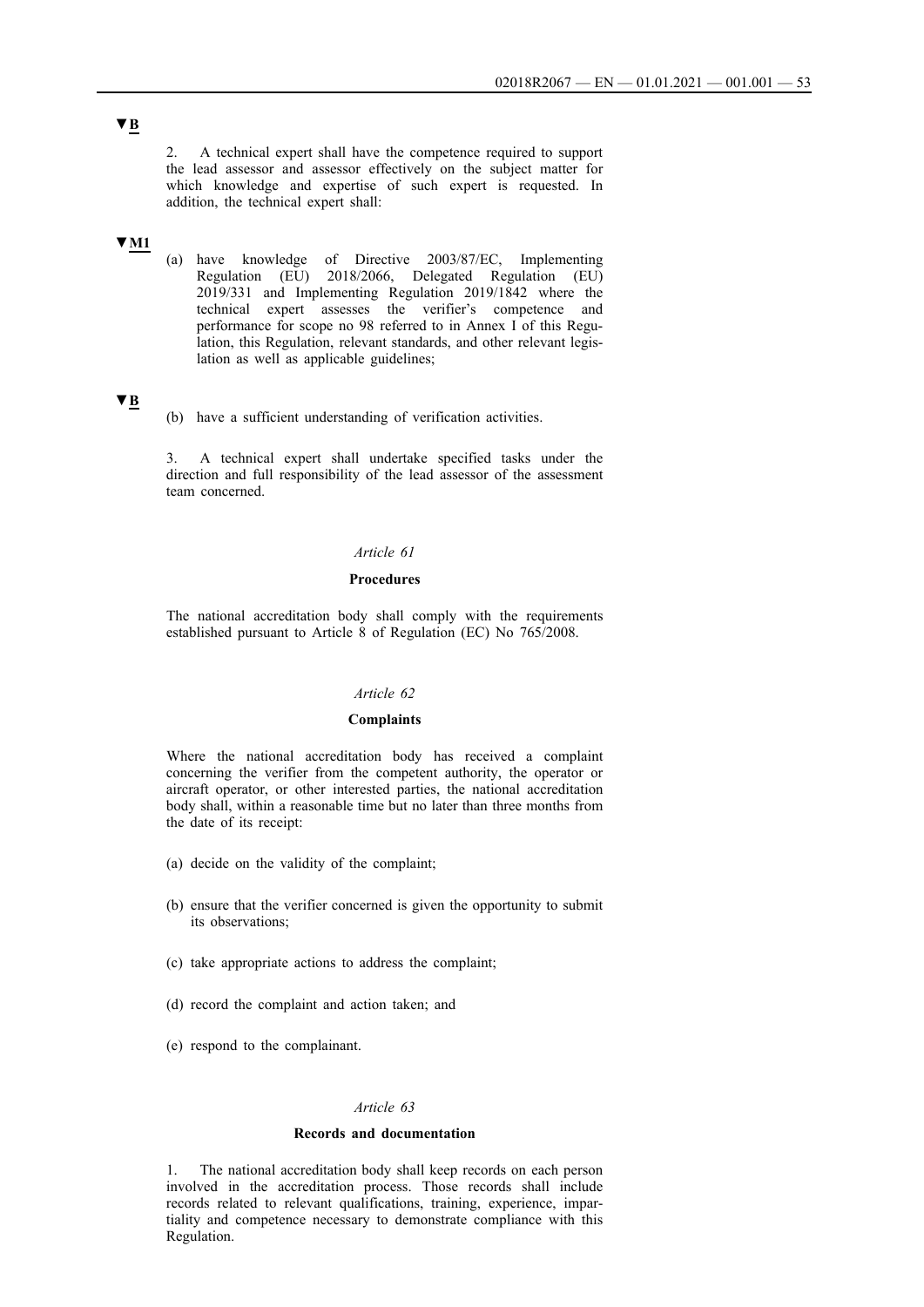2. The national accreditation body shall keep records of the verifier in line with the harmonised standard pursuant to Regulation (EC) No 765/2008 referred to in Annex III.

#### *Article 64*

### **Access to information and confidentiality**

1. The national accreditation body shall, on a regular basis, make publicly available and update information about the national accreditation body and its accreditation activities.

2. The national accreditation body shall make, in accordance with point 4 of Article 8 of Regulation (EC) No 765/2008, adequate arrangements to safeguard, as appropriate, the confidentiality of information obtained.

### *Article 65*

### **Peer evaluation**

National accreditation bodies shall subject themselves to a regular peer evaluation.

The peer evaluation shall be organised by the body recognised under Article 14 of Regulation (EC) No 765/2008.

The body recognised under Article 14 of Regulation (EC) No 765/2008 shall implement appropriate peer evaluation criteria and an effective and independent peer evaluation process in order to assess whether:

- (a) the national accreditation body that is subject to the peer evaluation has carried out the accreditation activities in accordance with Chapter IV;
- (b) the national accreditation body that is subject to the peer evaluation has met the requirements laid down in this Chapter.

The criteria shall include competence requirements for peer evaluators and peer evaluation teams that are specific to the system for greenhouse gas emission allowances trading established by Directive 2003/87/EC.

The body recognised under Article 14 of Regulation (EC) No 765/2008 shall publish and communicate the outcome of the peer evaluation of a national accreditation body to the Commission, the national authorities responsible for the national accreditation bodies in the Member States, and the competent authority of Member States or the focal point referred to in Article 70(2).

4. Without prejudice to paragraph 1, where a national accreditation body has successfully undergone a peer evaluation organised by the body recognised under Article 14 of Regulation (EC) No 765/2008 prior to the entry into force of this Regulation, the national accreditation body shall be exempted from undergoing a new peer evaluation following the entry into force of this Regulation if it can demonstrate conformity with this Regulation.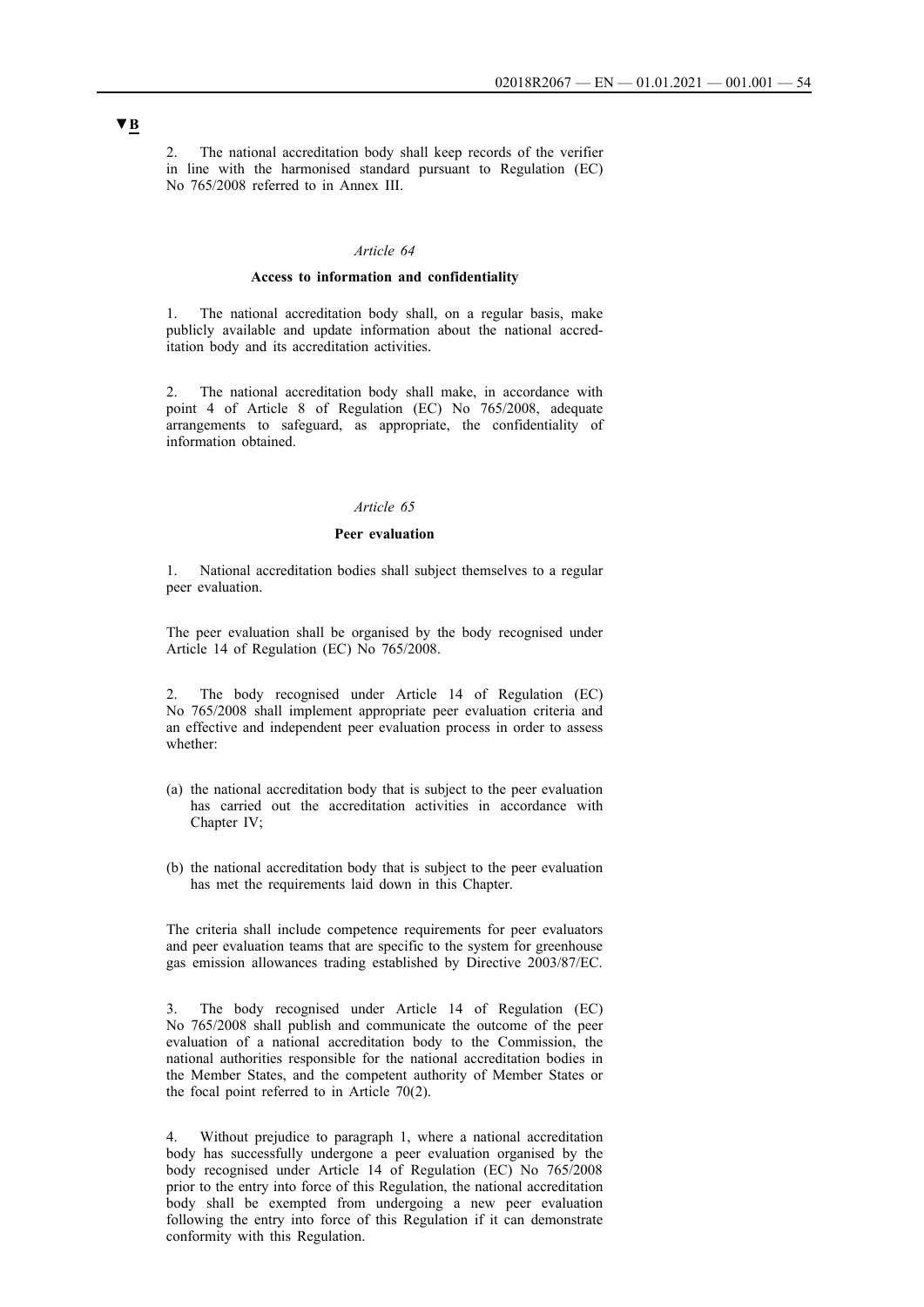To that end, the national accreditation body concerned shall submit a request and the necessary documentation to the body recognised under Article 14 of Regulation (EC) No 765/2008.

The body recognised under Article 14 of Regulation (EC) No 765/2008 shall decide whether the conditions for granting an exemption have been met.

The exemption shall apply for a period not exceeding three years from the date of notification of the decision to the national accreditation body.

5. The national authority entrusted, pursuant to Article 55(2), with the tasks related to the certification of verifiers that are natural persons, pursuant to this Regulation shall meet a level of credibility equivalent to national accreditation bodies that have successfully undergone peer evaluation.

To that end, the Member State concerned shall, immediately following its decisions authorising the national authority to perform certification, provide the Commission and the other Member States with all relevant documentary evidence. No national authority shall certify verifiers for the purposes of this Regulation before the Member State concerned provides that documentary evidence.

The Member State concerned shall periodically review the functioning of the national authority to ensure that it continues to meet the aforementioned level of credibility and shall inform the Commission thereof.

#### *Article 66*

## **Corrective action**

1. Member States shall monitor their national accreditation bodies at regular intervals in order to ensure that they fulfil the requirements of this Regulation on a continuing basis, taking into account the results of the peer evaluation carried out in accordance with Article 65.

2. Where a national accreditation body does not meet the requirements or fails to fulfil its obligations as laid down in this Regulation, the Member State concerned shall take appropriate corrective action or ensure that such corrective action is taken, and shall inform the Commission thereof.

#### *Article 67*

#### **Mutual recognition of verifiers**

Member States shall recognise the equivalence of the services delivered by those national accreditation bodies that have successfully undergone a peer evaluation. Member States shall accept the accreditation certificates of verifiers accredited by those national accreditation bodies and respect the right of the verifiers to carry out verification for their scope of accreditation.

Where a national accreditation body has not undergone the complete peer evaluation process, Member States shall accept the accreditation certificates of verifiers accredited by that national accreditation body provided the body recognised under Article 14 of Regulation (EC) No 765/2008 has started a peer evaluation for that national accreditation body and it has not identified any non-compliance of the national accreditation body with this Regulation.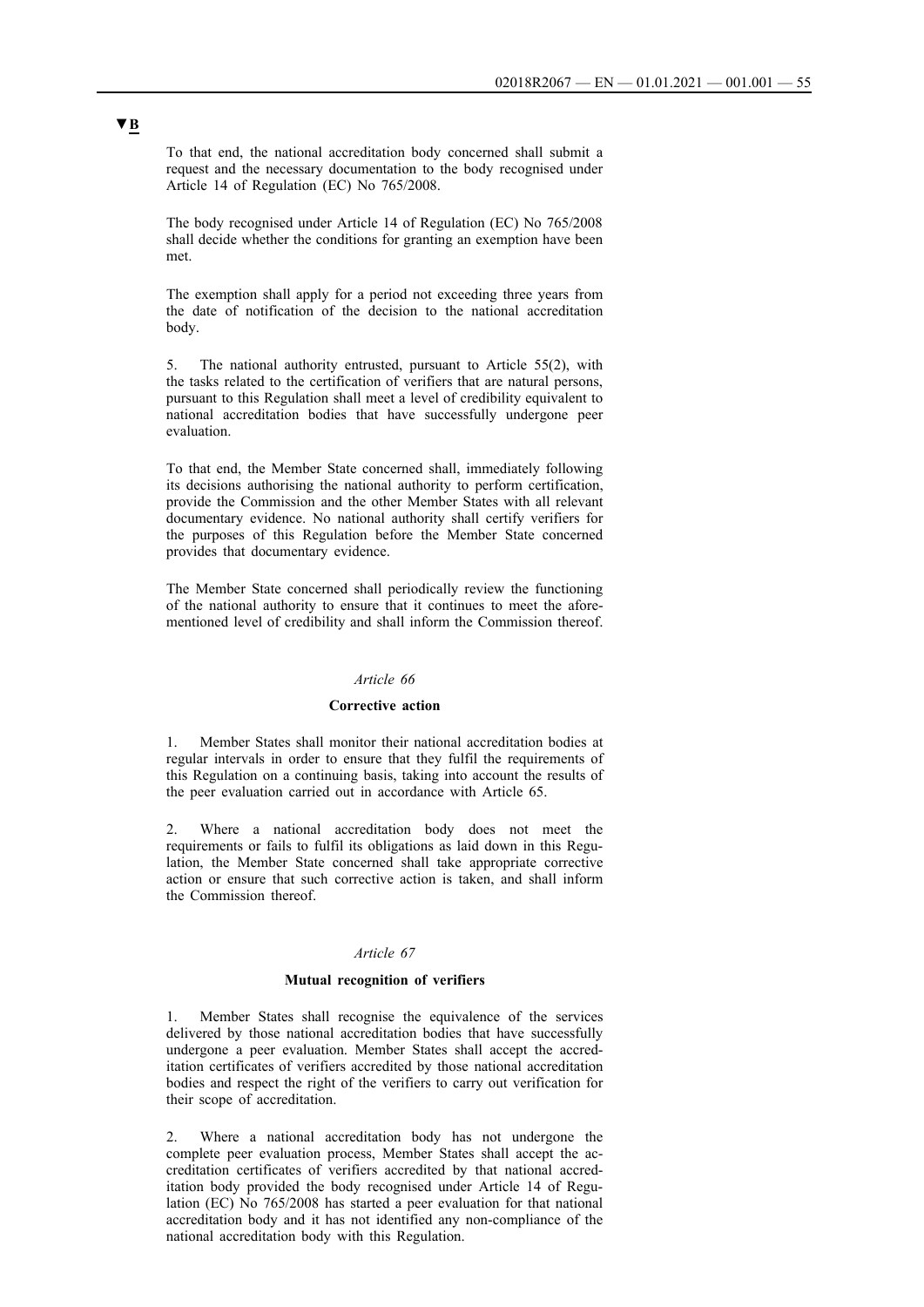3. Where the certification of verifiers is carried out by a national authority referred to in Article 55(2), Member States shall accept the certificate issued by such authority and respect the right of certified verifiers to carry out verification for their scope of certification.

## *Article 68*

### **Monitoring of services delivered**

Where a Member State has established, in the course of an inspection carried out in accordance with Article 31(4) of Directive 2006/123/EC, that a verifier is not complying with this Regulation, the competent authority or national accreditation body of that Member State shall inform the national accreditation body that has accredited the verifier.

The national accreditation body that has accredited the verifier shall consider the communication of that information as a complaint within the meaning of Article 62 and shall take appropriate action and respond to the competent authority or the national accreditation body in accordance with the second subparagraph of Article 73(2).

## *Article 69*

## **Electronic data exchange and use of automated systems**

1. Member States may require verifiers to use electronic templates or specific file formats for verification reports in accordance with Article 74(1) of Implementing Regulation (EU) 2018/2066 or in accordance with Article 13 of Delegated Regulation (EU) **►M1** 2019/331 ◄.

2. Standardised electronic templates or file format specifications may be made available for further types of communication between the operator, aircraft operator, verifier, competent authority and national accreditation body in accordance with Article 74(2) of Implementing Regulation (EU) 2018/2066.

## CHAPTER VI

## **INFORMATION EXCHANGE**

#### *Article 70*

#### **Information exchange and focal points**

1. The Member State shall establish an effective exchange of appropriate information and effective cooperation between their national accreditation body, or where applicable, the national authority entrusted with the certification of verifiers, and the competent authority.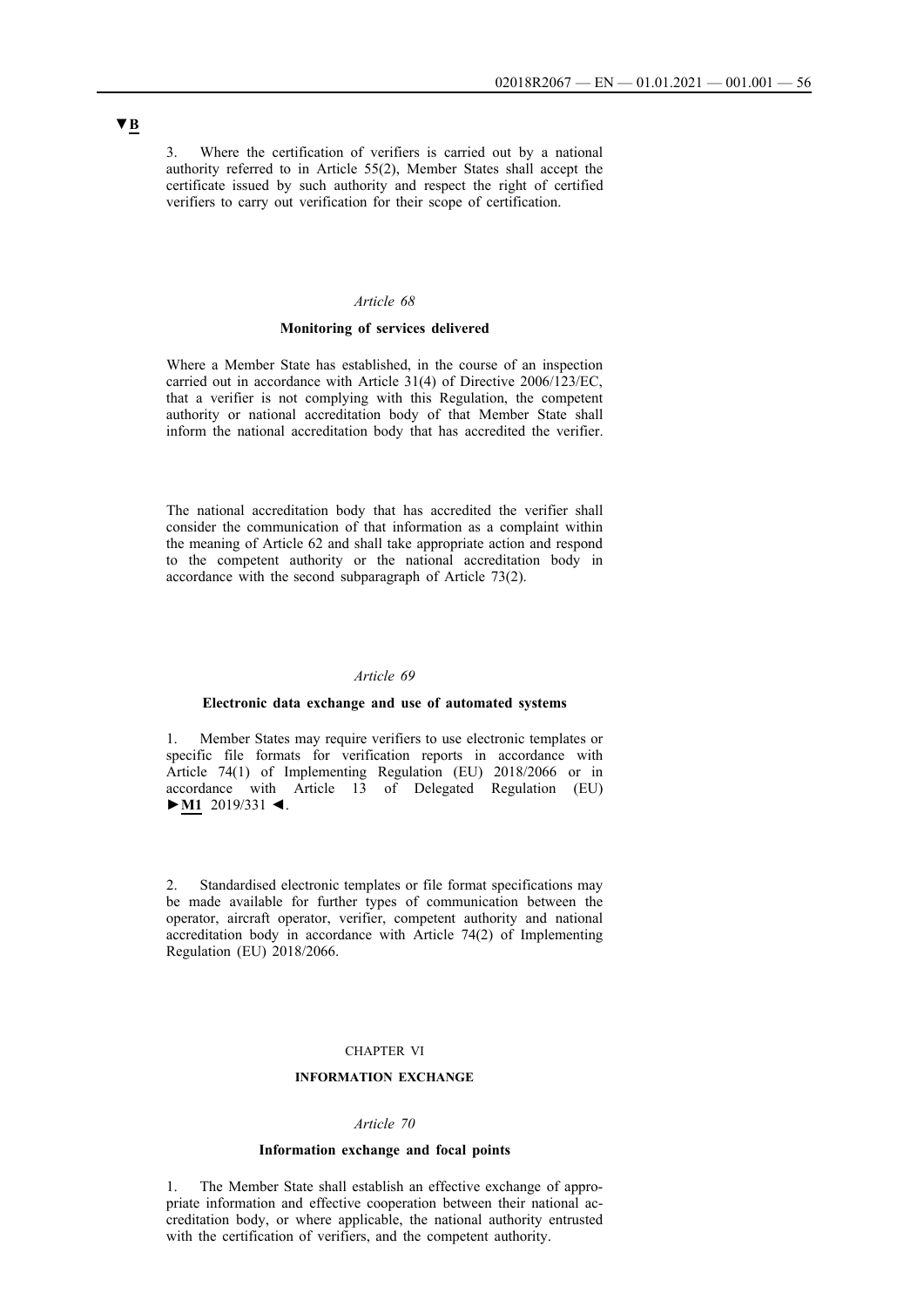2. Where more than one competent authority is designated pursuant to Article 18 of Directive 2003/87/EC in a Member State, the Member State shall authorise one of those competent authorities to be the focal point for the exchange of information, for coordinating the cooperation referred to in paragraph 1, and for the activities referred to in this Chapter.

## *Article 71*

### **Accreditation work programme and management report**

1. By 31 December of each year, the national accreditation body shall make available an accreditation work programme to the competent authority of each Member State containing the list of verifiers accredited by that national accreditation body and which have notified it pursuant to Article 77 that they intend to carry out verifications in those Member States. The accreditation work programme shall at least contain the following information in relation to each verifier:

- (a) the anticipated time and place of the verification;
- (b) information on activities that the national accreditation body has planned for that verifier, in particular surveillance and reassessment activities;
- (c) dates of anticipated witnessing audits to be performed by the national accreditation body to assess the verifier, including the address and contact details of operators or aircraft operators that will be visited during the witness audit;
- (d) information on whether the national accreditation body has requested the national accreditation body from the Member State in which the verifier is performing the verification to carry out surveillance activities.

Where changes occur in the information referred to in the first subparagraph, the national accreditation body shall submit to the competent authority an updated work programme by 31 January of each year.

2. Following the submission of the accreditation work programme in accordance with paragraph 1, the competent authority shall provide the national accreditation body with any relevant information, including any relevant national legislation or guidelines.

3. By 1 June of each year, the national accreditation body shall make available a management report to the competent authority. The management report shall at least contain the following information in relation to each verifier that has been accredited by that national accreditation body:

- (a) accreditation details of verifiers that were newly accredited by that national accreditation body, including the scope of accreditation for these verifiers
- (b) any changes to the scope of accreditation for these verifiers;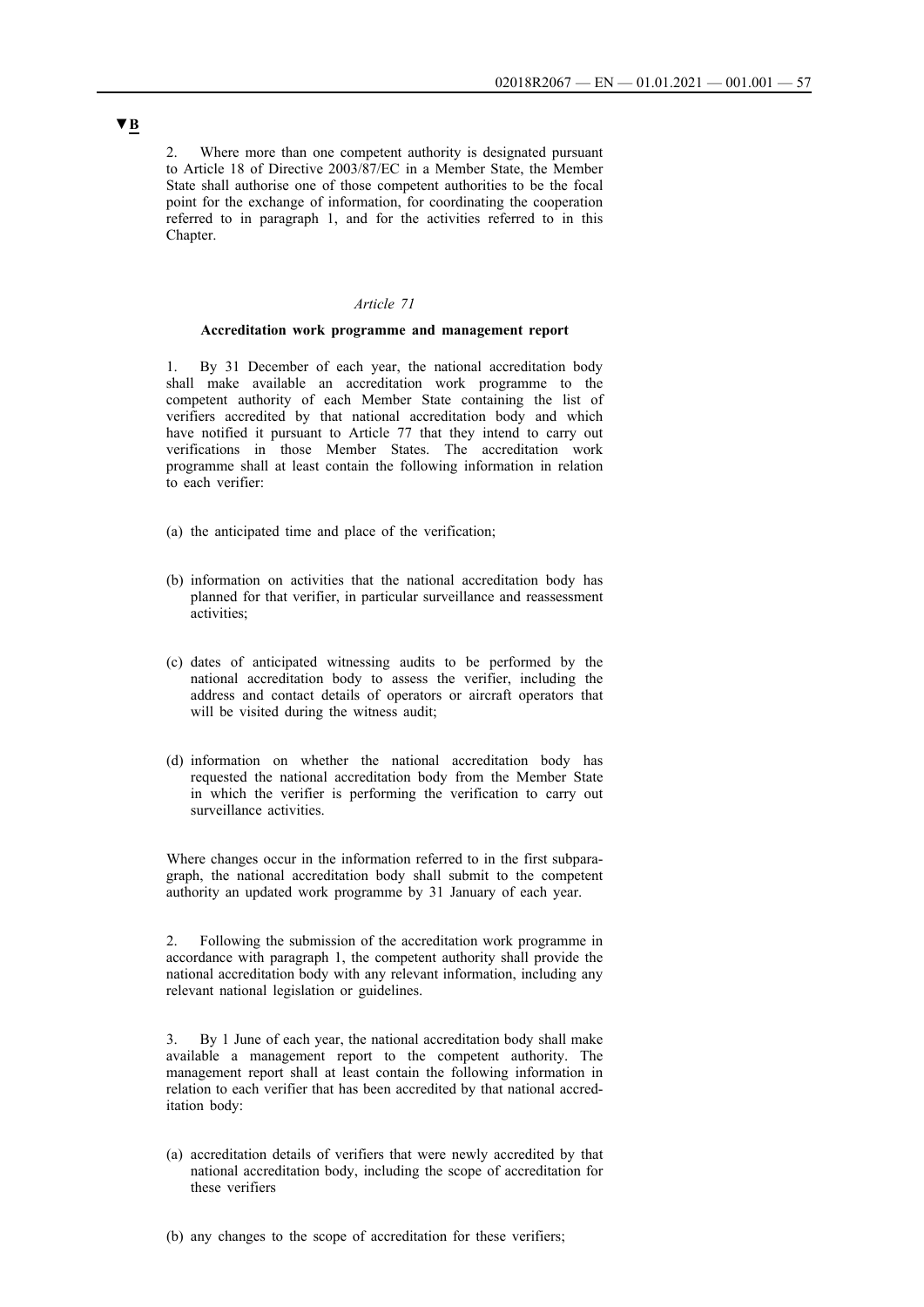- (c) summarised results of surveillance and reassessment activities carried out by the national accreditation body;
- (d) summarised results of extraordinary assessments that have taken place, including reasons for initiating such extraordinary assessments;
- (e) any complaints filed against the verifier since the last management report and the actions taken by the national accreditation body;
- (f) details of action taken by the national accreditation body in response to the information that is shared by the competent authority, unless the national accreditation body has considered the information as a complaint within the meaning of Article 62.

## *Article 72*

### **Information exchange on administrative measures**

If the national accreditation body has imposed administrative measures on the verifier pursuant to Article 54 or if a suspension of the accreditation has been terminated or a decision on appeal has reversed the decision of a national accreditation body to impose administrative measures referred to in Article 54, the national accreditation body shall inform the following parties:

- (a) the competent authority of the Member State where the verifier is accredited;
- (b) the competent authority and the national accreditation body of each Member State where the verifier is carrying out verifications.

## *Article 73*

#### **Information exchange by the competent authority**

1. The competent authority of the Member State where the verifier is carrying out the verification shall annually communicate to the national accreditation body which has accredited that verifier at least the following:

- (a) relevant results from checking the operator's and aircraft operator's report and the verification reports, in particular of any identified non-compliance of that verifier with this Regulation;
- (b) results from the inspection of the operator or aircraft operator where those results are relevant for the national accreditation body concerning the verifier's accreditation and surveillance or where those results include any identified non-compliance of that verifier with this Regulation;
- (c) results from the evaluation of the internal verification documentation of that verifier where the competent authority has evaluated the internal verification documentation pursuant to Article 26(3);
- (d) complaints received by the competent authority concerning that verifier.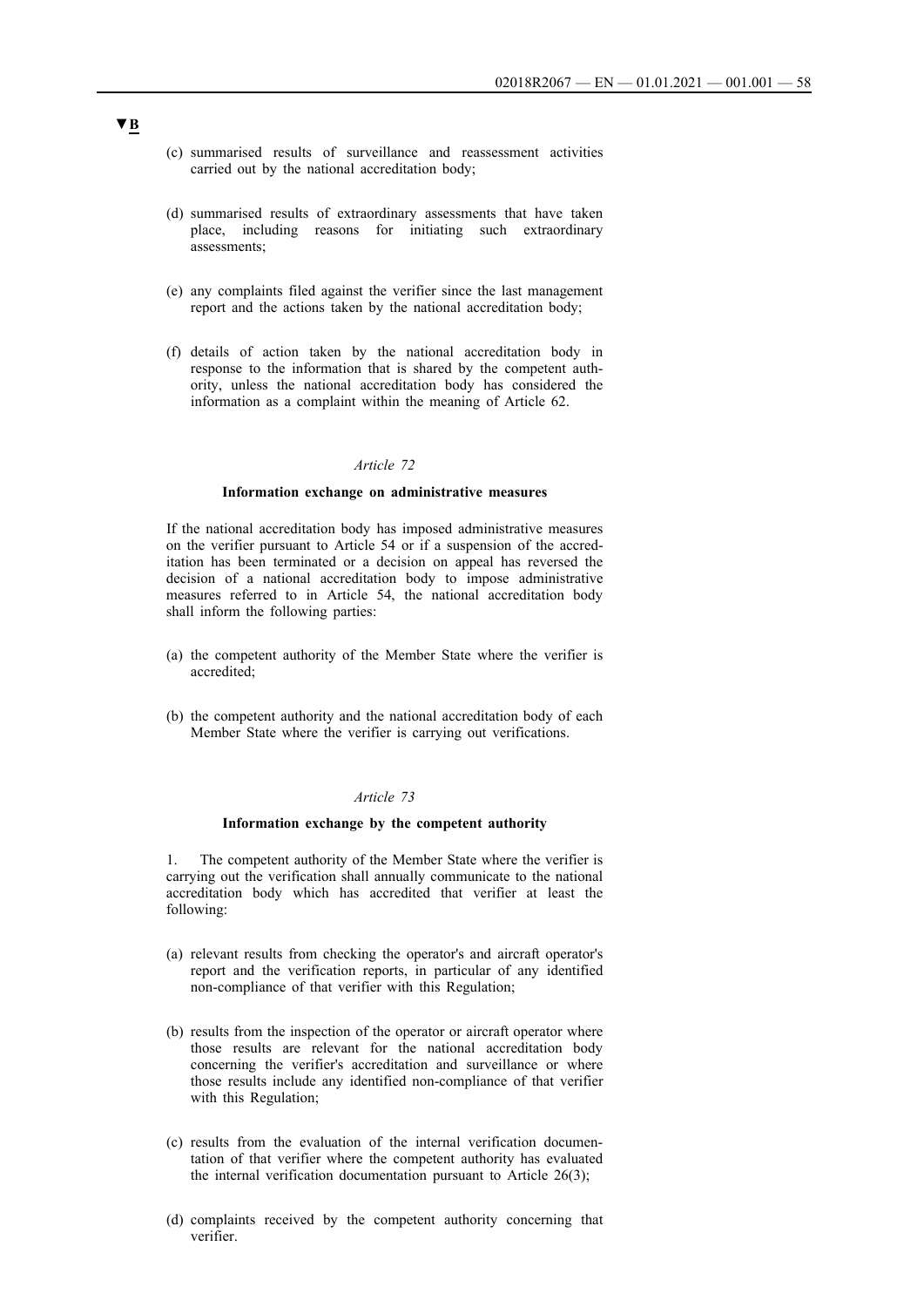2. Where the information referred to in paragraph 1 provides evidence that the competent authority has identified non-compliance of the verifier with this Regulation, the national accreditation body shall consider the communication of that information as a complaint by the competent authority concerning that verifier within the meaning of Article 62.

The national accreditation body shall take appropriate action to address such information and respond to the competent authority within a reasonable time, but no later than three months from the date of its receipt. The national accreditation body shall inform the competent authority in its response of the action taken by it and, where relevant, the administrative measures imposed on the verifier.

#### *Article 74*

#### **Information exchange on surveillance**

1. Where the national accreditation body of the Member State in which a verifier is performing a verification has been requested, pursuant to Article 50(5), to carry out surveillance activities, that national accreditation body shall report its findings to the national accreditation body that has accredited the verifier, unless otherwise agreed between both national accreditation bodies.

2. The national accreditation body that has accredited the verifier shall take the findings referred to in paragraph 1 into account when assessing whether the verifier meets the requirements of this Regulation.

3. Where the findings referred to in paragraph 1 show evidence that the verifier is not complying with this Regulation, the national accreditation body that has accredited the verifier shall take appropriate action pursuant to this Regulation and shall inform the national accreditation body that has carried out surveillance activities on:

- (a) what action has been taken by the national accreditation body that has accredited the verifier;
- (b) where appropriate, how the findings were resolved by the verifier;
- (c) where relevant, what administrative measures have been imposed on the verifier.

## *Article 75*

#### **Information exchange with a Member State where the verifier is established**

Where a verifier has been granted accreditation by a national accreditation body in a Member State other than the Member State in which the verifier is established, the accreditation work programme and the management report referred to in Article 71, as well as the information referred to in Article 72, shall also be provided to the competent authority of the Member State in which the verifier is established.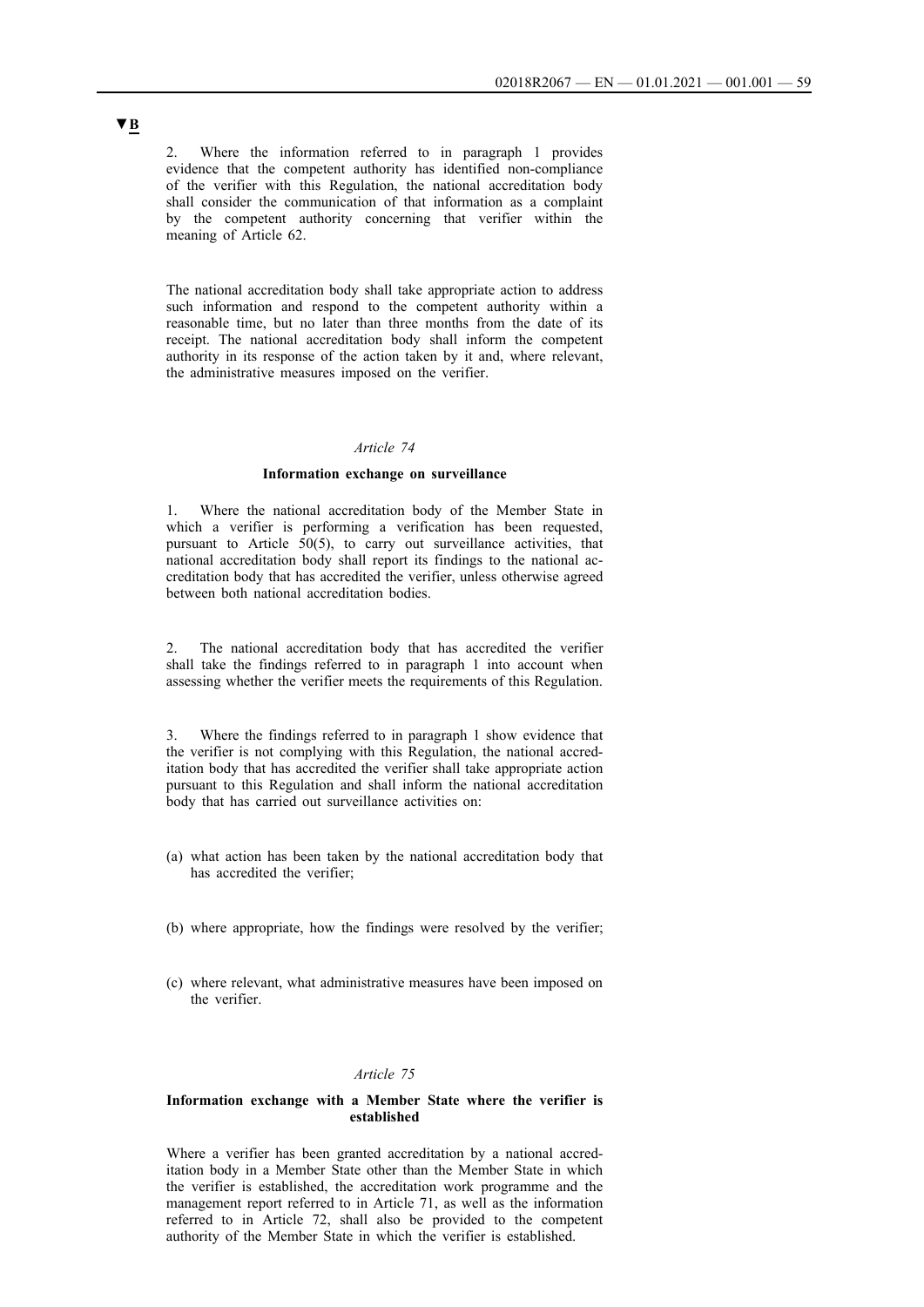## *Article 76*

## **Databases of accredited verifiers**

1. National accreditation bodies, or where applicable national authorities referred to in Article  $55(2)$ , shall set up and manage a database and allow access to that database to other national accreditation bodies, national authorities, verifiers, operators, aircraft operators and competent authorities.

The body recognised under Article 14 of Regulation (EC) No 765/2008 shall facilitate and harmonise access to the databases to enable efficient and cost-effective communication between national accreditation bodies, national authorities, verifiers, operators, aircraft operators and competent authorities, and may reconcile those databases into a single and centralised database.

2. The database referred to in paragraph 1 shall contain at least the following information:

- (a) the name and address of each verifier accredited by that national accreditation body;
- (b) the Member States in which the verifier is carrying out verification;
- (c) each verifier's scope of accreditation;
- (d) the date on which the accreditation was granted and the expiry date of the accreditation;
- (e) any information on administrative measures that have been imposed on the verifier.

The information shall be publicly available.

## *Article 77*

## **Notification by verifiers**

1. For the purposes of enabling the national accreditation body to draft the accreditation work programme and the management report referred to in Article 71, a verifier shall by 15 November of each year send the following information to the national accreditation body that has accredited that verifier:

(a) the planned time and place of the verifications that the verifier is scheduled to perform;

## **▼M1**

(b) the address and contact details of the operators or aircraft operators whose emissions, tonne-kilometre reports, baseline data reports, new entrant data reports or annual activity level reports are subject to its verification;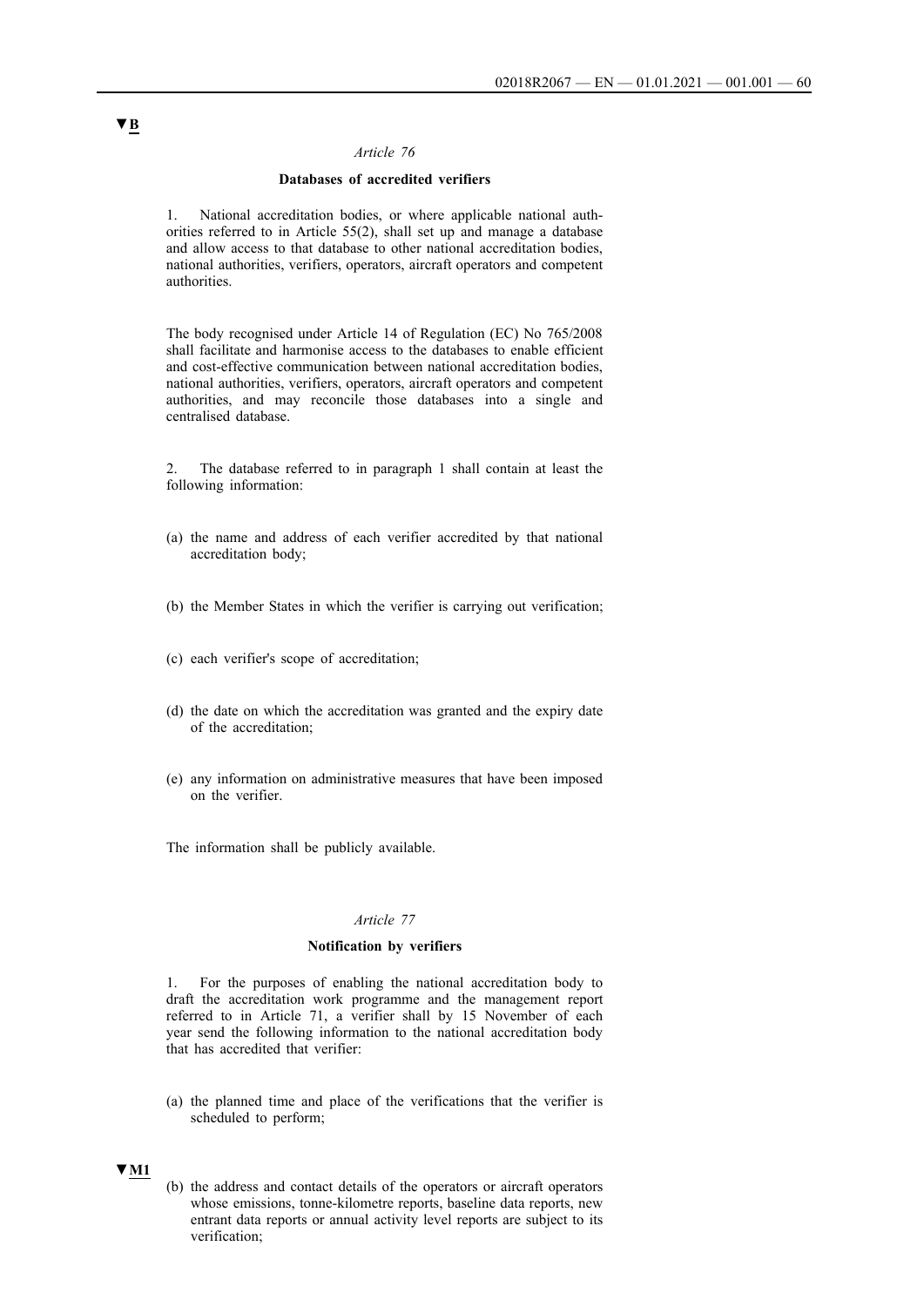(c) the names of the members of the verification team and the scope of the accreditation under which the operator's or aircraft operator's activity falls.

2. Where changes occur in the information referred to in paragraph 1, the verifier shall notify those changes to the accreditation body within a timeframe agreed with that national accreditation body.

## CHAPTER VII

## **FINAL PROVISIONS**

## *Article 78*

#### **Repeal of Regulation (EU) No 600/2012 and transitional provisions**

1. Regulation (EU) No 600/2012 is repealed with effect from 1 January 2019 or the date of entry into force of this Regulation, whichever is the later.

References to the repealed Regulation shall be construed as references to this Regulation and read in accordance with the correlation table in Annex IV.

2. The provisions of Regulation (EU) No 600/2012 shall continue to apply to verification of emissions and, where applicable, activity data occurring prior to 1 January 2019.

## *Article 79*

## **Entry into force**

This Regulation shall enter into force on the day following that of its publication in the *Official Journal of the European Union*.

It shall apply from 1 January 2019 or the date of entry into force of this Regulation, whichever is the later.

This Regulation shall be binding in its entirety and directly applicable in all Member States.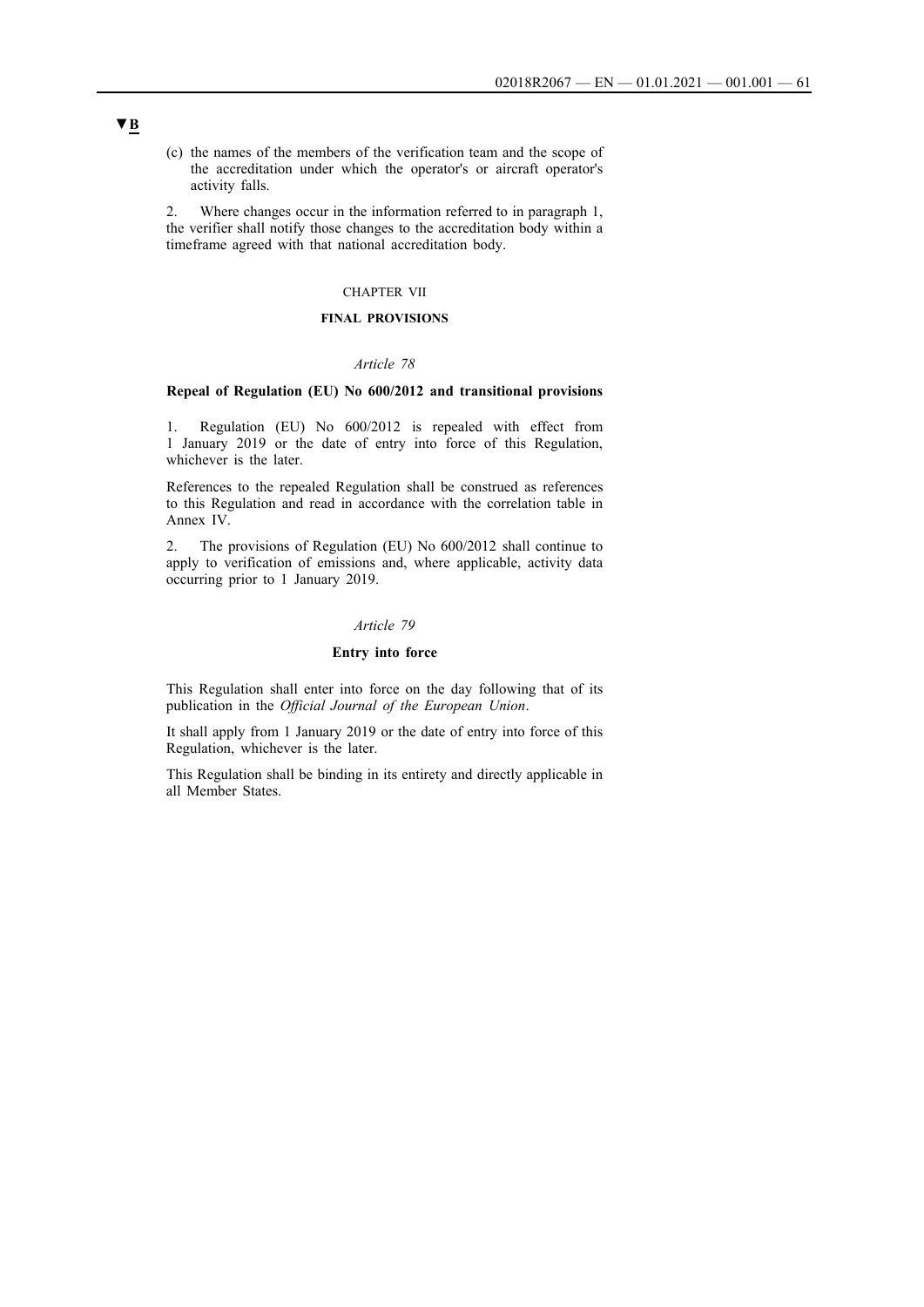# *ANNEX I*

### **Scope of accreditation for verifiers**

The scope of accreditation of verifiers shall be indicated in the accreditation certificate using the following groups of activities pursuant to Annex I to Directive 2003/87/EC and other activities pursuant to Articles 10a and 24 of Directive 2003/87/EC. Those provisions shall equally apply to verifiers certified by a national authority in accordance with Article 55(2) of this Regulation.

| Activity Group<br>No. | Scopes of Accreditation                                                                                                                                                                                                                                                                                                                                  |  |  |  |
|-----------------------|----------------------------------------------------------------------------------------------------------------------------------------------------------------------------------------------------------------------------------------------------------------------------------------------------------------------------------------------------------|--|--|--|
| 1a                    | Combustion of fuels in installations, where only commercial<br>standard fuels as defined in Commission Implementing<br>Regulation (EU) 2018/2066 are used, or where natural gas is<br>used in category A or B installations.                                                                                                                             |  |  |  |
| 1b                    | Combustion of fuels in installations, without restrictions                                                                                                                                                                                                                                                                                               |  |  |  |
| 2                     | Refining of mineral oil                                                                                                                                                                                                                                                                                                                                  |  |  |  |
| 3                     | Production of coke<br>Metal ore (including sulphide ore) roasting or sintering,<br>including pelletisation<br>Production of pig iron or steel (primary or secondary<br>fusion) including continuous casting                                                                                                                                              |  |  |  |
| 4                     | - Production or processing of ferrous metals (including<br>ferro-alloys)<br>Production of secondary aluminium<br>Production or processing of non-ferrous metals, including<br>production of alloys                                                                                                                                                       |  |  |  |
| 5                     | Production of primary aluminium $(CO2$ and PFC emissions)                                                                                                                                                                                                                                                                                                |  |  |  |
| 6                     | Production of cement clinker<br>Production of lime or calcination of dolomite or magnesite<br>Manufacture of glass including glass fibre<br>Manufacture of ceramic products by firing<br>Manufacture of mineral wool insulation material<br>Drying or calcination of gypsum or production of plaster<br>boards and other gypsum products                 |  |  |  |
|                       | Production of pulp from timber or other fibrous materials<br>Production of paper or cardboard                                                                                                                                                                                                                                                            |  |  |  |
| 8                     | Production of carbon black<br>Production of ammonia<br>Production of bulk organic chemicals by cracking,<br>reforming, partial or full oxidation or by similar processes<br>Production of hydrogen $(H_2)$ and synthesis gas by reforming<br>or partial oxidation<br>Production of soda ash ( $Na2CO3$ ) and sodium bicarbonate<br>(NaHCO <sub>3</sub> ) |  |  |  |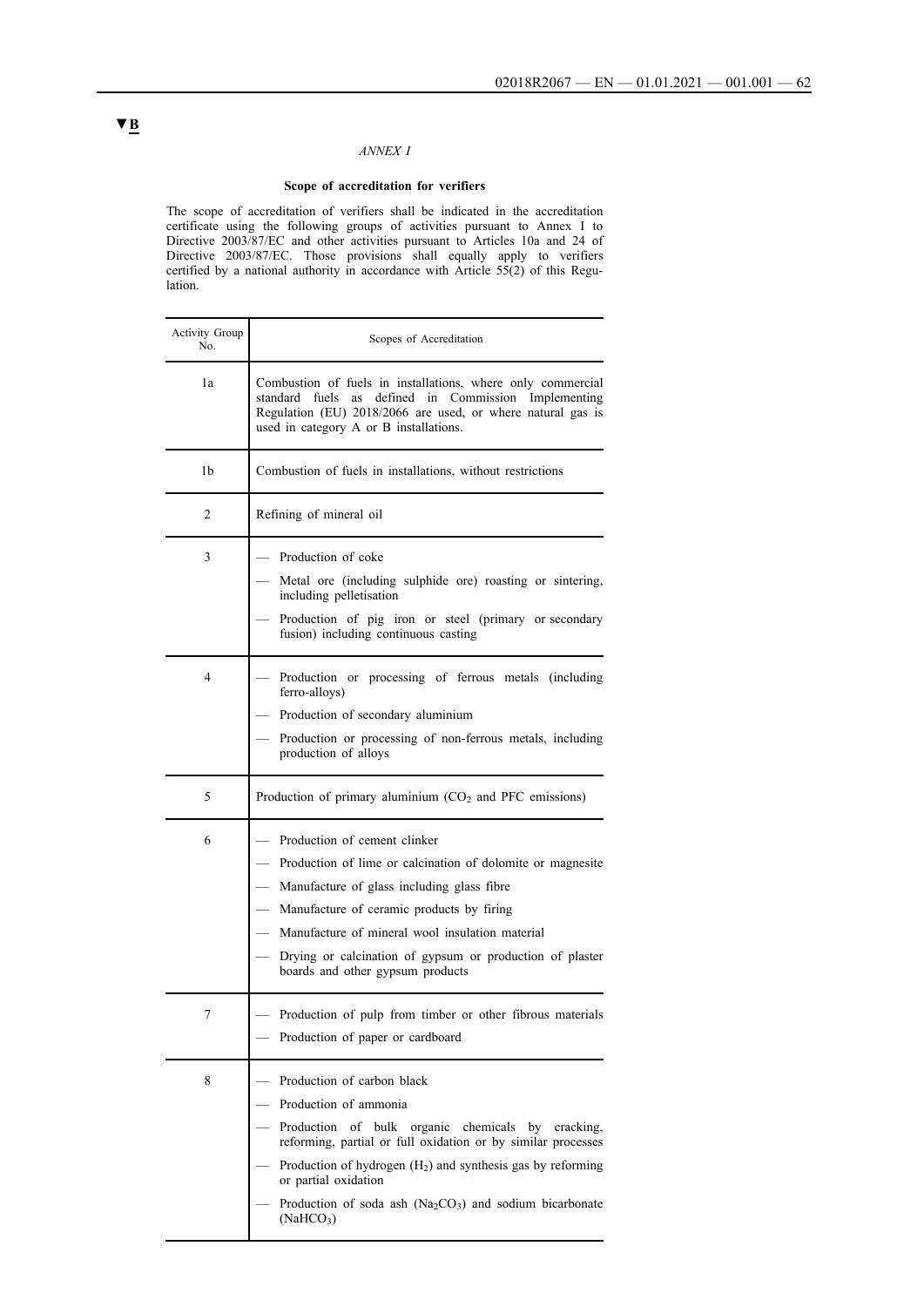| Activity Group<br>No. | Scopes of Accreditation                                                                                                                                                                                                                                                                                                               |  |  |
|-----------------------|---------------------------------------------------------------------------------------------------------------------------------------------------------------------------------------------------------------------------------------------------------------------------------------------------------------------------------------|--|--|
| 9                     | Production of nitric acid $(CO2$ and $N2O$ emissions)<br>Production of adipic acid $(CO_2$ and $N_2O$ emissions)<br>Production of glyoxal and glyoxylic acid $(CO_2$ and $N_2O$<br>emissions)                                                                                                                                         |  |  |
| 10                    | Capture of greenhouse gases from installations covered by<br>Directive 2003/87/EC for the purpose of transport and<br>geological storage in a storage site permitted under<br>Directive 2009/31/EC<br>Transport of greenhouse gases by pipelines for geological<br>storage in a storage site permitted under Directive 2009/31/<br>EC |  |  |
| 11                    | Geological storage of greenhouse gases in a storage site<br>permitted under Directive 2009/31/EC                                                                                                                                                                                                                                      |  |  |
| 12                    | Aviation activities (emissions and tonne-kilometre data)                                                                                                                                                                                                                                                                              |  |  |
| 98                    | Other activities pursuant to Article 10a of Directive 2003/87/EC                                                                                                                                                                                                                                                                      |  |  |
| 99                    | Other activities, included by a Member State pursuant to<br>Article 24 of Directive 2003/87/EC, to be specified in detail<br>in the accreditation certificate                                                                                                                                                                         |  |  |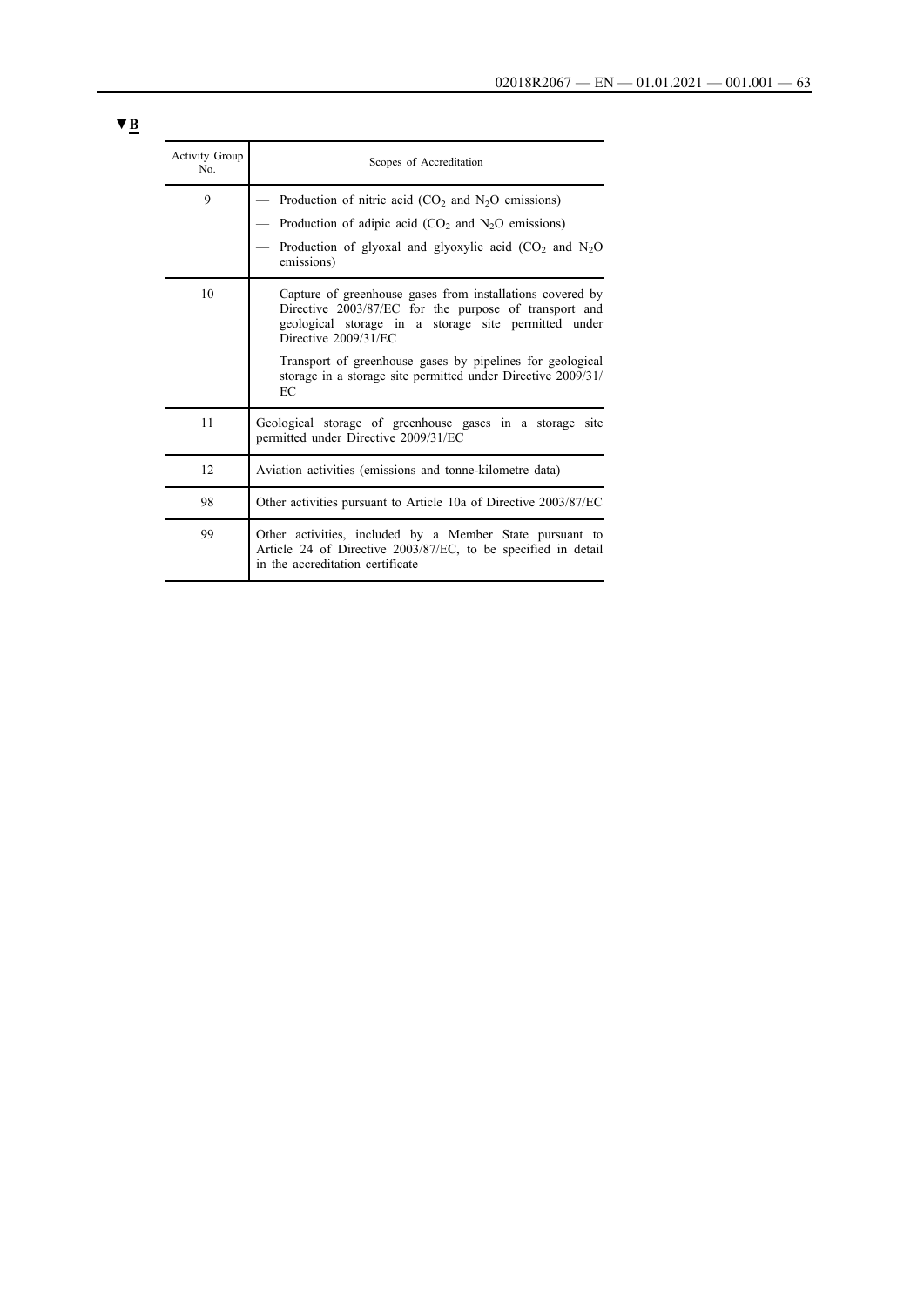### *ANNEX II*

#### **Requirements on verifiers**

With respect to the requirements on verifiers, the harmonised standard pursuant to Regulation (EC) No 765/2008 concerning requirements for greenhouse gas validation and verification bodies for use in accreditation or other forms of recognition, shall apply. In addition, the following procedures, processes and arrangements referred to in Article 41(1), shall apply:

- (a) a process and policy for communication with the operator or aircraft operator and other relevant parties;
- (b) adequate arrangements to safeguard the confidentiality of information obtained;
- (c) a process for dealing with appeals;
- (d) a process for dealing with complaints (including indicative timescale);
- (e) a process for issuing a revised verification report where an error in the verification report or operator's or aircraft operator's report has been identified after the verifier has submitted the verification report to the operator or aircraft operator for onwards submission to the competent authority;
- (f) a procedure or process for outsourcing verification activities to other organisations ;

**▼M1**

- (g) a procedure or process to ensure that the verifier takes full responsibility for verification activities performed by contracted individuals;
- (h) processes ensuring the proper functioning of the management system as referred to in Article  $41(2)$ , including:
	- i. processes for the review of management system at least once a year, not exceeding 15 months between management reviews;
	- ii. processes for conducting internal audits at least once a year, not exceeding 15 months between internal audits;
	- iii. processes for identifying and managing non-conformities in the verifier's activities and taking corrective action to address those non-conformities;
	- iv. processes for identifying risks and opportunities in verifier's activities and taking preventive actions to mitigate those risks;
	- v. processes for the control of documented information.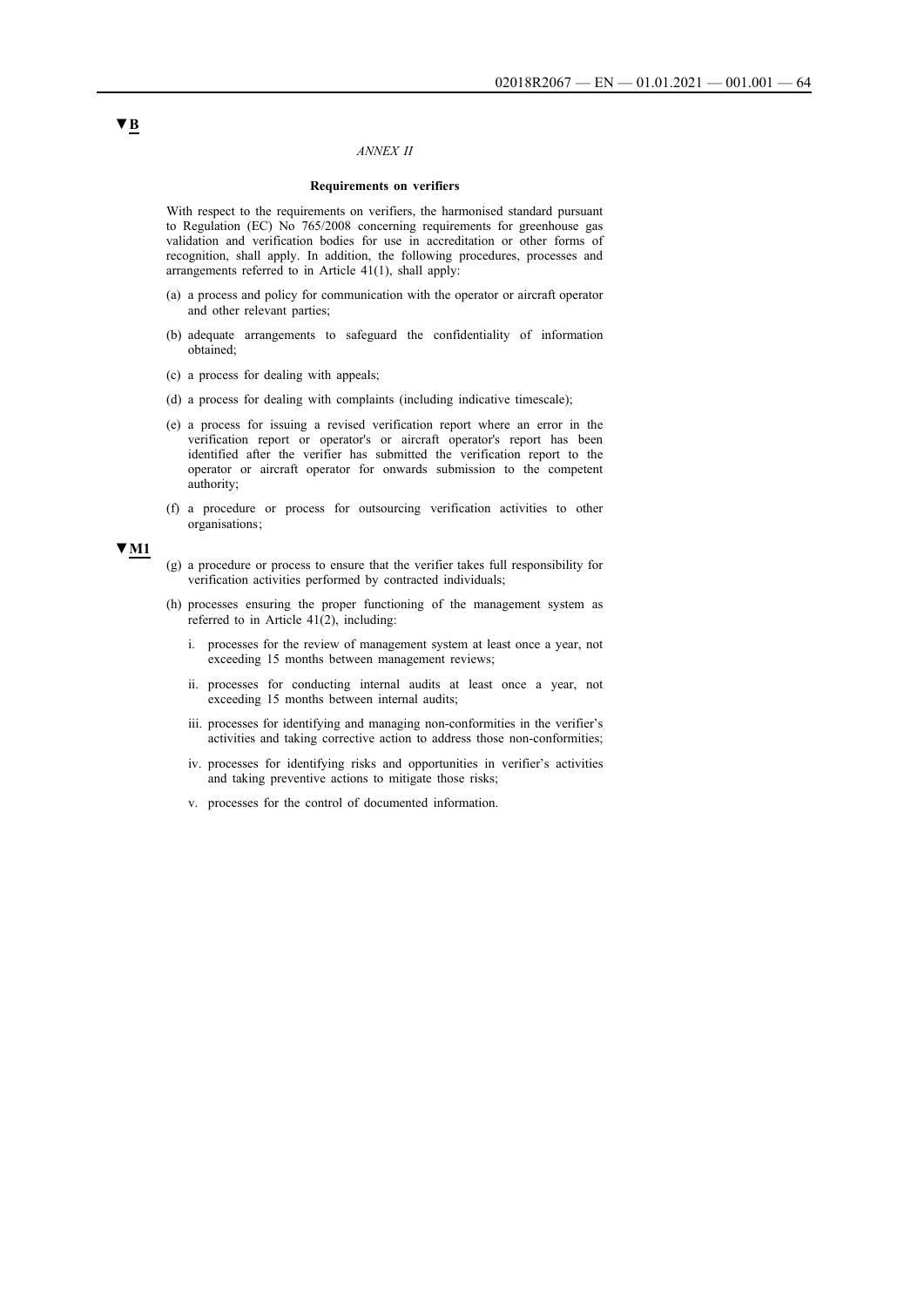## *ANNEX III*

#### **Minimum requirements of the accreditation process and requirements on accreditation bodies**

With respect to the minimum requirements for accreditation, and the requirements for accreditation bodies, the harmonised standard pursuant to Regulation (EC) No 765/2008 concerning general requirements for accreditation bodies accrediting conformity assessment bodies shall apply.